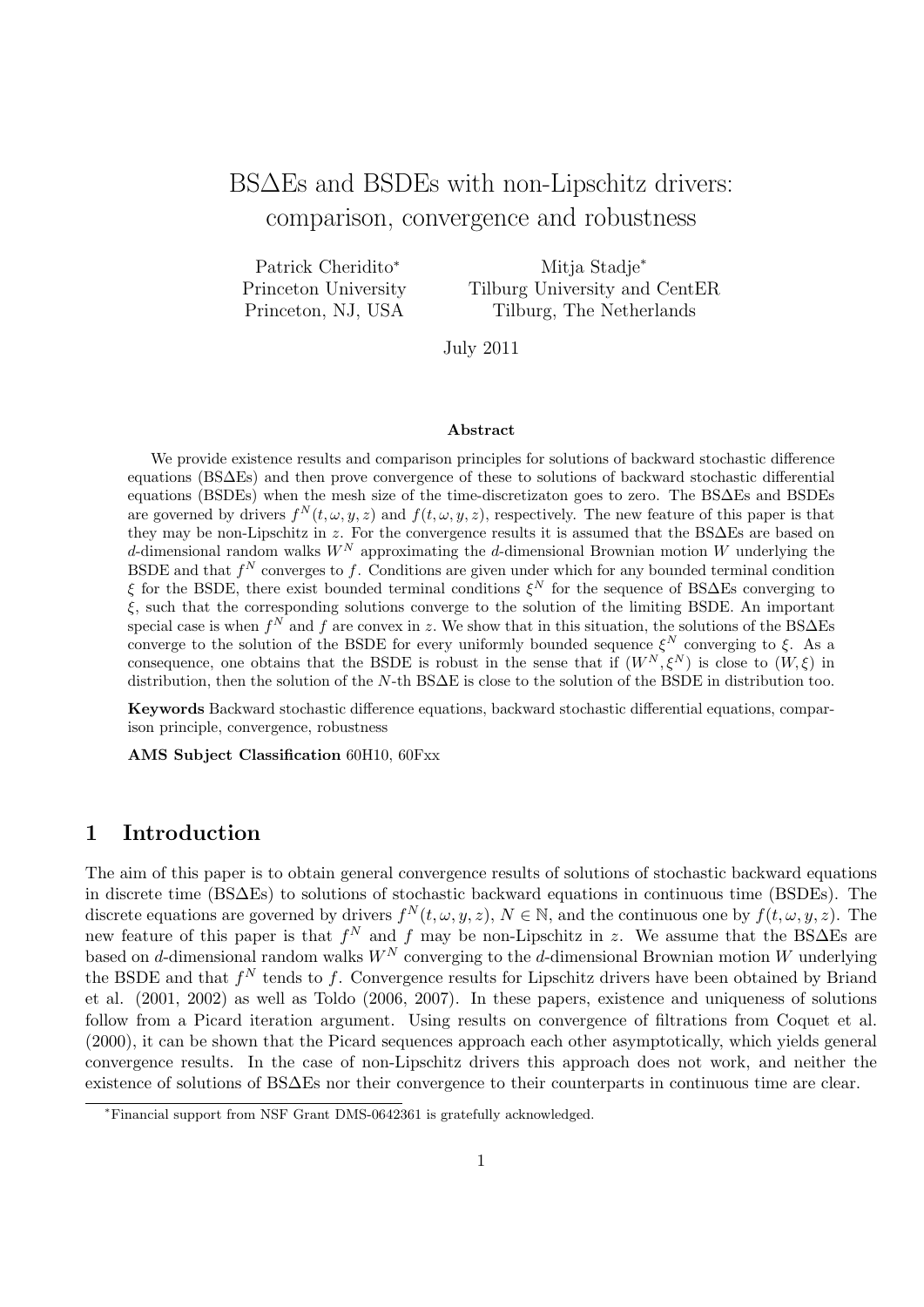In this paper we start with a careful analysis of BS∆Es. Central to our approach is Theorem 4.2 which provides a comparison principle for BS∆Es. It requires drivers that can grow faster than linearly but strictly less than quadratically in *z*. Kobylanski (2000) showed existence, comparison and uniqueness of solutions to BSDEs with general bounded terminal conditions and drivers of quadratic growth in *z*. However, in discrete time the situation is different. Example 4.1 shows that neither a general comparison principle nor convergence of solutions for diminishing step sizes can hold for BS∆Es if the drivers grow quadratically in *z*. Our main convergence results are Theorems 5.9 and 6.2. Theorem 5.9 shows that if  $f^N$  and  $f$  grow less than quadratically in *z*, then for any bounded terminal condition  $\xi$  for the BSDE, there exist bounded terminal conditions  $\xi^N$  for the BS $\Delta$ Es such that the corresponding solutions  $Y^N$  converge to the solution *Y* of the BSDE in the following sense:

$$
\sup_{0 \le t \le T} |Y_t^N - Y_t| \to 0 \quad \text{in } L^2 \text{ when } N \to \infty. \tag{1.1}
$$

Furthermore, if  $\xi$  is of the form  $\xi = \varphi(W_{s_1}, \dots, W_{s_n})$  for a bounded, uniformly continuous function  $\varphi$ , then the  $\xi^N$  can be chosen as  $\xi^N = \varphi(W_{s_1}^N, \dots, W_{s_n}^N)$ . In Theorem 6.2 we prove that if the drivers  $f^N$  are convex in *z*, then (1.1) holds for every sequence of uniformly bounded  $\xi^N$  converging to  $\xi$  in  $L^2$ . As a corollary one obtains that if  $(W^N, \xi^N)$  is close to  $(W, \xi)$  in distribution, then  $Y^N$  is close to  $Y$  in distribution too.

Discrete schemes for the approximation of solutions of BSDEs have been studied by a number of authors; see for instance, Ma et al. (1994), Douglas et al. (1996), Bally (1997), Chevance (1997), Coquet et al. (1999), Ma et al. (2002), Zhang and Zheng (2002), Zhang (2004), Bouchard and Touzi (2004), Gobet et al. (2005) and Otmani (2006). However, in all these papers the drivers are assumed to be Lipschitz. Recently, Imkeller and Reis (2009) as well as Richou (2010) have obtained results on the convergence of solutions of discretized BSDEs with drivers of quadratic growth under regularity assumptions on the terminal conditions and for specially chosen discrete-time drivers  $f^N$ . Our results hold for general terminal conditions and general drivers  $f^N$  converging to  $f$ . But they need subquadratic growth of  $f^N$  in  $z$ . Comparison results for BS $\Delta$ Es have also been studied in Cohen and Elliott (2010) but under different assumptions than here.

The structure of the paper is as follows: In Section 2 we introduce the notation and provide some background material. Then we give an example showing that BS∆Es with non-Lipschitz drivers need not converge if the terminal conditions are not uniformly bounded. In Section 3 we show that BS∆Es admit solutions under very mild assumptions if the time-discretization is fine enough. Section 4 starts with an example showing two facts about BS∆Es with drivers of quadratic growth: a) a general comparison principle cannot hold and b) solutions of BS∆Es can explode if the step-size goes to zero even if the terminal conditions are uniformly bounded and converge to zero in  $L^2$ . We then prove a general comparison principle for subquadratic BS∆Es. Section 5 gives convergence results of solutions of general BS∆Es to solutions of BSDEs, and in Section 6 we prove convergence results for drivers that are convex in *z*.

### **2 Notation and setup**

We fix a finite time horizon  $T \in \mathbb{R}_+$ . As underlying process for the BSDE we take a *d*-dimensional Brownian motion  $(W_t)_{t \in [0,T]}$  on a probability space  $(\Omega, \mathcal{F}, \mathbb{P})$  and denote by  $(\mathcal{F}_t)_{t \in [0,T]}$  the augmented filtration generated by  $(W_t)_{t \in [0,T]}$ . Equalities and inequalities between random variables will, as usual, be understood in the P-almost sure sense. As approximating processes we consider a sequence  $(W_t^N)_{t\in[0,T]}, N \in \mathbb{N}$ , of ddimensional square-integrable martingales on  $(\Omega, \mathcal{F}, \mathbb{P})$  starting at 0 with independent increments satisfying the following three conditions:

(C1) For every *N* there exists a finite sequence  $0 = t_0^N < t_1^N < \cdots < t_{i_N}^N = T$  such that

$$
\lim_{N\to\infty}\sup_i|t_{i+1}^N-t_i^N|=0
$$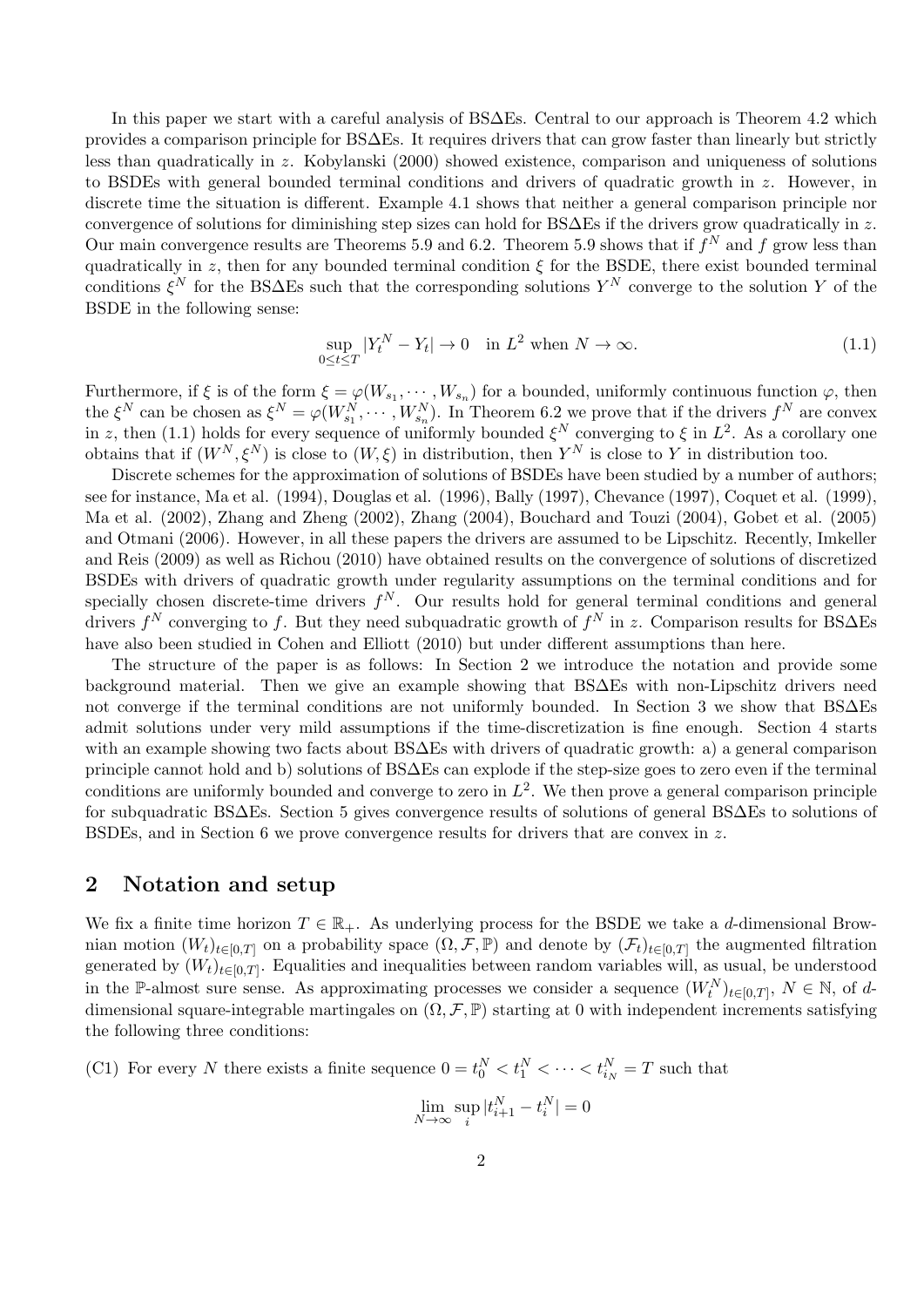and  $W_t^N$  is constant on each of the intervals  $[t_i^N, t_{i+1}^N)$ .

(C2)

$$
\Delta \left_{t_i^N} = \Delta \left_{t_i^N}>0 \quad \text{for all} \quad i \text{ and } 1\leq k,l\leq d\,.
$$

(C3)

$$
\lim_{N\to\infty}\mathbb{E}\left[\sup_{0\leq t\leq T}|W_{t}^{N}-W_{t}|^{2}\right]=0
$$

where  $|.|$  denotes the standard Euclidean norm on  $\mathbb{R}^d$ :  $|x| := (\sum_{i=1}^d x_i^2)^{1/2}$ .

Let  $(\mathcal{F}_t^N)$  be the filtration generated by  $(W_t^N)$  and define  $(W_t^N)_t := \langle W^{N,k} \rangle_t$ . Since  $W^N$  has independent  $\text{increments, } \langle W^N \rangle_t = \langle W^{N,k} \rangle_t$  is equal to  $\mathbb{E} \left[ \langle W_t^{N,k} \rangle \right]$  $\binom{rN,k}{t}^2$ , and it follows from (C3) that

$$
\sup_{0 \le t \le T} |\langle W^N \rangle_t - t| = \sup_{0 \le t \le T} \left| \mathbb{E} \left[ (W_t^{N,k})^2 - (W_t^k)^2 \right] \right| \to 0 \quad \text{for } N \to \infty.
$$
 (2.1)

In particular,

$$
\lim_{N \to \infty} \max_{i} |\Delta \langle W^N \rangle_{t_i^N}| = 0.
$$

Our standard example for the approximating processes  $W^N$  will be *d*-dimensional Bernoulli random walks:

### **Example 2.1** Let

$$
t_i^N = i \frac{T}{N} \quad \text{and} \quad \tilde{W}_{t_i^N}^{N,k} = \sqrt{\frac{T}{N}} \sum_{j=1}^i X_j^{N,k}
$$

for i.i.d random variables  $X_i^{N,k}$  $j^{N,k}$  on a probability space  $(\tilde{\Omega}, \tilde{\mathcal{F}}, \tilde{\mathbb{P}})$  with distribution  $\tilde{\mathbb{P}}[X_j^{N,k} = \pm 1] = 1/2$ . Extend  $(\tilde{W}_t^N)$  to  $[0, T]$  such that it is constant on the intervals  $[t_i^N, t_{i+1}^N)$ . Then conditions (C1) and (C2) are satisfied. To fulfill (C3) one must transfer the random walks to another probability space. Since they converge to *d*-dimensional Brownian motion in distribution, there exists a probability space  $(\Omega, \mathcal{F}, \mathbb{P})$  with a *d*-dimensional Brownian motion  $(W_t)$  and random walks  $(W_t^N)$  having the same distributions as  $(\tilde{W}_t^N)$ such that

$$
\sup_{0 \le t \le T} |W_t^N - W_t| \to 0 \quad \text{almost surely} \quad \text{as } N \to \infty;
$$
\n(2.2)

see for instance, Theorem I.2.7 in Ikeda and Watanabe (1989). It can be shown that the sequence  $\sup_{0 \le t \le T} |W_t^N - W_t|^2$  is uniformly integrable. Therefore, the convergence  $(2.2)$  also holds in  $L^2$ , and condition  $(C3)$  is satisfied.

The *driver* of the BSDE is a  $P \otimes B(\mathbb{R}) \otimes B(\mathbb{R}^d)$ -measurable function

$$
f:[0,T]\times\Omega\times\mathbb{R}\times\mathbb{R}^d\to\mathbb{R},
$$

where  $\mathcal P$  denotes the predictable  $\sigma$ -algebra on  $[0,T]\times\Omega$  with respect to  $(\mathcal F_t)$  and  $\mathcal B(\mathbb R)$  and  $\mathcal B(\mathbb R^d)$  are the Borel *σ*-algebras on  $\mathbb R$  and  $\mathbb R^d$ , respectively. We will assume throughout the paper that for fixed  $(t, \omega)$ ,  $f(t, \omega, y, z)$ is continuous in  $(y, z)$ . Then  $\mathcal{P} \otimes \mathcal{B}(\mathbb{R}) \otimes \mathcal{B}(\mathbb{R}^d)$ -measurability of f is equivalent to  $(t, \omega) \mapsto f(t, \omega, y, z)$  being predictable for all fixed (*y, z*).

The approximating BS∆Es have *drivers*

$$
f^N:[0,T]\times\Omega\times\mathbb{R}\times\mathbb{R}^d\to\mathbb{R}
$$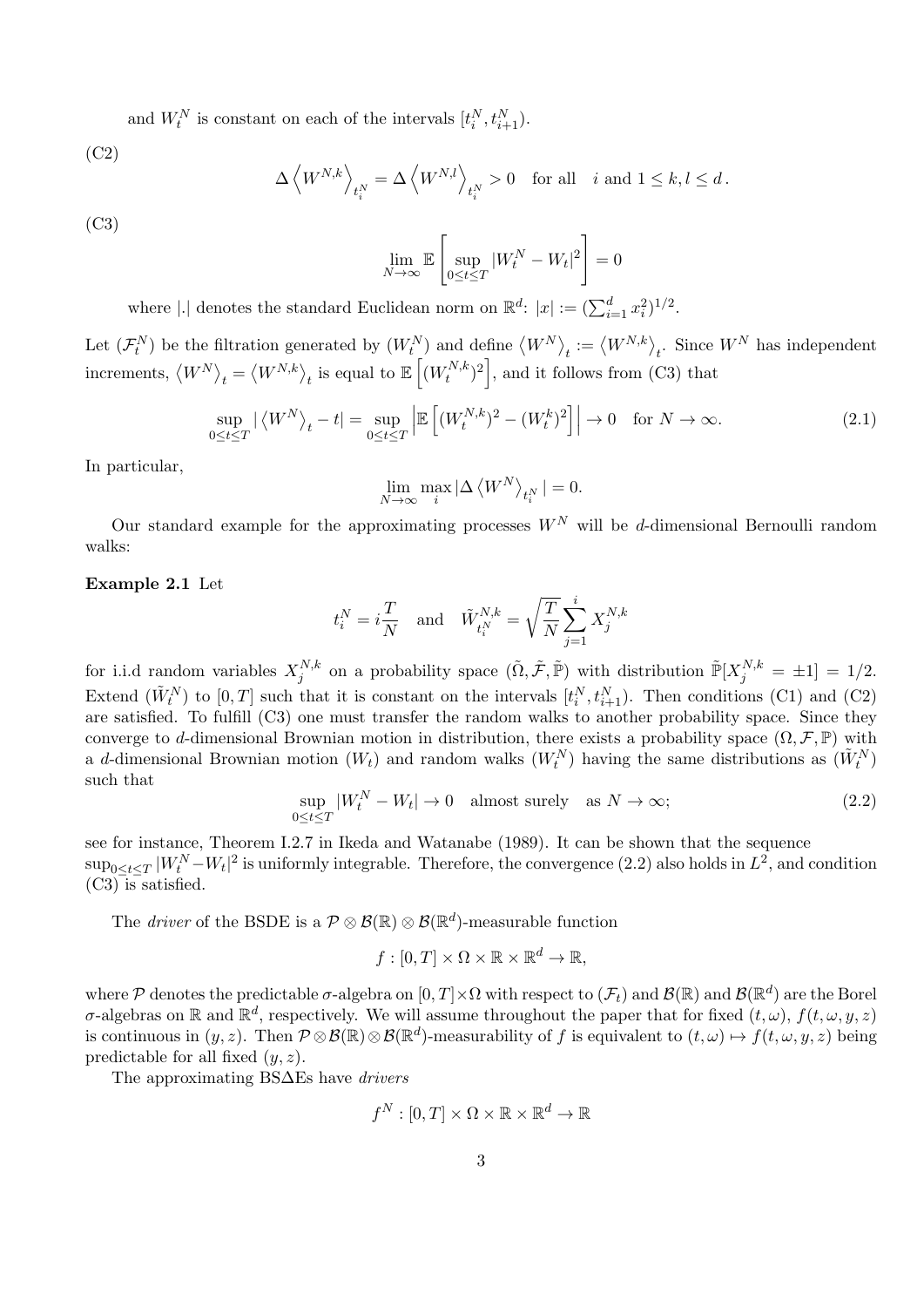that are continuous in  $(y, z)$ , constant on the intervals  $(t_i^N, t_{i+1}^N]$  and such that  $\omega \mapsto f^N(t_{i+1}^N, \omega, y, z)$  is  $\mathcal{F}_{t_i^N}^N$ -measurable. As usual, we henceforth suppress the dependence of *f* and  $f^N$  on  $\omega$  in the notation.

The *terminal conditions* for the BSDE and BS $\Delta$ Es are given by random variables  $\xi$ ,  $\xi^N$  that are measurable with respect to  $\mathcal{F}_T$  and  $\mathcal{F}_T^N$ , respectively. *T*

A *solution* of the BSDE consists of a pair of predictable processes  $(Y_t, Z_t)$  with values in  $\mathbb{R} \times \mathbb{R}^d$  such that

$$
\mathbb{E}\left[\sup_{0\leq t\leq T}Y_t^2\right]<\infty,\quad \mathbb{E}\left[\left(\int_0^T|Z_s|^2ds\right)^{1/2}\right]<\infty,
$$

and

$$
Y_t = \xi + \int_t^T f(s, Y_s, Z_s) ds - \int_t^T Z_s dW_s, \quad 0 \le t \le T.
$$
 (2.3)

In contrast to  $(W_t)$ , the approximating processes  $(W_t^N)$  do in general not have the predictable representation property. Therefore, a *solution* of the *N*-th BS $\Delta E$  is a triple of  $(\mathcal{F}_t^N)$ -adapted processes  $(Y_t^N, Z_t^N, M_t^N)$ taking values in  $\mathbb{R} \times \mathbb{R}^d \times \mathbb{R}$  such that  $(Y_t^N)$  is constant on the intervals  $[t_i^N, t_{i+1}^N), (Z_t^N)$  is constant on the intervals  $(t_i^N, t_{i+1}^N]$ ,  $(M_t^N)$  is a square-integrable martingale starting at 0 and orthogonal to  $(W_t^N)$  that is constant on the intervals  $[t_i^N, t_{i+1}^N]$  and

$$
Y_t^N = \xi^N + \int_{(t,T]} f^N(s, Y_{s-}^N, Z_s^N) d\langle W^N \rangle_s - \int_{(t,T]} Z_s^N dW_s^N - (M_T^N - M_t^N). \tag{2.4}
$$

Due to the particular form of  $(Y_t^N, Z_t^N, M_t^N)$ , (2.4) is equivalent to

$$
Y_{t_i^N}^N = Y_{t_{i+1}^N}^N + f^N(t_{i+1}^N, Y_{t_i^N}^N, Z_{t_{i+1}^N}^N) \Delta \langle W^N \rangle_{t_{i+1}^N} - Z_{t_{i+1}^N}^N \Delta W_{t_{i+1}^N}^N - \Delta M_{t_{i+1}^N}^N
$$
\n
$$
Y_T^N = \xi^N.
$$
\n(2.6)

Note that if  $(W_t^N)$  is a one-dimensional Bernoulli random walk, it has the predictable representation property and the orthogonal martingale terms in (2.4) and (2.5) disappear.

It is well-known that if the driver *f* is Lipschitz-continuous in  $(y, z)$  and the terminal condition  $\xi$  is in  $L^2$ , the BSDE  $(2.3)$  admits a unique solution  $(Y, Z)$ ; see for instance, Pardoux and Peng (1990) or the survey paper by El Karoui et al. (1997). Concerning the approximation of BSDEs with Lipschitz drivers we recall the following result from Briand et al. (2002). Their assumptions are slightly different. But the result also holds in our setup.

## **Theorem 2.2** (Briand et al., 2002)

Assume  $\xi^N \to \xi$  in  $L^2$  and there exists a constant  $K \in \mathbb{R}_+$  such that for all  $N \in \mathbb{N}$ ,  $y, y' \in \mathbb{R}$  and  $z, z' \in \mathbb{R}^d$ *the following four conditions hold:*

(i)  $\mathbb{E} [\sup_t f(t, 0, 0)^2] < \infty$ 

(ii) 
$$
|f(t, y, z) - f(t, y', z')| \le K(|y - y'| + |z - z'|)
$$

(iii) 
$$
|f^N(t, y, z) - f^N(t, y', z')| \le K(|y - y'| + |z - z'|)
$$

(iv) sup<sub>t</sub> 
$$
|f^N(t, y, z) - f(t, y, z)| \to 0
$$
 in  $L^2$  as  $N \to \infty$ .

*Then, for N large enough, the N*-th *BSDE* has a unique solution  $(Y^N, Z^N, M^N)$ , and

$$
\sup_{t} \left( |Y_t^N - Y_t| + |\int_0^t Z_s^N dW_s^N - \int_0^t Z_s dW_s| + |M_t^N| \right) \stackrel{(N \to \infty)}{\to} 0 \quad in \ L^2
$$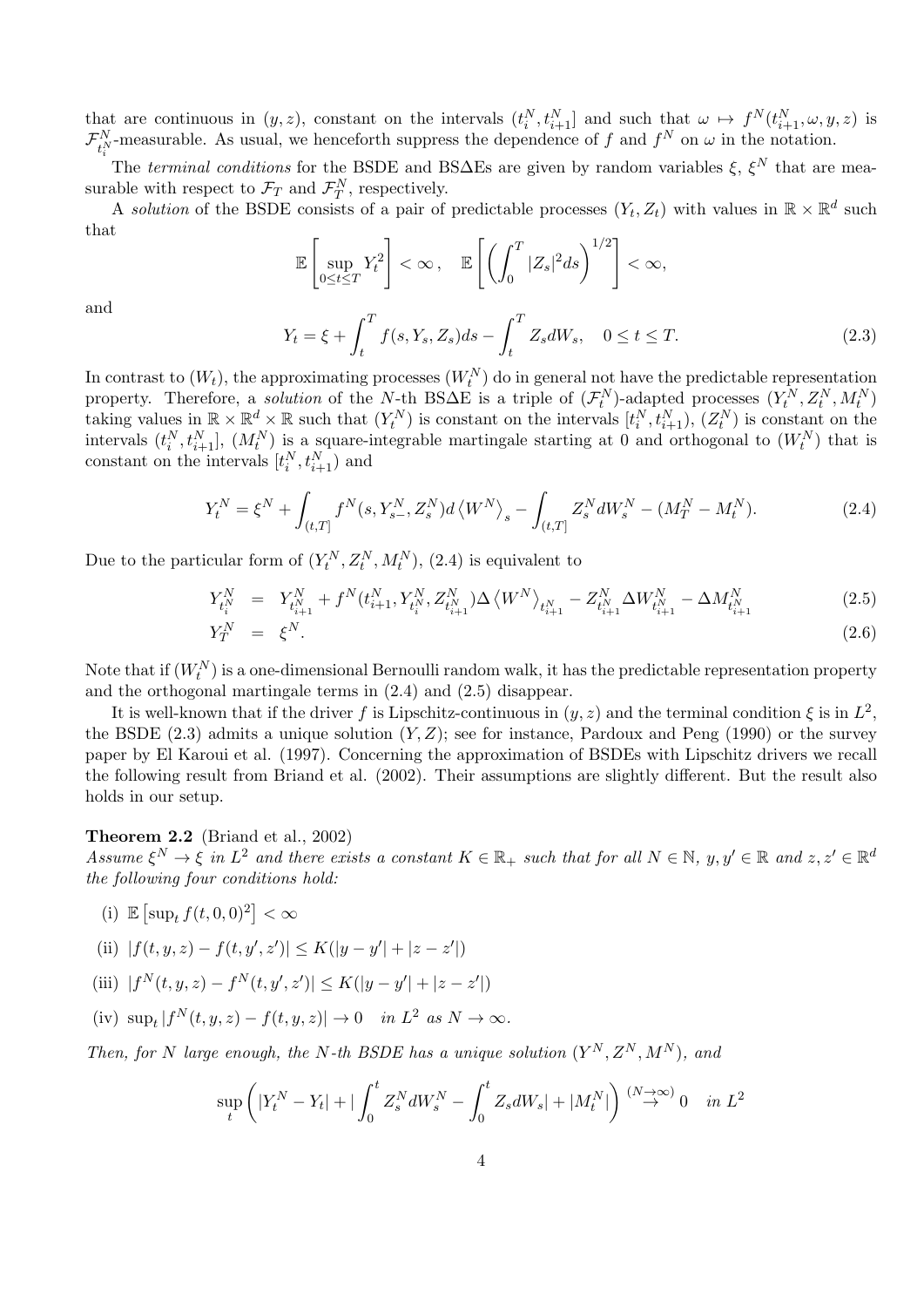*as well as*

$$
\sup_{t}\left(\sum_{k=1}^{d}\left|\int_{0}^{t}Z_{s}^{N,k}d\left\langle W^{N}\right\rangle_{s}-\int_{0}^{t}Z_{s}^{k}ds\right|^{2}+\left|\int_{0}^{t}|Z_{s}^{N}|^{2}d\left\langle W^{N}\right\rangle_{s}-\int_{0}^{t}|Z_{s}|^{2}ds\right|\right)\stackrel{(N\rightarrow\infty)}{\rightarrow}0\quad\text{in }L^{1},
$$

*where* (*Y, Z*) *is the unique solution of the BSDE* (2.3)*.*

**Remark 2.3** Two special cases of terminal conditions satisfying  $\xi^N \to \xi$  in  $L^2$  are: a)  $\xi = \varphi(W_T)$  and  $\xi^N = \varphi(W_T^N)$  for a continuous function  $\varphi : \mathbb{R}^d \to \mathbb{R}$  such that  $\varphi^2(W_T^N)$ ,  $N \in \mathbb{N}$ , is uniformly integrable. b)  $\xi \in L^2(\mathcal{F}_T)$  general and  $\xi^N = \mathbb{E} \left[ \xi | \mathcal{F}_T^N \right]$ .

The aim of this paper is to obtain similar convergence results for non-Lipschitz drivers. However, the following example shows that we cannot hope for general results under the sole assumption  $\xi^N \to \xi$  in  $L^2$ .

**Example 2.4** Consider a one-dimensional Bernoulli random walk with  $T = 1$ ,  $t_i^N = i/N$  and  $\mathbb{P}[\Delta W_{t_i^N}^N =$  $\pm\sqrt{1/N}$  = 1/2. Then

$$
\Delta \left\langle W^N \right\rangle_{t_i^N} = \mathbb{E} \left[ (\Delta W^N_{t_i^N})^2 \right] = 1/N.
$$

Fix  $q \in (1, 2)$  and a sequence of constants  $a^N \geq 2N^{\frac{1-q/2}{q-1}}$ . Consider the BS $\Delta$ Es

$$
\begin{array}{rcl} Y_{t_i^N}^N & = & Y_{t_{i+1}^N}^N + |Z_{t_{i+1}^N}^N|^q \Delta \left\langle W^N \right\rangle_{t_{i+1}^N} - Z_{t_{i+1}^N}^N \Delta W_{t_{i+1}^N}^N \\ Y_T^N & = & a^N 1_{\left\{W_{t_N}^N = \sqrt{N} \right\}}. \end{array}
$$

It can easily be checked that

$$
Z^N_{t^N_N} = \frac{\sqrt{N}}{2} a^N \mathbf{1}_{\left\{W^N_{t^N_{N-1}} = \frac{N-1}{\sqrt{N}}\right\}} \quad \text{and} \quad Y^N_{t^N_{N-1}} = a^N_{t^N_{N-1}} \mathbf{1}_{\left\{W^N_{t^N_{N-1}} = \frac{N-1}{\sqrt{N}}\right\}}
$$

for

$$
a_{t_{N-1}^N}^N = \frac{a^N}{2} + 2^{-q} N^{q/2 - 1} (a^N)^q \ge a^N.
$$

Continuing this way one gets

$$
Z^N_{t^N_{N-1}} = \frac{\sqrt{N}}{2} a^N_{t^N_{N-1}} \mathbf{1}_{\left\{W^N_{t^N_{N-2}} = \frac{N-2}{\sqrt{N}}\right\}} \quad \text{and} \quad Y^N_{t^N_{N-2}} = a^N_{t^N_{N-2}} \mathbf{1}_{\left\{W^N_{t^N_{N-2}} = \frac{N-2}{\sqrt{N}}\right\}}
$$

with

$$
a_{t_{N-2}^N}^N=\frac{a_{t_{N-1}}^N}{2}+2^{-q}N^{q/2-1}\left(a_{t_{N-1}^N}^N\right)^q\geq a_{t_{N-1}^N}^N,
$$

and so on. In particular,

$$
Y_0^N \ge a^N \ge 2N^{\frac{1-(q/2)}{q-1}} \to \infty \quad \text{for } N \to \infty.
$$

Note that for  $a^N = 2N^{\frac{1-q/2}{q-1}}$ , one has  $\xi^N \to 0$  in  $L^p$  for all  $p \in (0, \infty)$  but not in  $L^{\infty}$ .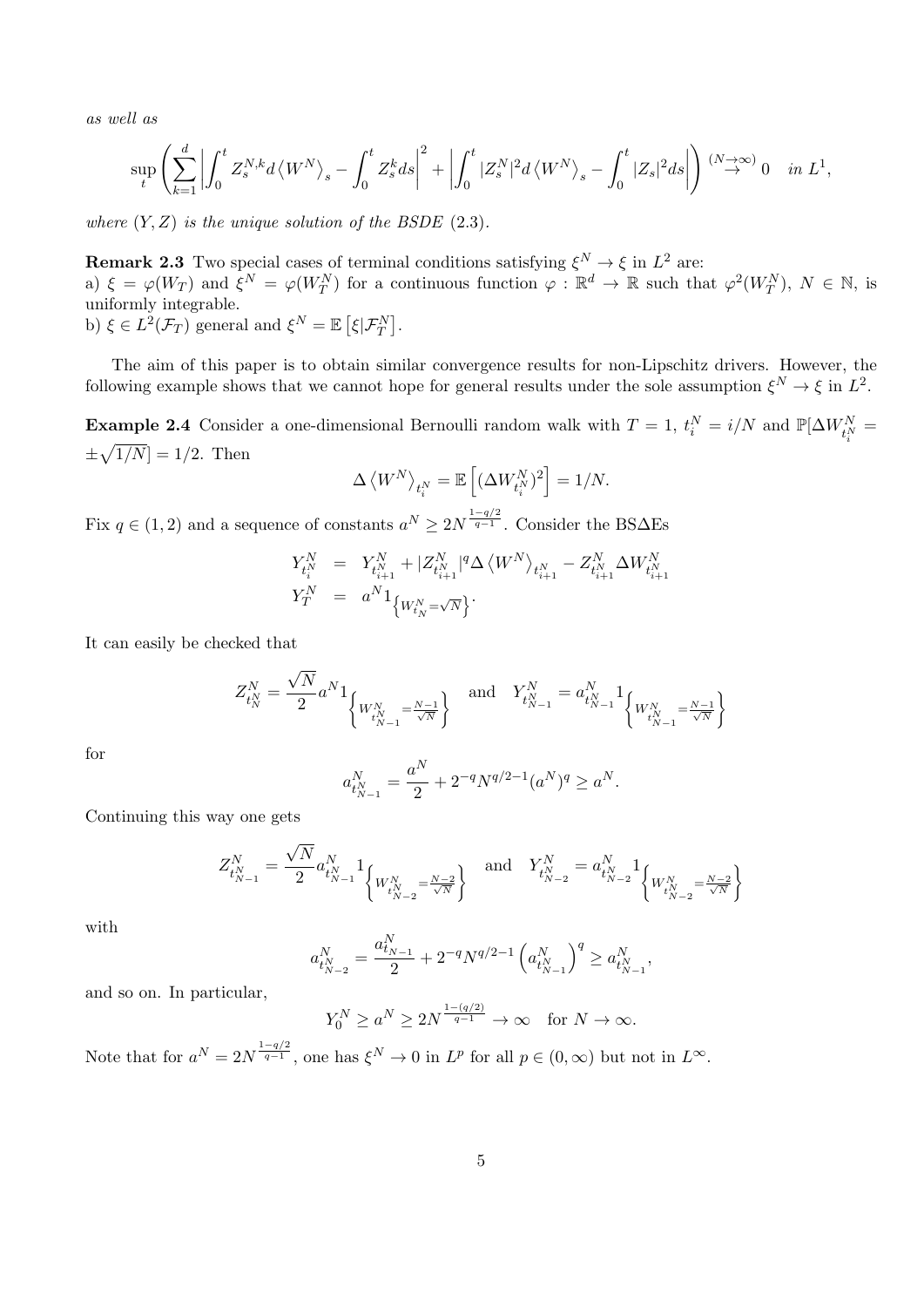The example shows that in the case of super-linear growth of  $f^N$  in  $z$  one cannot expect convergence of the discrete-time solutions if the terminal conditions are uniformly  $L^p$ -bounded and converge in  $L^p$  for *p* < ∞. This is not unexpected since in the literature on BSDEs with non-Lipschitz drivers it is usually required that the terminal condition be in  $L^\infty$  or sufficiently well exponentially integrable (see Kobylanski, 2000, or Briand and Hu, 2006). Consequently, in this paper we will always assume:

(C4) 
$$
\sup_{N} ||\xi^{N}||_{\infty} < \infty \text{ and } ||\xi||_{\infty} < \infty.
$$

We shortly summarize the notation and assumptions that have been introduced in this section:

- $W^N$ ,  $N \in \mathbb{N}$ , is a sequence of discrete-time martingales approximating the *d*-dimensional Brownian motion *W*.
- *f* and  $\xi$  are the driver and terminal condition of the BSDE (2.3). A solution to (2.3) will be denoted by (*Y, Z*).
- *• f <sup>N</sup>* and *ξ <sup>N</sup>* are the drivers and terminal conditions of the BS∆Es (2.4). Solutions will be denoted by  $(Y^N, Z^N, M^N).$
- We always assume  $(C1)$ – $(C4)$ .

## **3 Solutions of BS**∆**Es**

In this section we present two results on solutions of BS∆Es that will be needed later in the paper. Their proofs are straightforward and therefore, given in the appendix.

 $\mathbf{Lemma 3.1}$  *If a solution*  $(Y^N, Z^N, M^N)$  *of the N*-th BS $\Delta E$  exists, one has

$$
Y_{t_i^N}^N - f^N(t_{i+1}^N, Y_{t_i^N}^N, Z_{t_{i+1}^N}^N) \Delta \left\langle W^N \right\rangle_{t_{i+1}^N} = \mathbb{E}\left[ Y_{t_{i+1}^N}^N \middle| \mathcal{F}_{t_i^N}^N \right],\tag{3.1}
$$

and the pair  $(Z^N, M^N)$  is uniquely determined by  $Y^N$  through

$$
Z_{t_{i+1}^{N}}^{N,k} = \frac{\mathbb{E}\left[Y_{t_{i+1}^{N}}^{N} \Delta W_{t_{i+1}^{N}}^{N,k} | \mathcal{F}_{t_{i}^{N}}^{N}\right]}{\Delta \langle W^{N} \rangle_{t_{i+1}^{N}}} \tag{3.2}
$$

$$
\Delta M_{t_{i+1}^N}^N = Y_{t_{i+1}^N}^N - \mathbb{E}\left[Y_{t_{i+1}^N}^N|\mathcal{F}_{t_i^N}^N\right] - Z_{t_{i+1}^N}^N \Delta W_{t_{i+1}^N}^N. \tag{3.3}
$$

Concerning the existence of solutions to BS∆Es, one has the following result. For the special case where  $W<sup>N</sup>$  is a one-dimensional Bernoulli random walk, see Peng  $(2004)$ .

**Proposition 3.2** *Assume there exists a constant*  $K \in \mathbb{R}_+$  *and a locally bounded function*  $g: \mathbb{R}^d \to \mathbb{R}_+$  *such that*

$$
|f^N(t, y, z)| \le K(1 + |y| + g(z)) \quad and \quad \max_i \Delta \left\langle W^N \right\rangle_{t_i^N} < 1/K \,.
$$

Then the N-th BS $\Delta E$  has a solution  $(Y^N, Z^N, M^N)$  such that  $Y^N$  and  $Z^N$  are bounded. If  $W^N$  is bounded, *then so is*  $M^N$ *.* 

**Remark 3.3** For  $\max_i \Delta \langle W^N \rangle_{t_i^N} \geq 1/K$  a solution of the *N*-th BS $\Delta$ E might not exist. For example, let *W*<sup>1</sup> be a one-dimensional Bernoulli random walk with  $t_0^1 = 0$ ,  $t_1^1 = 1 = T$ ,  $\mathbb{P}[\Delta W_1^1 = \pm 1] = 1/2$ ,  $\xi^1 = 1$  and  $f^1(t, y, z) = y$ . Since the terminal condition is deterministic, one must choose  $Z_1^1 = 0$ , and  $(A.2)$  becomes

$$
Y_0^1 - Y_0^1 = 1,
$$

an equation without solution.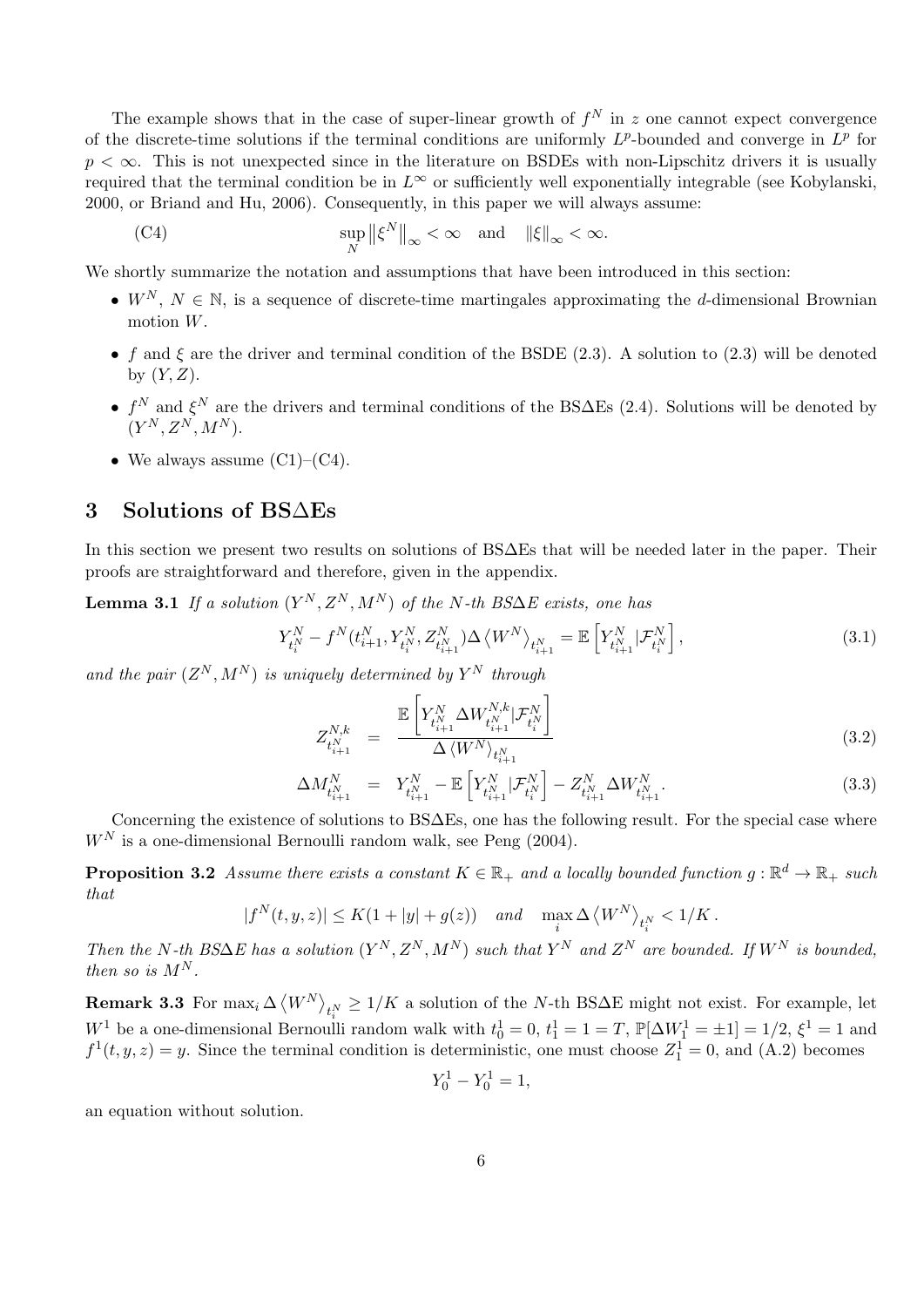### **4 Comparison principle for BS**∆**Es**

Our main tool to derive convergence results will be a comparison principle for BS∆Es of the following form: Let  $f_1^N, f_2^N$  be drivers and  $\xi_1^N, \xi_2^N$  terminal conditions such that  $f_1^N(t, y, z) \ge f_2^N(t, y, z)$  for all  $t, y, z$  and  $\xi_1^N \geq \xi_2^N$ . Then the corresponding solutions satisfy  $Y_{1,t}^N \geq Y_{2,t}^N$  for all *t*.

The next example shows that if the drivers grow quadratically in *z*, a general comparison principle for BS∆Es cannot hold.

**Example 4.1** As in Example 2.4, let  $W^N$  be a one-dimensional Bernoulli random walk with  $T = 1$ ,  $t_i^N =$  $i/N$  and  $\mathbb{P}[\Delta W^N_{t_i^N} = \pm \sqrt{1/N}] = 1/2$ . Consider the BS $\Delta$ Es

$$
Y_{t_{i}^{N}}^{N} = Y_{t_{i+1}^{N}}^{N} + (Z_{t_{i+1}^{N}}^{N})^{2} \Delta \left\langle W^{N} \right\rangle_{t_{i+1}^{N}} - Z_{t_{i+1}^{N}}^{N} \Delta W_{t_{i+1}^{N}}^{N}
$$
\n(4.1)

$$
Y_T^N = a_1 \left\{ W_{t_N^N} = \sqrt{N} \right\} \tag{4.2}
$$

for a constant  $a > 2$  and define  $\varepsilon > 0$  by  $a = 2(1 + 2\varepsilon)$ . Then

$$
Z^N_{t^N_N} = \frac{\sqrt{N}}{2} a \mathbf{1}_{\left\{W^N_{t^N_{N-1}} = \frac{N-1}{\sqrt{N}}\right\}}, \quad Y^N_{t^N_{N-1}} = a^N_{t^N_{N-1}} \mathbf{1}_{\left\{W^N_{t^N_{N-1}} = \frac{N-1}{\sqrt{N}}\right\}}
$$

where

$$
a_{t_{N-1}^{N}}^{N} = \frac{a}{2} + \left(\frac{a}{2}\right)^{2} = a(1+\varepsilon),
$$

and

$$
Z^N_{t^N_{N-1}}=\frac{\sqrt{N}}{2}a^N_{t^N_{N-1}}{\bf 1}_{\left\{W^N_{t^N_{N-2}}=\frac{N-2}{\sqrt{N}}\right\}},\quad Y^N_{t^N_{N-2}}=a^N_{t^N_{N-2}}{\bf 1}_{\left\{W^N_{t^N_{N-2}}=\frac{N-2}{\sqrt{N}}\right\}}
$$

for

$$
a_{t_{N-2}}^N = \frac{a_{t_{N-1}}^N}{2} + \left(\frac{a_{t_{N-1}}^N}{2}\right)^2 \ge \frac{a_{t_{N-1}}^N}{2} \left(1 + \frac{a}{2}\right) = a_{t_{N-1}}^N (1 + \varepsilon).
$$

Continuing this computation one obtains

$$
Y_0^N \ge a(1+\varepsilon)^N \to \infty \quad \text{as } N \to \infty.
$$

Note that the terminal conditions  $Y_T^N$  are uniformly  $L^\infty$ -bounded in  $N$  and  $Y_T^N \to 0$  in  $L^p$  for all  $p < \infty$ . But the solutions  $Y_t^N$  explode as  $N \to \infty$ . We also point out that for fixed N, the solutions to equation *the solutions*  $I_t$  explode as  $N \to \infty$ . We also point out that for fixed  $N$ , the solutions to equation (4.1) are not monotone in the terminal condition. Indeed,  $(\tilde{Y}_t^N, \tilde{Z}_t^N) \equiv (a, 0)$  is a solution of equation with terminal condition  $\tilde{Y}_T^N = a \ge Y_T^N$ . However,  $\tilde{Y}_0^N < Y_0^N$ . In particular, the comparison principle is violated.

In view of Example 4.1 we restrict ourselves in the next theorem to drivers that grow less than quadratically in *z*. We need the following assumption on the increments of  $W^N$ :

$$
\text{(W1)} \qquad \text{There exists a constant } q \in [1, 2) \text{ such that } \lim_{N \to \infty} \max_{i,k} \frac{||\Delta W_{t_i^N}^{N,k}||_{\infty}}{\Delta \left\langle W^N \right\rangle_{t_i^N}^{q/4}} = 0.
$$

Note that the standard Bernoulli random walks of Example 2.1 satisfy (W1) for all  $q \in [1,2)$ . The subsequent theorem establishes a comparison result for BS∆Es governed by non-Lipschitz drivers.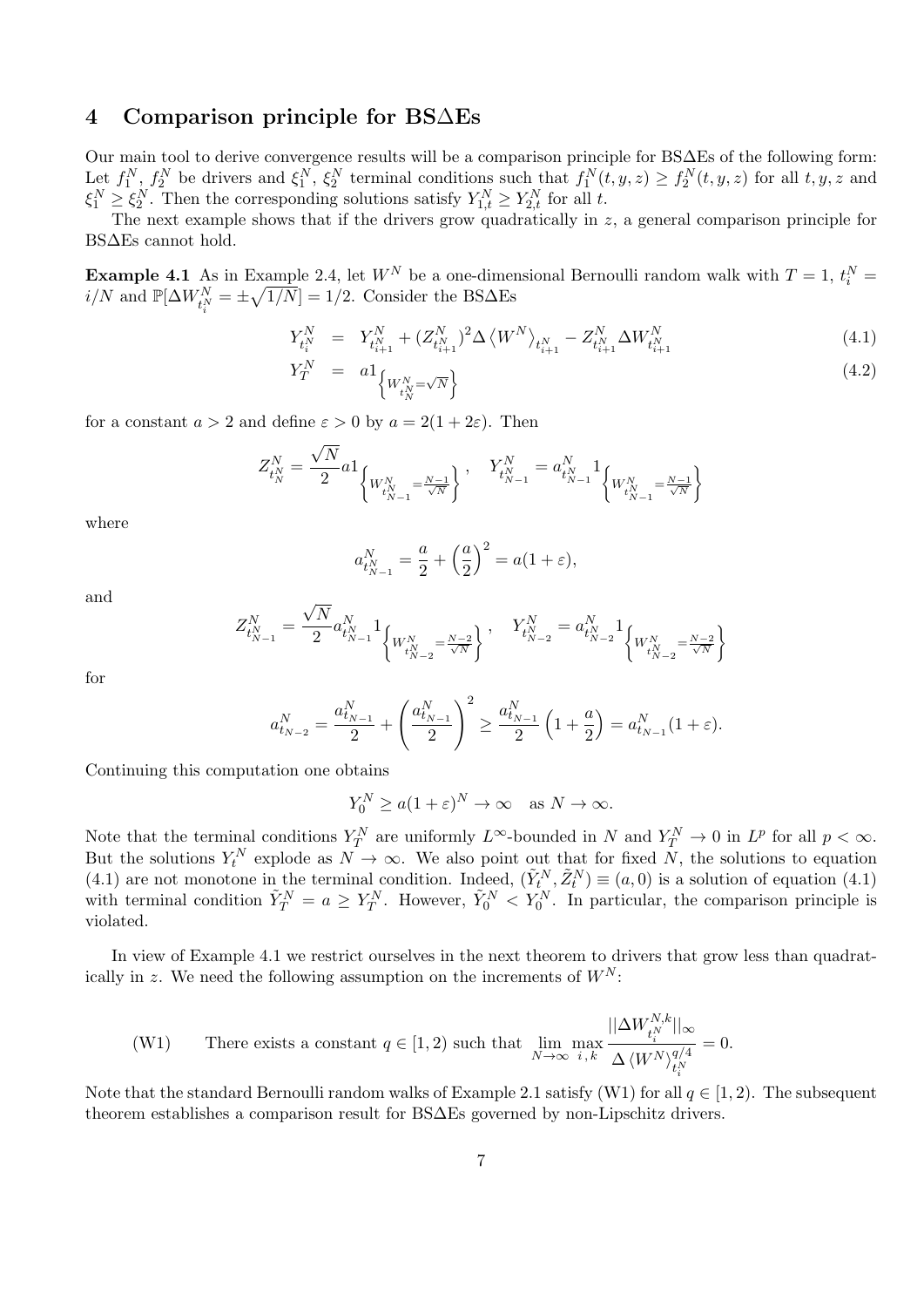**Theorem 4.2** *Let*  $C, K, L \in \mathbb{R}_+$  *and assume* (W1) *holds for some*  $q \in [1, 2)$ *. Then there exists*  $N_0 \in \mathbb{N}$ *such that for every*  $N \ge N_0$ , all drivers  $f_1^N \ge f_2^N$  and terminal conditions  $\xi_1^N \ge \xi_2^N$  satisfying

- (i)  $\left\| \xi_m^N \right\|_{\infty} \leq C$
- (ii)  $|f_m^N(t, y, z)| \le K(1 + |y| + |z|^q)$  *for all*  $(t, y, z) \in [0, T] \times \mathbb{R}^{d+1}$
- (iii)  $|f_m^N(t, y_1, z) f_m^N(t, y_2, z)| \le L(1 + |z|^q)|y_1 y_2|$ *for all*  $(t, y_1, y_2, z) \in [0, T] \times \mathbb{R}^{d+2}$  *such that*  $|y_1|, |y_2| \leq (C + 1) \exp(KT)$
- (iv)  $|f_m^N(t, y, z_1) f_m^N(t, y, z_2)| \le L(1 + (|z_1| \vee |z_2|)^{q/2})|z_1 z_2|$ *for all*  $(t, y, z_1, z_2) \in [0, T] \times \mathbb{R}^{2d+1}$  *such that*  $|y| \le (C + 1) \exp(KT)$ ,

the BS $\Delta$ Es with parameters  $(f_m^N, \xi_m^N)$  have unique solutions  $(Y_m^N, Z_m^N, M_m^N)$ ,  $m = 1, 2$ , and

$$
(C+1)\exp(K(T-t)) \ge Y_{1,t}^N \ge Y_{2,t}^N \ge -(C+1)\exp(K(T-t)) \quad \text{for all } t \in [0,T].
$$

To prove Theorem 4.2 we need the following two lemmas, whose proofs can be found in the appendix. The first one provides a comparison principle under stronger assumptions than Theorem 4.2. The second one gives conditions under which the  $Y^N$  are uniformly bounded in  $N$ .

**Lemma 4.3** *Let*  $C, K \in \mathbb{R}_+$  *and assume* (W1) *holds for some*  $q \in [1, 2)$ *. Then there exists*  $N_0 \in \mathbb{N}$  *such* that for every  $N \ge N_0$ , all drivers  $f_1^N \ge f_2^N$  and terminal conditions  $\xi_1^N \ge \xi_2^N$  satisfying conditions (i) and (ii) *of Theorem 4.2 as well as*

- (iii)  $|f_m^N(t, y_1, z) f_m^N(t, y_2, z)| \le K(1 + |z|^q)|y_1 y_2|$  for all  $(t, y_1, y_2, z) \in [0, T] \times \mathbb{R}^{d+2}$
- (iv)  $|f_m^N(t, y, z_1) f_m^N(t, y, z_2)| \le qK(1 + (|z_1| \vee |z_2|)^{q/2})|z_1 z_2|$  for all  $(t, y, z_1, z_2) \in [0, T] \times \mathbb{R}^{2d+1}$ ,

the BS $\Delta$ Es with parameters  $(f_m^N, \xi_m^N)$  have unique solutions  $(Y_m^N, Z_m^N, M_m^N)$ ,  $m = 1, 2$ , and

$$
(C+1)\exp(K(T-t)) \ge Y_{1,t}^N \ge Y_{2,t}^N \ge -(C+1)\exp(K(T-t)) \quad \text{for all } t \in [0,T].
$$
 (4.3)

**Lemma 4.4** *Let*  $C, K \in \mathbb{R}_+$  *and assume* (W1) *holds for some*  $q \in [1, 2)$ *. Then there exists*  $N_0 \in \mathbb{N}$  *such that for every*  $N \geq N_0$ , all drivers  $f^N$  and terminal conditions  $\xi^N$  satisfying

(i)  $\left\| \xi^N \right\|_{\infty} \leq C$ 

(ii)  $|f^N(t, y, z)| \le K(1 + |y| + |z|^q)$  for all  $t \in [0, T]$ ,  $y \in \mathbb{R}$  and  $z \in \mathbb{R}^d$ ,

 $every$  *solution*  $(Y^N, Z^N, M^N)$  *of the N*-th BS∆*E* satisfies

$$
|Y_t^N| \le (C+1)\exp(K(T-t)) \quad \text{for all } t \in [0,T].\tag{4.4}
$$

We now are ready for the

#### **Proof of Theorem 4.2**

It follows from Proposition 3.2 and Lemma 4.4 that there exists an  $N_1$  such that for all  $N \geq N_1$ , the *N*-th BS∆E has a solution  $(Y^N, Z^N, M^N)$  for all  $f^N$  and  $\xi^N$  satisfying conditions (i) and (ii) of Theorem 4.2, and every such solution satisfies  $|Y_t^N| \le (C+1) \exp(K(T-t)), 0 \le t \le T$ . Now choose  $N_0 \ge N_1$  such that Lemma 4.3 holds for  $\tilde{K} = K \vee L$  instead of K and fix  $N \ge N_0$ . If  $f_1^N \ge f_2^N$  and  $\xi_1^N \ge \xi_2^N$  are drivers and terminal conditions satisfying conditions (i)–(iv) of Theorem 4.2, then there exist corresponding solutions  $(Y_m^N, Z_m^N, M_m^N), m = 1, 2$ , both of which satisfy  $|Y_{m,t}^N| \leq (C+1) \exp(K(T-t))$ . So one can change the drivers  $f_m^N$  for  $|y| > (C+1) \exp(KT)$  such that they satisfy the conditions of Lemma 4.3, and it follows that  $Y_{1,t}^N \geq Y_{2,t}^N$ . In particular, both solutions are unique.  $\Box$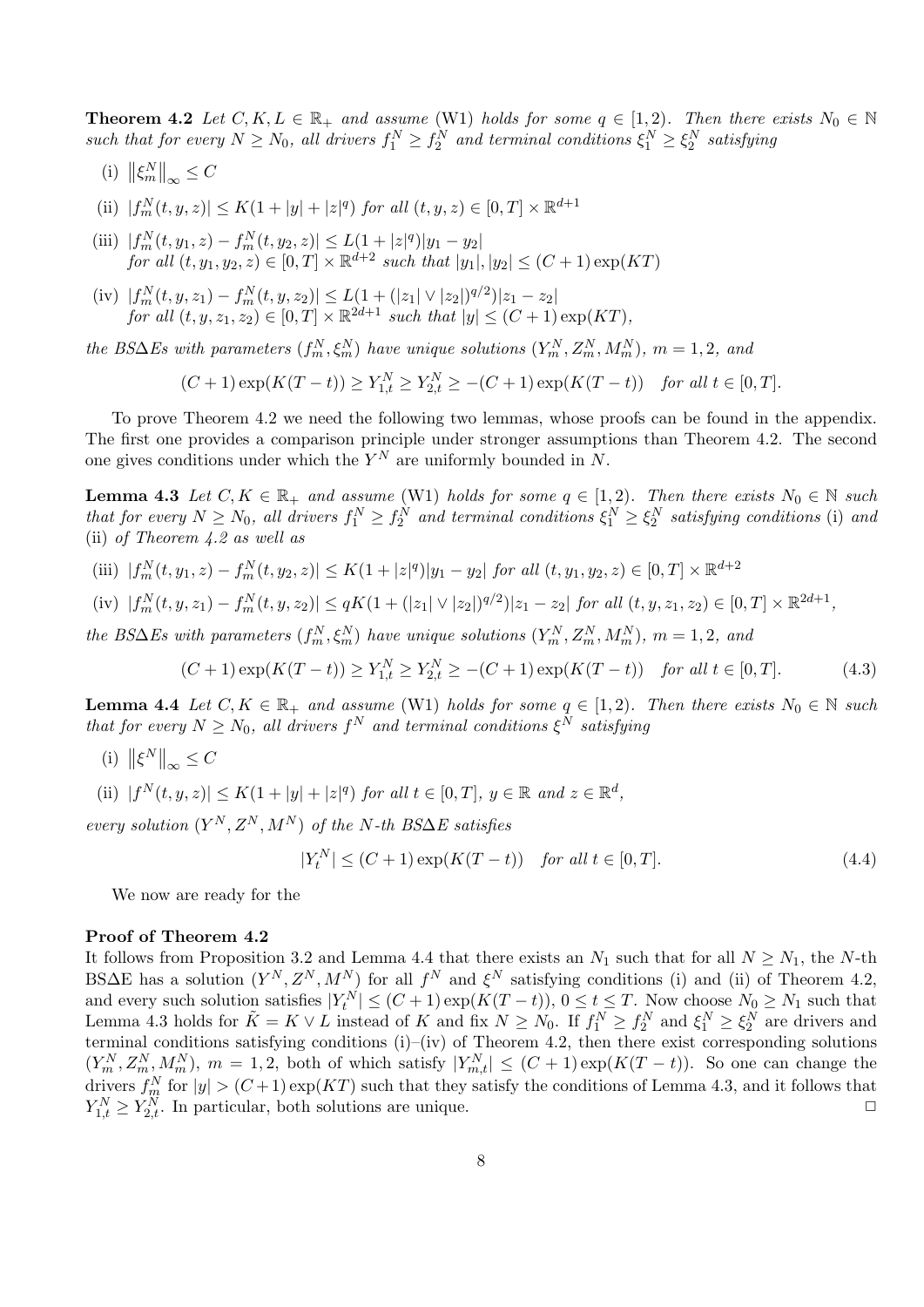### **5 Convergence results for drivers with subquadratic growth**

With a slight abuse of notation, the discrete-time drivers can be written as  $f^N(t, W^N, y, z)$ . By predictability,  $f^N(t_{i+1}^N, W^N, y, z)$  only depends on  $W_{t_1^N}^N, \ldots, W_{t_i^N}^N$ . Let  $q \in [1, 2)$  and consider the following conditions on the drivers  $f^N$ : There exists a constant  $K > 0$  such that

(f1) For all  $N \in \mathbb{N}$ ,  $w \in \mathbb{R}^{d \times i_N}$  and  $(t, y, z) \in [0, T] \times \mathbb{R}^{d+1}$ ,

$$
|f^{N}(t, w, y, z)| \leq K(1 + |y| + |z|^{q}).
$$

(f2) For all  $N \in \mathbb{N}$ ,  $w \in \mathbb{R}^{d \times i_N}$  and  $(t, y_1, y_2, z) \in [0, T] \times \mathbb{R}^{d+2}$ ,

$$
|f^N(t, w, y_1, z) - f^N(t, w, y_2, z)| \le K|y_1 - y_2|.
$$

(f3) For every  $a \in \mathbb{R}_+$  there exists  $b \in \mathbb{R}_+$  such that for all  $N \in \mathbb{N}$ ,  $t \in [0,T]$ ,  $y \in [-a,a]$ ,  $w \in \mathbb{R}^{d \times i_N}$  and  $z_1, z_2 \in \mathbb{R}^d$ ,

$$
|f^N(t, w, y, z_1) - f^N(t, w, y, z_2)| \le b(1 + (|z_1| \vee |z_2|)^{q/2})|z_1 - z_2|.
$$

(f4) For all  $N \in \mathbb{N}$ ,  $i = 0, ..., i_N - 1$ ,  $w_1, w_2 \in \mathbb{R}^{d \times i_N}$  and  $(y, z) \in \mathbb{R}^{d+1}$ ,

$$
|f^N(t_{i+1}^N, w_1, y, z) - f^N(t_{i+1}^N, w_2, y, z)| \le K \sup_{0 \le t \le t_i^N} |w_1(t) - w_2(t)|.
$$

(f5) For all  $(y, z) \in \mathbb{R}^{d+1}$ ,

$$
\sup_{0 \le t \le T} |f^N(t, y, z) - f(t, y, z)| \to 0 \text{ in } L^2 \text{ as } N \to \infty.
$$

For a measurable function  $g: [0, T] \times \Omega \times \mathbb{R}^{d+1} \to \mathbb{R}$ , denote

$$
||g||_{\infty} = \underset{\omega}{\text{ess sup}} \sup_{t,y,z} |g(t,\omega,y,z)|.
$$

The following lemma shows that the solutions of the BS∆Es are stable in the terminal condition and the driver function. The proof relies on Theorem 4.2 and can be found in the appendix.

**Lemma 5.1** *Let*  $C, K \in \mathbb{R}_+$  *and assume condition* (W1) *holds for some*  $q \in [1, 2)$ *. Then there exists*  $N_0 \in \mathbb{N}$ *and a* constant  $D \in \mathbb{R}_+$  such that for all  $N \geq N_0$ , all terminal conditions  $\xi_1^N$ ,  $\xi_2^N$  bounded by C and drivers  $f_1^N$ ,  $f_2^N$  satisfying (f1)–(f3) as well as  $||f_1^N-f_2^N||_{\infty}\leq K$ , the BS $\Delta E$ s with parameters  $(f_m^N,\xi_m^N)$  have unique *solutions*  $(Y_m^N, Z_m^N, M_m^N)$ ,  $m = 1, 2$ , and

$$
\sup_{0 \le t \le T} |Y_{1,t}^N - Y_{2,t}^N| \le D(||f_1^N - f_2^N||_{\infty} + ||\xi_1^N - \xi_2^N||_{\infty}).
$$

The next lemma shows that for Lipschitz-continuous terminal conditions, the  $Z^N$  are uniformly bounded. This will be a key ingredient in the proofs of our convergence results. The proof is given in the appendix.

**Lemma 5.2** *Assume* (W1) *and* (f1)–(f4) *hold for some*  $q \in [1,2)$  *and the*  $\xi^N$  *are of the form*  $\xi^N =$  $\varphi(W_{s_1}^N,\ldots,W_{s_n}^N)$  for fixed  $n \in \mathbb{N}$ ,  $0 \leq s_1 < \cdots < s_n \leq T$ , and a bounded Lipschitz-continuous function *ϕ* : R *<sup>d</sup>×<sup>n</sup> →* R*. Then there exists an N*<sup>0</sup> *∈* N *such for all N ≥ N*0*, the N-th BS*∆*E has a unique solution*  $(|Y^N, Z^N)|$  and  $\sup_{N \ge N_0} ||\sup_t |Z_t^N||_{\infty} < \infty$ .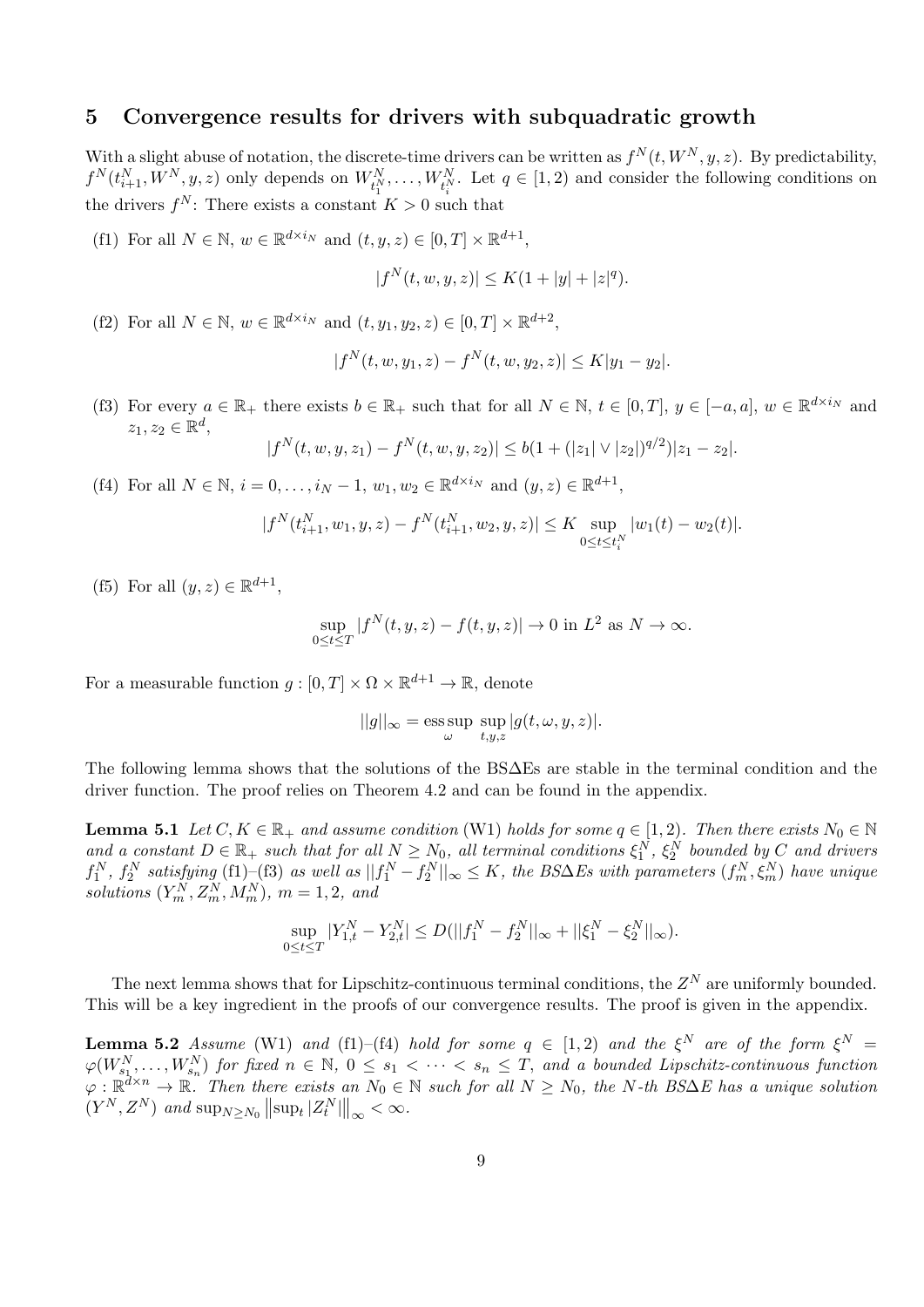**Remark 5.3** In general  $\sup_{N\geq N_0} ||\sup_t |Z_t^N||_{\infty} < \infty$  does not hold if  $\varphi$  is not Lipschitz-continuous. For example, consider one-dimensional Bernoulli random walks  $W^N$  with  $T = 1$ ,  $t_i^N = i/N$  and  $\mathbb{P}[\Delta W_{t_i^N}^N =$  $\pm\sqrt{1/N}$  = 1/2. Let the terminal conditions be of the form

$$
\xi^N = \begin{cases} \begin{array}{cc} \sqrt{W_1^N} \wedge 1 & \text{if } W_1^N \geq 0 \\ -\sqrt{-W_1^N} \vee -1 & \text{if } W_1^N < 0. \end{array} \end{cases}
$$

On the set  $\{W_{(N-1)/N}^N = 0\}$  one has  $\xi^N = \text{sign}(\Delta W_1^N)\sqrt{|\Delta W_1^N|}$ , and hence, by Lemma 3.1,

$$
Z_1^N = \frac{\mathbb{E}\left[\xi^N \Delta W_1^N | W_{(N-1)/N}^N = 0\right]}{\Delta \left\langle W^N \right\rangle_1} = N^{1/4}.
$$

In particular,  $Z_1^N \to \infty$  as  $N \to \infty$  on the set  $\{W_{(N-1)/N}^N = 0\}$ .

Before we prove convergence of solutions of BS∆Es to solutions of BSDEs, we recall the following result on quadratic BSDEs, which follows from Theorems 2.5–2.7 of Morlais (2009):

**Theorem 5.4** (Morlais, 2009) *Let*  $K \in \mathbb{R}_+$  *such that* 

$$
|f(t, y, z)| \le K(1 + |y| + |z|^2),\tag{5.1}
$$

$$
|f(t, y_1, z) - f(t, y_2, z)| \le K|y_1 - y_2| \text{ for all } y_1, y_2 \in \mathbb{R},
$$
\n
$$
(5.2)
$$

*and for every*  $a \in \mathbb{R}_+$  *there exists*  $b \in \mathbb{R}_+$  *such that* 

$$
|f(t, y, z_1) - f(t, y, z_2)| \le b(1 + (|z_1| \vee |z_2|))|z_1 - z_2|
$$
\n(5.3)

for all  $t \in [0,T]$ ,  $y \in [-a,a]$  and  $z_1, z_2 \in \mathbb{R}^d$ . Then the BSDE (2.3) has a unique solution  $(Y,Z)$  such that Y *is bounded. Furthermore, for bounded terminal conditions*  $\xi_1 \geq \xi_2$  *and drivers*  $f_1 \geq f_2$  *fulfilling* (5.1)–(5.3)*, the corresponding solutions satisfy*  $Y_{1,t} \geq Y_{2,t}$  *for all t.* 

**Remark 5.5** Actually, Morlais (2009) makes slightly different assumptions. In her paper the underlying noise process is continuous but does not have to be a Brownian motion, and condition (5.3) is assumed to hold for a constant *b* independent of *a*. However, existence of a solution (*Y, Z*) with bounded *Y* already follows from (5.1), and if *Y* is bounded by a constant  $a \in \mathbb{R}_+$ , the driver  $f(t, y, z)$  only matters for  $y \in [-a, a]$  and can be modified so that it satisfies  $(5.3)$  for a constant *b* independent of *a*. Hence, assumptions  $(5.1)$ – $(5.3)$ are sufficient for Theorem 5.4.

**Proposition 5.6** *Assume there exists a*  $q \in [1,2)$  *such that* (W1) *and* (f1)–(f5) *hold.* If  $\xi$  *and*  $\xi^N$  *are of* the form  $\xi = \varphi(W_{s_1}, \ldots, W_{s_n})$  and  $\xi^N = \varphi(W_{s_1}^N, \ldots, W_{s_n}^N)$  for fixed  $n \in \mathbb{N}$ ,  $0 \le s_1 < \cdots < s_n \le T$ , and a *bounded Lipschitz-continuous function*  $\varphi : \mathbb{R}^{d \times n} \to \mathbb{R}$ *, then there exists an*  $N_0 \in \mathbb{N}$  *such that for all*  $N \geq N_0$ *,* the N-th BS $\Delta E$  has a unique solution  $(Y^N, Z^N, M^N)$  satisfying  $\sup_{N \geq N_0} ||\sup_t |Z_t^N||_{\infty} < \infty$ , the BSDE (2.3) *has a unique solution* (*Y, Z*) *with bounded Y , and*

$$
\sup_{t} \left( |Y_t^N - Y_t| + |\int_0^t Z_s^N dW_s^N - \int_0^t Z_s dW_s| + |M_t^N| \right) \stackrel{(N \to \infty)}{\to} 0 \quad in \ L^2
$$

*as well as*

$$
\sup_{t} \left( \sum_{k=1}^{d} \left| \int_{0}^{t} Z_{s}^{N,k} d\left\langle W^{N} \right\rangle_{s} - \int_{0}^{t} Z_{s}^{k} ds \right|^{2} + \left| \int_{0}^{t} |Z_{s}^{N}|^{2} d\left\langle W^{N} \right\rangle_{s} - \int_{0}^{t} |Z_{s}|^{2} ds \right| \right) \stackrel{(N \to \infty)}{\to} 0 \quad \text{in } L^{1}.
$$

*In particular, there exists a constant*  $R \in \mathbb{R}_+$  *such that*  $|Z| \leq R \nu \otimes \mathbb{P}$ *-almost everywhere, where*  $\nu$  *denotes Lebesgue measure on* [0*, T*]*.*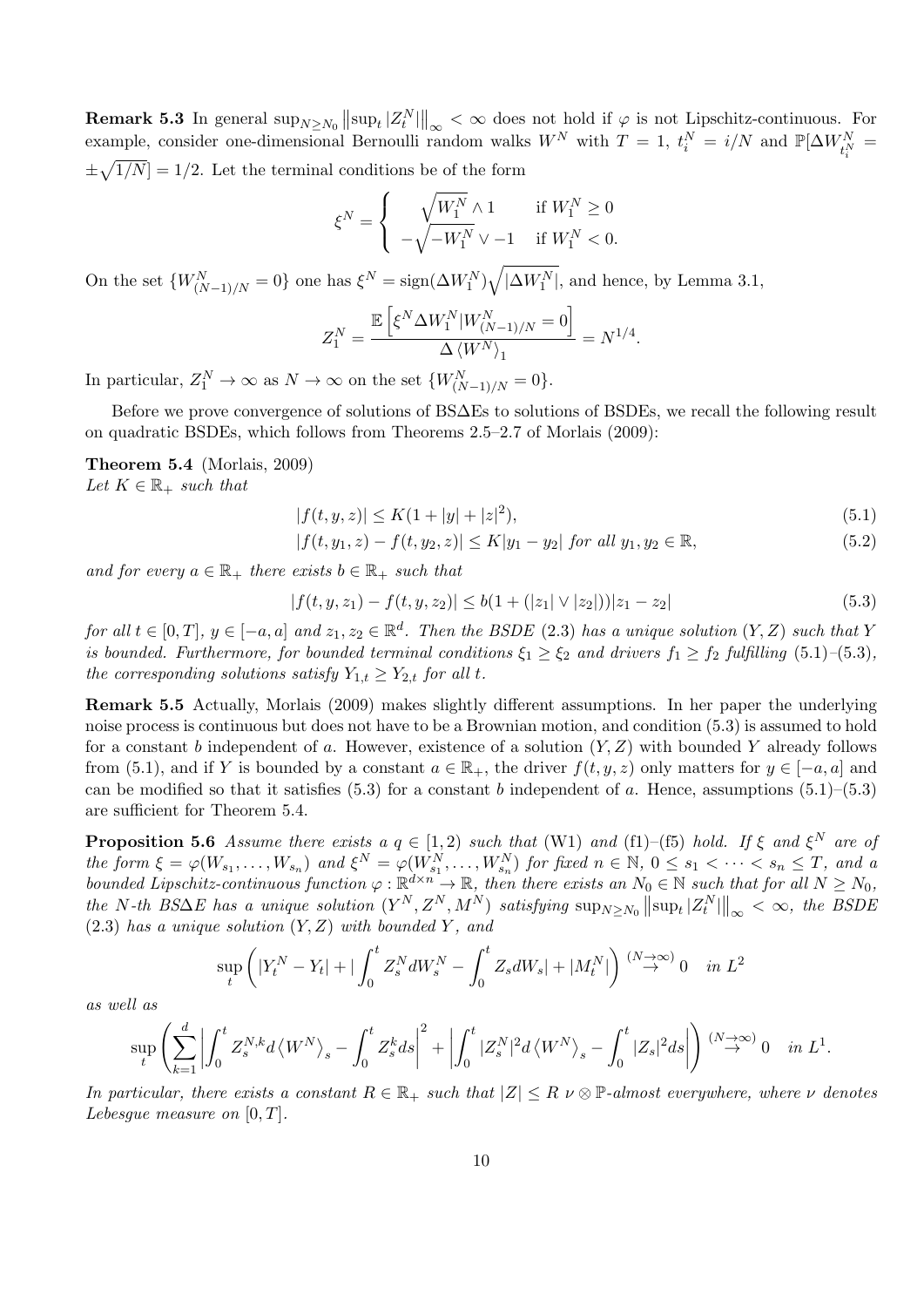*Proof*. It follows from (f1)–(f5) that the driver *f* satisfies (5.1)–(5.3). So one obtains from Theorem 5.4 that the BSDE (2.3) has a unique solution  $(Y, Z)$  such that *Y* is bounded. By Lemma 5.2, there exists  $N_0 \in \mathbb{N}$  such that for all  $N \ge N_0$ , the N-th BS $\Delta E$  has a unique solution  $(Y^N, Z^N, M^N)$  and  $\sup_{N \ge N_0} ||\sup_t |Z_t^N||_{\infty} \le R$ for some constant  $R \in \mathbb{R}_+$ . Define

$$
\tilde{f}^N(t, y, z) = \begin{cases}\nf^N(t, y, z) & \text{for } |z| \le R \\
f^N(t, y, Rz/|z|) & \text{for } |z| > R\n\end{cases}
$$

and

$$
\tilde{f}(t, y, z) = \begin{cases}\nf(t, y, z) & \text{for } |z| \le R \\
f(t, y, Rz/|z|) & \text{for } |z| > R.\n\end{cases}
$$

Then the  $\tilde{f}^N$  are uniformly Lipschitz in  $(y, z)$  and

$$
\sup_{0 \le t \le T} |\tilde{f}^N(t, y, z) - \tilde{f}(t, y, z)| \to 0 \text{ in } L^2 \text{ as } N \to \infty.
$$

So it follows that  $\tilde{f}^N$  and  $\tilde{f}$  fulfill the conditions of Theorem 2.2. Denote by  $(\tilde{Y}^N, \tilde{Z}^N, \tilde{M}^N)$  the solution to the *N*-th BS $\Delta$ E with parameters  $(\tilde{f}^N, \xi^N)$  and by  $(\tilde{Y}, \tilde{Z})$  the solution of the BSDE corresponding to  $(\tilde{f}, \xi)$ . Since the  $Z^N$  are bounded by  $R$ ,  $(Y^N, Z^N, M^N)$  is also a solution of the BS∆E corresponding to  $(\tilde{f}^N, \tilde{\xi}^N)$ . So it follows from Theorem 4.2 that for *N* large enough,  $(Y^N, Z^N, M^N) = (\tilde{Y}^N, \tilde{Z}^N, \tilde{M}^N)$ , and we may apply Theorem 2.2 to conclude that

$$
\sup_{t} \left( |Y_t^N - \tilde{Y}_t| + |\int_0^t Z_s^N dW_s^N - \int_0^t \tilde{Z}_s dW_s| + |M_t^N| \right) \stackrel{(N \to \infty)}{\to} 0 \quad \text{in } L^2,
$$
\n
$$
(5.4)
$$

and

$$
\sup_{t} \left( \sum_{k=1}^{d} \left| \int_{0}^{t} Z_{s}^{N,k} d\left\langle W^{N} \right\rangle_{s} - \int_{0}^{t} \tilde{Z}_{s}^{k} ds \right|^{2} + \left| \int_{0}^{t} |Z_{s}^{N}|^{2} d\left\langle W^{N} \right\rangle_{s} - \int_{0}^{t} |\tilde{Z}_{s}|^{2} ds \right| \right) \stackrel{(N \to \infty)}{\to} 0 \tag{5.5}
$$

in  $L^1$ . It follows from (5.5) that  $|\tilde{Z}| \le R \nu \otimes \mathbb{P}$ -almost everywhere. So  $(\tilde{Y}, \tilde{Z})$  is also a solution of the original BSDE corresponding to  $(f, \xi)$ , and it follows from Theorem 5.4 that it is equal to  $(Y, Z)$ . This completes the proof. <del>□</del>

Another result that we need below is the following:

#### **Proposition 5.7** (Briand and Hu, 2006)

Let  $(\xi_m)_{m\in\mathbb{N}}$  be a sequence of  $\mathcal{F}_T$ -measurable random variables such that  $\sup_m ||\xi_m||_{\infty} < \infty$  and  $\xi_m \to \xi$ *almost surely. Furthermore assume that f satisfies* (5.1)*. Let* (*Ym, Zm*) *and* (*Y, Z*) *be solutions of the BSDEs corresponding to*  $(f, \xi_m)$  *and*  $(f, \xi)$ *, respectively, such that*  $Y_m$  *and*  $Y$  *are bounded. If*  $Y_m$  *is increasing (or decreasing) in m, then*

$$
\sup_{t} |Y_{m,t} - Y_t| \to 0 \quad a.s. \quad and \quad \mathbb{E}\left[\int_0^T |Z_{m,s} - Z_s|^2 ds\right] \to 0 \quad \text{for } m \to \infty.
$$

**Remark 5.8** Note that if *f* satisfies (5.1)–(5.3), then Proposition 5.7 holds without the assumption that *Y*<sup>*m*</sup> is increasing or decreasing in *m*. Indeed, by Theorem 5.4 one has  $Y(\xi_1) \ge Y(\xi_2)$  for  $\xi_1 \ge \xi_2$  (where  $Y(\xi)$ ) denotes the solution of the BSDE with driver *f* and terminal condition  $\xi$ ). Define  $\hat{\xi}_m = \sup_{n>m} \xi_n$  and  $\tilde{\xi}_m =$  $\inf_{n\geq m}\xi_n$ . Then one obtains from Proposition 5.7 that  $\sup_t|Y_t(\hat{\xi}_m)-Y_t(\xi)|\to 0$  and  $\sup_t|Y_t(\tilde{\xi}_m)-Y_t(\xi)|\to 0$ a.s., and therefore also  $\sup_t |Y_t(\xi_m) - Y_t(\xi)| \to 0$  a.s. The convergence of  $Z(\xi_m)$  to  $Z(\xi)$  now follows exactly as in the proof of Proposition 2.4 in Kobylanski (2000).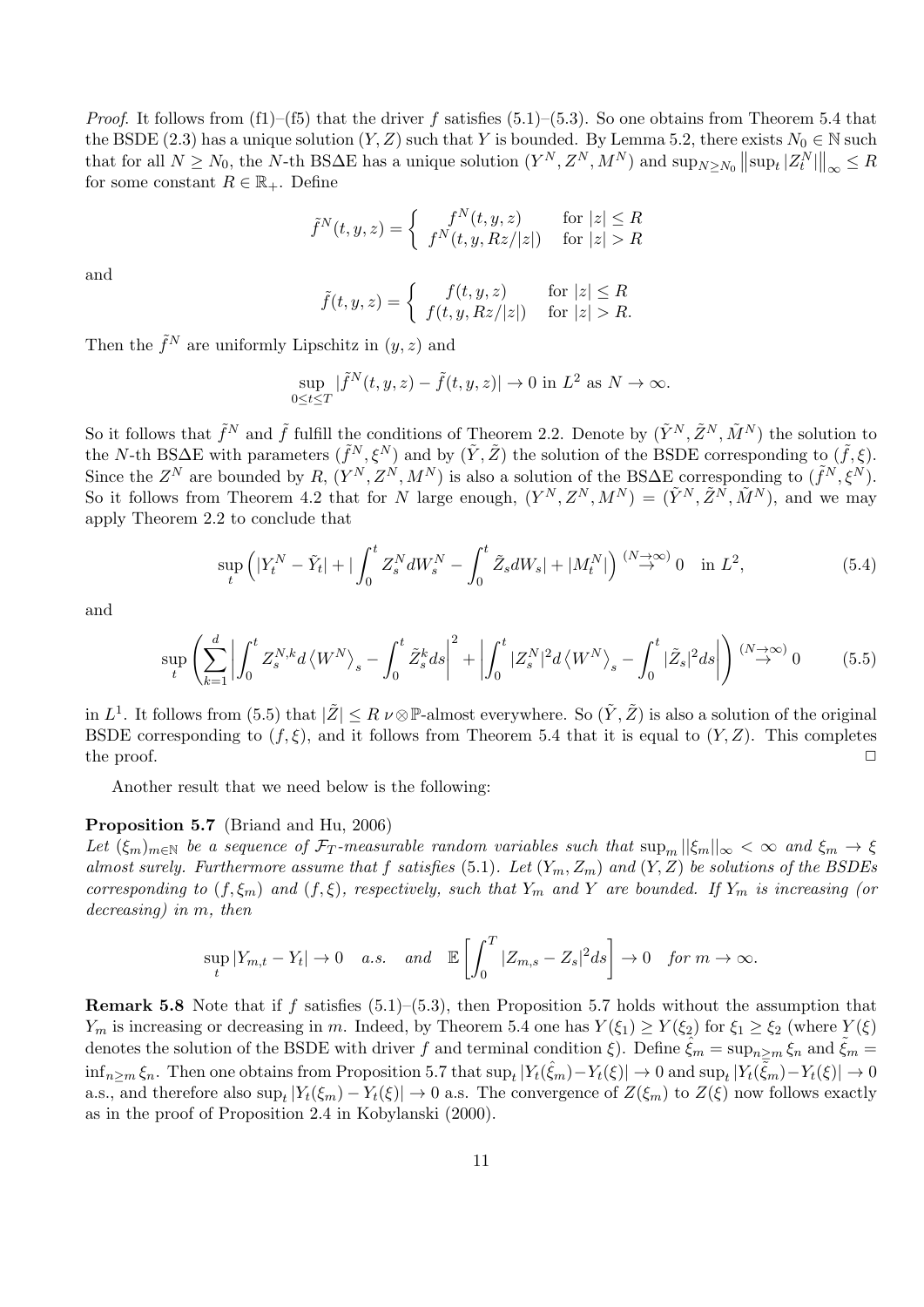The next theorem shows that for any continuous-time terminal condition there exists a sequence of discrete-time terminal conditions such that the corresponding solutions of the BS∆Es converge to their counterparts in continuous time.

**Theorem 5.9** *Assume there exists a*  $q \in [1,2)$  *such that* (W1) *and* (f1)–(f5) *are satisfied. Then for every*  $\xi \in L^{\infty}(\mathcal{F}_T)$ , there exist  $\mathcal{F}^N_T$ -measurable  $\tilde{\xi}^N$  bounded by  $\|\xi\|_{\infty}$  such that for N large enough, the N-th BS $\Delta E$ *with terminal condition*  $\tilde{\xi}^{\tilde{N}}$  *has a unique solution*  $(\tilde{Y}^N, \tilde{Z}^N, \tilde{M}^N)$  *and* 

$$
\sup_{t} \left( |\tilde{Y}_{t}^{N} - Y_{t}| + |\int_{0}^{t} \tilde{Z}_{s}^{N} dW_{s}^{N} - \int_{0}^{t} Z_{s} dW_{s}| + |\tilde{M}_{t}^{N}| \right) \stackrel{(N \to \infty)}{\to} 0 \quad in \ L^{2}
$$
\n
$$
(5.6)
$$

*as well as*

$$
\sup_{t} \left( \sum_{k=1}^{d} \left| \int_{0}^{t} \tilde{Z}_{s}^{N,k} d\left\langle W^{N} \right\rangle_{s} - \int_{0}^{t} Z_{s}^{k} ds \right|^{2} + \left| \int_{0}^{t} |\tilde{Z}_{s}^{N}|^{2} d\left\langle W^{N} \right\rangle_{s} - \int_{0}^{t} |Z_{s}|^{2} ds \right| \right) \stackrel{(N \to \infty)}{\to} 0 \quad \text{in } L^{1}, \tag{5.7}
$$

*where*  $(Y, Z)$  *is the unique solution of the BSDE* (2.3) *with bounded Y*. Moreover, if  $\xi = \varphi(W_{s_1}, \ldots, W_{s_n})$ and  $\xi^N = \varphi(W_{s_1}^N, \ldots, W_{s_n}^N)$  for a bounded, uniformly continuous function  $\varphi : \mathbb{R}^{d \times n} \to \mathbb{R}$ , then

$$
\sup_t |Y_t^N - Y_t| \to 0 \quad in \ L^2 \ as \ N \to \infty,
$$

*where*  $(Y^N, Z^N, M^N)$  *solves the N*-th BS $\Delta E$  with terminal condition  $\xi^N$ .

*Proof.* Given a random variable  $\xi \in L^{\infty}(\mathcal{F}_T)$ , there exists a sequence  $n_m$ ,  $m \in \mathbb{N}$ , of positive integers together with times  $0 \le s_1^m < \cdots < s_{n_m}^m \le T$  and Lipschitz-continuous functions  $\varphi_m : \mathbb{R}^{d \times n_m} \to \mathbb{R}$  bounded by  $\|\xi\|_{\infty}$  such that the random variables  $\xi_m := \varphi_m(W_{s_1}, \ldots, W_{s_{n_m}})$  converge to  $\xi$  almost surely. It follows from  $(f1)$ – $(f5)$  that the driver *f* satisfies  $(5.1)$ – $(5.3)$ . So one obtains from Theorem 5.4 that there exist unique solutions  $(Y, Z)$  and  $(Y_m, Z_m)$  to the BSDEs corresponding to  $(f, \xi)$  and  $(f, \xi_m)$ , respectively, such that *Y* and  $Y_m$  are bounded. Since for fixed *m*,  $\varphi_m$  is bounded and Lipschitz-continuous, one can apply Proposition 5.6 and choose  $N_m \in \mathbb{N}$  increasing in *m* such that for all  $N \ge N_m$ , one has

$$
\mathbb{E}\bigg[\sup_{t} \bigg( |Y_{m,t}^{N} - Y_{m,t}|^{2} + \Big| \int_{0}^{t} Z_{m,s}^{N} dW_{s}^{N} - \int_{0}^{t} Z_{m,s} dW_{s} \Big|^{2} + |M_{m,t}^{N}|^{2} + \sum_{k=1}^{d} \Big| \int_{0}^{t} Z_{m,s}^{N,k} d\langle W^{N} \rangle_{s} - \int_{0}^{t} Z_{m,s}^{k} ds \Big|^{2} + \Big| \int_{0}^{t} |Z_{m,s}^{N}|^{2} d\langle W^{N} \rangle_{s} - \int_{0}^{t} |Z_{m,s}|^{2} ds \Big| \bigg) \bigg] \leq \frac{1}{m},
$$

where  $(Y_m^N, Z_m^N, M_m^N)$  is the unique solution to the *N*-th BS∆E with driver  $f^N$  and terminal condition  $\xi_m^N := \varphi_m(W_{s_1}^N, \ldots, W_{s_{n_m}}^N)$ . Now set  $\tilde{\xi}^N := \xi_{m_N}^N$  and  $(\tilde{Y}^N, \tilde{Z}^N, \tilde{M}^N) := (Y_{m_N}^N, Z_{m_N}^N, M_{m_N}^N)$ , where for given *N*,  $m_N$  is the largest *m* satisfying  $N_m \leq N$ . Then  $\lim_{N \to \infty} m_N = \infty$ , and therefore,

$$
\mathbb{E}\bigg[\sup_t \bigg(\big|\tilde{Y}_t^N - Y_{m_N,t}\big|^2 + \Big|\int_0^t \tilde{Z}_s^N dW_s^N - \int_0^t Z_{m_N,s} dW_s\Big|^2 + |\tilde{M}_t^N|^2 \n+ \sum_{k=1}^d \Big|\int_0^t \tilde{Z}_s^{N,k} d\langle W^N\rangle_s - \int_0^t Z_{m_N,s}^k ds\Big|^2 \n+ \Big|\int_0^t |\tilde{Z}_s^N|^2 d\langle W^N\rangle_s - \int_0^t |Z_{m_N,s}|^2 ds\Big|\bigg)\bigg] \stackrel{(N\to\infty)}{\to} 0.
$$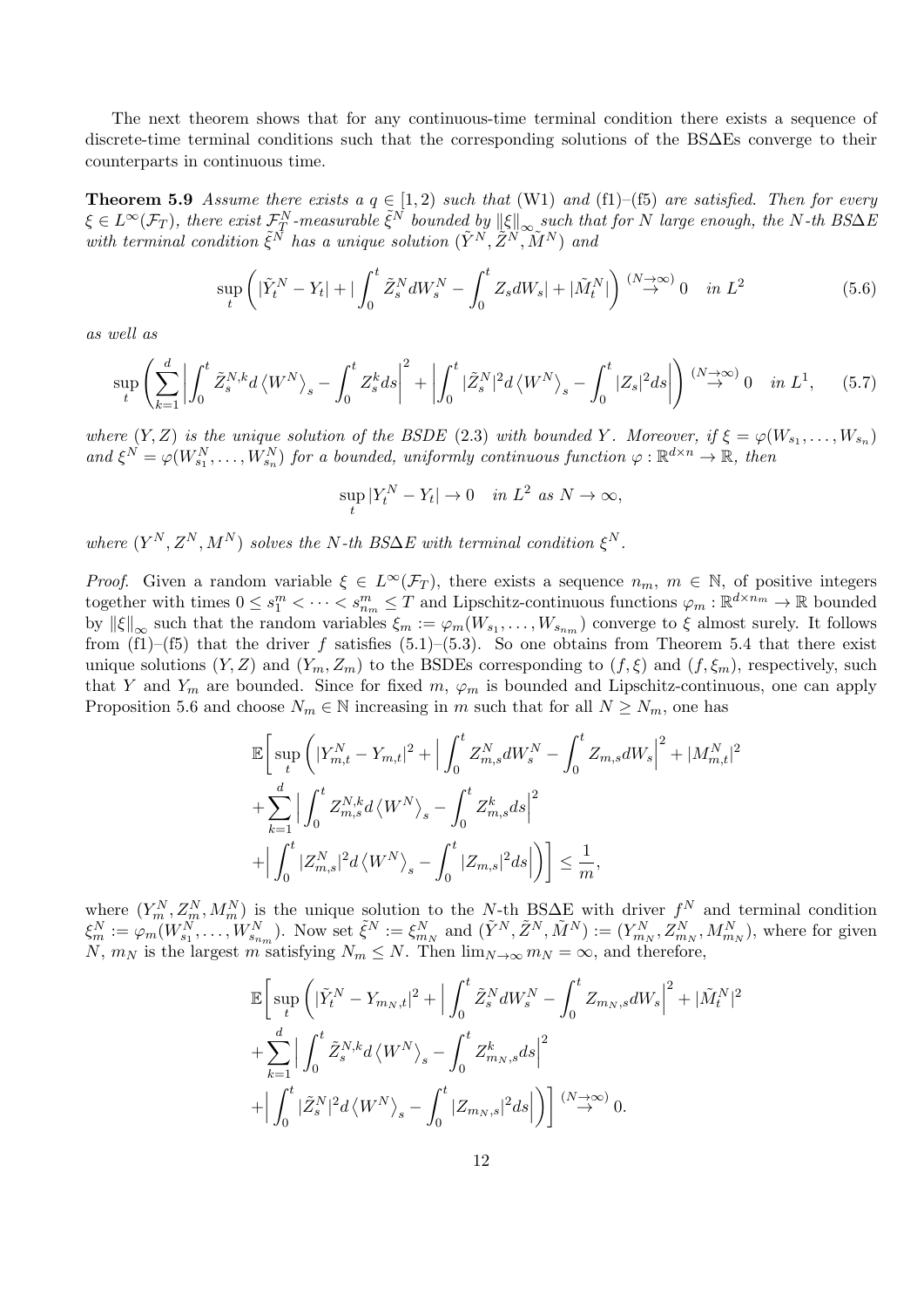In particular,

$$
\sup_{t\in[0,T]}|\tilde{M}^N_t|\overset{(N\to\infty)}{\to}0\quad\text{in }L^2.
$$

Moreover, it follows from Proposition 5.7 and Remark 5.8 that

$$
\sup_{t} |Y_{m_N,t} - Y_t| \to 0 \text{ a.s.} \quad \text{and} \quad \mathbb{E}\left[\int_0^T |Z_{m_N,s} - Z_s|^2 ds\right] \to 0.
$$

This implies  $(5.6)$ – $(5.7)$ .

If

$$
\xi = \varphi(W_{s_1}, \dots, W_{s_n})
$$
 and  $\xi^N = \varphi(W_{s_1}^N, \dots, W_{s_n}^N)$ 

for a bounded, uniformly continuous function  $\varphi : \mathbb{R}^{d \times n} \to \mathbb{R}$ , there exist Lipschitz-continuous functions  $\varphi_m: \mathbb{R}^{d \times N} \to \mathbb{R}$  bounded by  $\|\varphi\|_{\infty}$  such that  $\sup_{x \in \mathbb{R}^{d \times n}} |\varphi_m(x) - \varphi(x)| \leq 1/m$ . Choose  $m_N$  as in the first part of the proof and set

$$
\tilde{\xi}^N := \varphi_{m_N}(W^N_{s_1}, \dots, W^N_{s_n}).
$$

One then obtains as above that

$$
\sup_t |\tilde{Y}_t^N - Y_t| \to 0 \quad \text{in } L^2 \quad \text{as } N \to \infty.
$$

By Lemma 5.1, there exists an  $N_0 \in \mathbb{N}$  and a constant  $D \in \mathbb{R}_+$  such that for  $N \ge N_0$ ,

$$
\sup_t|Y_t^N-\tilde{Y}_t^N|\le D||\xi^N-\tilde{\xi}^N||_\infty.
$$

Hence,

$$
\sup_t |Y_t^N - \tilde{Y}_t^N| \to 0 \quad \text{in } L^2 \quad \text{for } N \to \infty,
$$

and one can conclude that

$$
\sup_t |Y_t^N - Y_t| \to 0 \quad \text{in } L^2 \quad \text{for } N \to \infty.
$$

 $\Box$ 

In the following corollary we denote by  $C^{d}[0,T]$  the set of all continuous functions from  $[0,T]$  to  $\mathbb{R}^{d}$  and assume that the driver *f* is of the form

$$
f(t, y, z) = \tilde{f}(t, W, y, z)
$$
\n(5.8)

for a measurable function  $\tilde{f}:[0,T]\times C^d[0,T]\times\mathbb{R}\times\mathbb{R}^d\to\mathbb{R}$  that is left-continuous in  $t$  and for which there exists a  $q \in [1, 2)$  such that conditions  $(5.9)$ – $(5.12)$  are satisfied:

$$
|\tilde{f}(t, w, y, z)| \le K(1 + |y| + |z|^q) \quad \text{for all } t, w, y, z.
$$
 (5.9)

$$
|\tilde{f}(t, w, y_1, z) - \tilde{f}(t, w, y_2, z)| \le K|y_1 - y_2| \text{ for all } t, w, y_1, y_2, z.
$$
 (5.10)

For every  $a \in \mathbb{R}_+$  there exists  $b \in \mathbb{R}_+$  such that

$$
|\tilde{f}(t, w, y, z_1) - \tilde{f}(t, w, y, z_2)| \le b(1 + (|z_1| \vee |z_2|)^{q/2})|z_1 - z_2|
$$
\n(5.11)

for all  $t \in [0, T], y \in [-a, a]$  and  $z_1, z_2 \in \mathbb{R}^d$ .

There exists a constant  $L \in \mathbb{R}_+$  such that

$$
|\tilde{f}(t, w_1, y, z) - \tilde{f}(t, w_2, y, z)| \le L \sup_{s \le t} |w_1(s) - w_2(s)| \quad \text{for all } t, w_1, w_2, y, z. \tag{5.12}
$$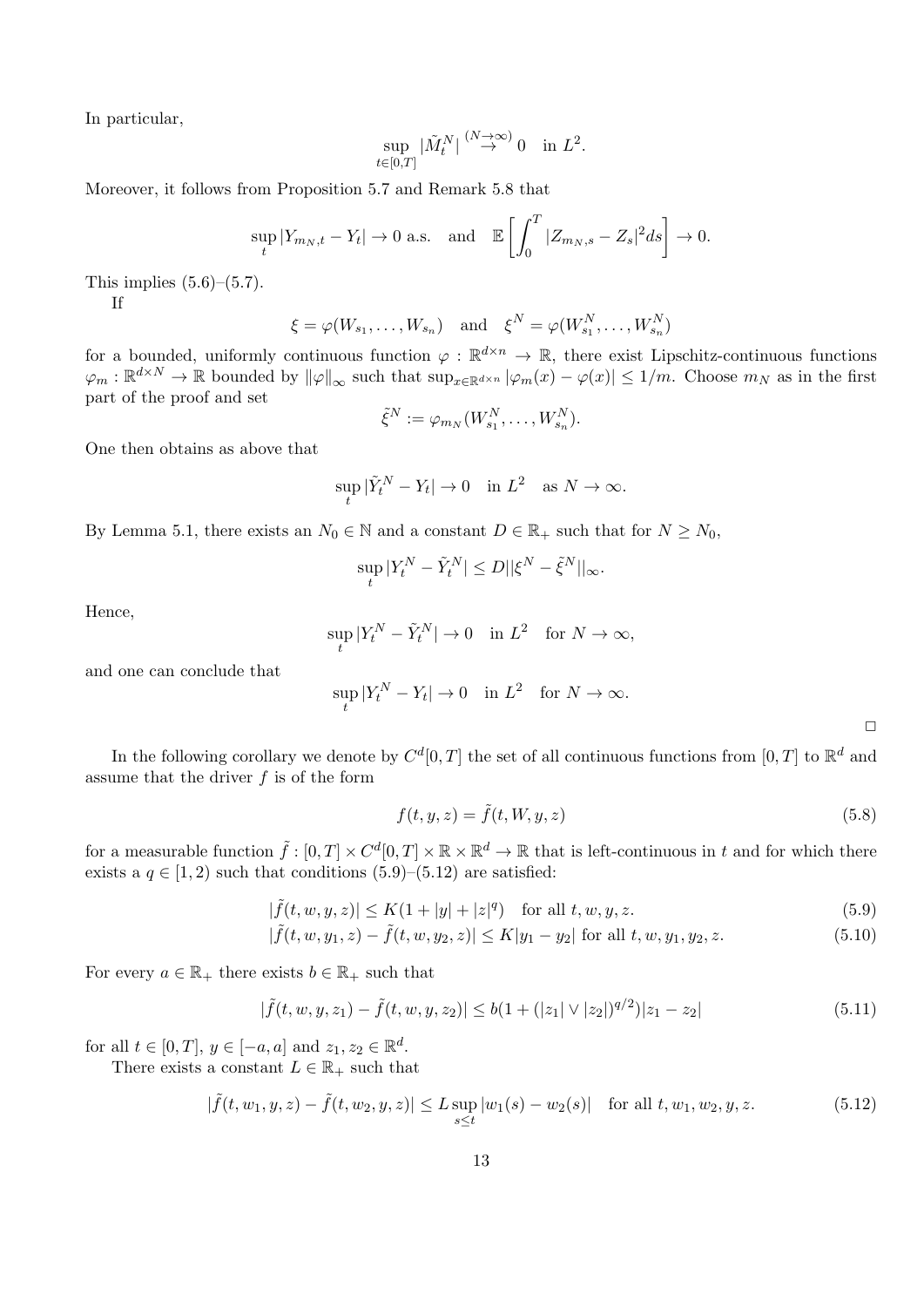We also assume that the discrete-time drivers  $f^N$  are of the form

$$
f^{N}(t, W^{N}, y, z) = \tilde{f}(t_{i+1}^{N}, W^{N,c}, y, z) \quad \text{for } t_{i}^{N} < t \leq t_{i+1}^{N},
$$
\n(5.13)

where  $W^{N,c}$  is the following continuous approximation of  $W^N$ : Set  $h^N = \sup_i |t_i^N - t_{i-1}^N|$  and

$$
W_t^{N,c} = \begin{cases} 0 & \text{for } t \le h^N \\ W_{t_{i-1}^N}^N + \frac{t - (t_{i-1}^N + h^N)}{t_i^N - t_{i-1}^N} (W_{t_i^N}^N - W_{t_{i-1}^N}^N) & \text{for } t_{i-1}^N + h^N \le t \le t_i^N + h^N. \end{cases}
$$

Note that  $W^{N,c}$  is adapted to the filtration  $(\mathcal{F}_t^N)$  and  $f^N(t_{i+1}^N, W^N, y, z)$  only depends on  $W_{t_1^N}^N, \ldots, W_{t_i^N}^N$ .

**Corollary 5.10** *Assume the*  $W^N$  *fulfill* (C1)*,* (C2) *and* (W1) *for some*  $q \in [1, 2)$ *, but instead of* (C3) *they*  $converge to \ W \ in \ distribution \ and \ satisfy \ \sup_N \mathbb{E} \left[ \sup_t |W_t^N|^{2+\varepsilon} \right] < \infty \ for \ some \ \varepsilon > 0. \ Furthermore, \ suppose$ *f* and  $f^N$  are of the form (5.8) and (5.13), respectively. Then for every  $\xi \in L^\infty(\mathcal{F}_T)$ , there exists a sequence of  $\mathcal{F}_T^N$ -measurable random variables  $\tilde{\xi}^N$  bounded by  $\|\xi\|_{\infty}$  such that for N large enough, the N-th BS $\Delta E$  $W$ *is in terminal condition*  $\tilde{\xi}^N$  *has a unique solution*  $(\tilde{Y}^N, \tilde{Z}^N, \tilde{M}^N)$  *and* 

$$
\sup_t |\tilde{Y}_t^N - Y_t| \to 0 \quad in \ distribution \ for \ N \to \infty,
$$

*where*  $(Y, Z)$  *is the unique solution of the BSDE* (2.3) *with bounded Y*. In the special case, where  $\xi =$  $\varphi(W_{s_1}, \ldots, W_{s_n})$  for a uniformly continuous function  $\varphi : \mathbb{R}^{d \times n} \to \mathbb{R}$ , one can choose  $\tilde{\xi}^N = \varphi(W_{s_1}^N, \ldots, W_{s_n}^N)$ .

*Proof.* It can be shown as in Example 2.1 that there exists a probability space  $(\tilde{\Omega}, \tilde{\mathcal{F}}, \tilde{\mathbb{P}})$  supporting a *d*-dimensional Brownian motion  $\tilde{W}$  and random walks  $\tilde{W}^N$  with the same distributions as  $W^N$  such that  $\mathbb{E} \left[ \sup_t | \tilde{W}_t^N - \tilde{W}_t|^2 \right] \to 0$  for  $N \to \infty$ . Then

$$
\sup_{t} |\tilde{f}(t,\tilde{W}^{N,c},y,z) - \tilde{f}(t,\tilde{W},y,z)| \to 0 \quad \text{in } L^{2} \text{ for } N \to \infty,
$$

and it follows from Theorem 5.9 that for every  $\tilde{\xi} \in L^{\infty}(\tilde{\mathcal{F}}_T)$  one can choose  $\mathcal{F}_T^N$ -measurable terminal conditions  $\tilde{\xi}^N$  bounded by  $\|\xi\|_{\infty}$  such that the corresponding solutions satisfy  $\sup_t |\tilde{Y}_t^N - \tilde{Y}_t| \to 0$  in  $L^2$ as  $N \to \infty$ . Furthermore, if  $\tilde{\xi}$  is of the form  $\tilde{\xi} = \varphi(\tilde{W}_{s_1}, \ldots, \tilde{W}_{s_n})$  for a uniformly continuous function  $\varphi : \mathbb{R}^{d \times n} \to \mathbb{R}$ , one can choose  $\tilde{\xi}^N = \varphi(\tilde{W}_{s_1}^N, \dots, \tilde{W}_{s_n}^N)$ . This proves the corollary.

**Example 5.11** In the setting of Corollary 5.10, let  $\xi = \varphi(W_T)$  and  $\xi^N = \varphi(W_T^N)$  for

$$
\varphi(x) = \begin{cases} \sqrt{x} \wedge 1 & \text{if } x \ge 0\\ -\sqrt{-x} \vee -1 & \text{if } x < 0 \end{cases}
$$

Then for every function  $\tilde{f}$  satisfying (5.9)–(5.12) the corresponding solutions  $Y^N$  converge to  $Y$  in distribution. Let us illustrate this result for the example

$$
\tilde{f}(t, w, y, z) = K_1 y + K_2 |z|^{3/2}.
$$

Let  $T = 1$  and  $W^N$  be the Bernoulli random walks from Example 2.1. Then the discrete equations can numerically be solved using formulas  $(3.1)$ – $(3.2)$ .

Figures (a) and (b) show the convergence of  $Y_0^N$  for different values of  $K_1$  and  $K_2$ . It can be seen that for  $(K_1, K_2) = (1, 1), Y_0^N$  converges rather fast. Already for  $N = 20$ , it is close to the limit value. On the other hand, for  $(K_1, K_2) = (1, 5)$ , the convergence is much slower.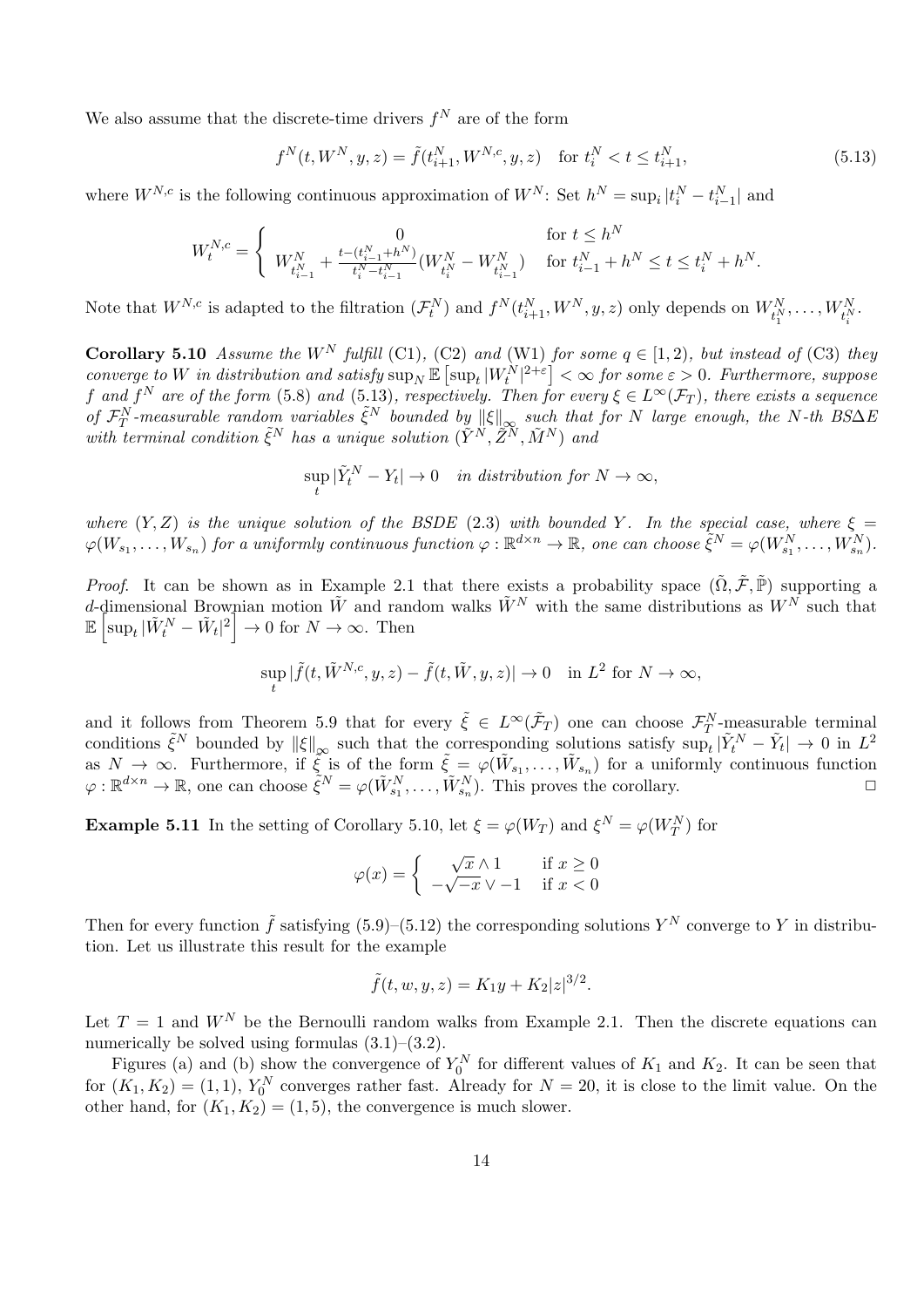

# **6 Convergence results for convex drivers**

In this section we consider BS∆Es with drivers that are convex in *z* and use convex duality to derive stronger convergence results than in Section 5. For the case where  $f$  does not depend on  $y$  it has been shown in Barrieu and El Karoui (2009), Delbaen et al. (2008) and Delbaen et al. (2009) that BSDEs with convex drivers admit a convex dual representation. Here we establish convex dual representations for solutions of BS∆Es and use them to show convergence. We need the following stronger version of condition (W1) on the approximating processes  $W^N$ :

$$
\begin{array}{ll} \displaystyle \left( \mathbf{W2} \right) & \displaystyle \mathbb{E} \left[ \Delta W^{N,k}_{t^{N}_i} \Delta W^{N,l}_{t^{N}_i} \right] = 0 \text{ for all } N \in \mathbb{N}, \, i=1,\ldots,i_N, \, k \neq l \text{ and} \\ & & \\ & \displaystyle \sup_{N,i,k} \frac{\left\| \Delta W^{N,k}_{t^{N}_i} \right\|_{\infty}}{\sqrt{\Delta \left< W^N \right>_{t^{N}_i}}} < \infty. \end{array}
$$

Note that this implies (W1) for all  $q \in [1,2)$ . In the following we assume that the drivers  $f^N$  are convex in *z* and define

$$
g^N(t, y, \mu) := \operatorname{ess} \sup_z \left\{ \mu z - f^N(t, y, z) \right\}, \quad \mu \in \mathbb{R}^d.
$$

Let  $\mu^N$  be an  $\mathbb{R}^d$ -valued  $(\mathcal{F}_t^N)$ -adapted process that is constant on the intervals  $(t_{i-1}^N, t_i^N]$  and satisfies

$$
\mu_{t_i^N}^N \Delta W_{t_i^N}^N > -1 \quad \text{for all } i. \tag{6.1}
$$

Then

$$
\frac{d\mathbb{P}^{\mu^N}}{d\mathbb{P}} = \prod_{i=1}^{i_N} (1 + \mu_{t_i^N}^N \Delta W_{t_i^N}^N)
$$
(6.2)

defines a probability measure  $\mathbb{P}^{\mu^N}$  equivalent to  $\mathbb P$  under which the processes

$$
W_{t_i^N}^{N,\mu^N,k} = W_{t_i^N}^{N,k} - \sum_{j=1}^i \mu_{t_j^N}^k \Delta \left\langle W^N \right\rangle_{t_j^N}, \quad k = 1, \dots, d,
$$

are martingales. The following proposition gives an implicit dual representation of solutions of BS∆Es. Its proof can be found in the appendix.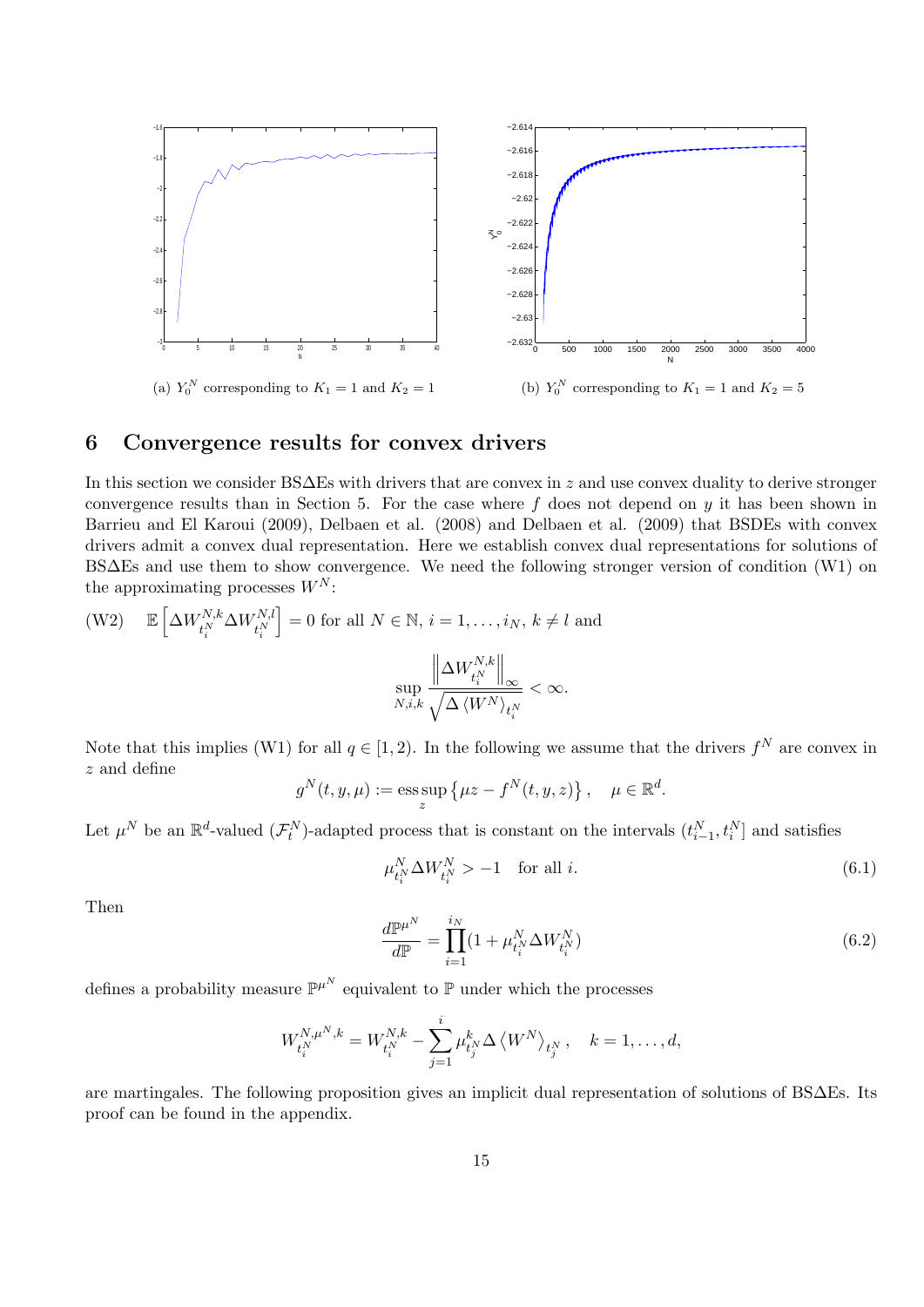**Proposition 6.1** *Assume* (W2) *and let*  $C, K, L \in \mathbb{R}_+$ ,  $q \in [1, 2)$  *be constants such that all terminal conditions ξ <sup>N</sup> and drivers f <sup>N</sup> fulfill the following conditions:*

- (i)  $\left\| \xi^N \right\|_{\infty} \leq C$
- (ii)  $f^N$  *is convex in z*
- (iii)  $|f^N(t, y, z)| \le K(1 + |y| + |z|^q)$  *for all*  $(t, y, z) \in [0, T] \times \mathbb{R}^{d+1}$
- (iv)  $|f^N(t, y_1, z) f^N(t, y_2, z)| \le L|y_1 y_2|$  for all  $(t, y, z) \in [0, T] \times \mathbb{R}^{d+1}$
- $|f^N(t, y, z_1) f^N(t, y, z_2)| \leq L(1 + (|z_1| \vee |z_2|)^{q/2})|z_1 z_2|$ *for all*  $(t, y, z_1, z_2) \in [0, T] \times \mathbb{R}^{2d+1}$  *such that*  $|y| \le (C + 1) \exp(KT)$ *.*

*Then there exists*  $N_0 \in \mathbb{N}$  *such that for every*  $N \geq N_0$ *, the N*-th BS∆*E* has a unique solution  $(Y^N, Z^N, M^N)$ *and Y <sup>N</sup> can be represented as*

$$
Y_{t_i^N}^N = \operatorname*{ess\,sup}_{\mu^N} \mathbb{E}^{\mu^N} \left[ \xi^N - \sum_{j=i+1}^{i_N} g^N(t_j^N, Y_{t_{j-1}^N}^N, \mu_{t_j^N}^N) \Delta \left\langle W^N \right\rangle_{t_j^N} | \mathcal{F}_{t_i^N}^N \right], \tag{6.3}
$$

where the essential supremum is taken over all  $\mathbb{R}^d$ -valued  $(\mathcal{F}_t^N)$ -adapted processes  $\mu^N$  that are constant on *the intervals*  $(t_{i-1}^N, t_i^N]$  *and satisfy* (6.1). Moreover, there exists a constant  $R \in \mathbb{R}_+$  *such that for each*  $N \geq N_0$ , (6.3) *admits a maximizer*  $\hat{\mu}^N$  *satisfying* 

$$
\mathbb{E}^{\hat{\mu}^N} \left[ \sum_{j=i+1}^{i_N} |\hat{\mu}_{t_j^N}|^2 \Delta \left\langle W^N \right\rangle_{t_j^N} \left| \mathcal{F}_{t_i^N}^N \right] \le R \quad \text{for all } i \le i_N - 1. \tag{6.4}
$$

We are now ready to prove our convergence result for convex drivers. It states that for any sequence of bounded discrete-time terminal conditions converging to *ξ* and every sequence of discrete-time drivers converging to  $f$  the discrete-time solutions  $Y^N$  converge to the continuous-time solution  $Y$ .

**Theorem 6.2** *Assume* (W2)*, the*  $f^N(t, y, z)$  *are convex in z and one has*  $\sup_N ||\xi^N||_{\infty} < \infty$  *as well as*  $\xi^N \to \xi$  *in*  $L^2$ *. Moreover, suppose the*  $f^N$  *satisfy* (f1)–(f5) *. Then for*  $N$  *large enough, the*  $N$ *-th*  $BS\Delta E$  *has a* unique solution  $(Y^N, Z^N, M^N)$  and

$$
\sup_t |Y_t^N - Y_t| \to 0 \quad in \ L^2 \ for \ N \to \infty,
$$

*where*  $(Y, Z)$  *is the unique solution of the BSDE*  $(2.3)$  *with bounded*  $Y$ *.* 

*Proof.* By Theorem 5.9 there exist  $\mathcal{F}_T^N$ -measurable terminal conditions  $\tilde{\xi}^N$  bounded by  $C := \sup_N ||\xi^N||_{\infty}$ such that the corresponding solutions satisfy

$$
\sup_t |\tilde{Y}_t^N - Y_t| \to 0 \quad \text{in } L^2.
$$

Choose  $b \in \mathbb{R}_+$  such that condition (f3) holds for  $a = (C+1) \exp(KT)$ . Then the conditions of Theorem 4.2 and Proposition 6.1 are satisfied with  $L = K \vee b$ . Hence, there exists  $N_0 \in \mathbb{N}$  such that for all  $N \ge N_0$ ,  $\sup_t |Y_t^N|$  and  $\sup_t |\tilde{Y}_t^N|$  are bounded by  $(C+1)\exp(KT)$  and

$$
Y_{t_i^N}^N = \operatorname{ess} \sup_{\mu} \mathbb{E}^{\mu} \left[ \xi^N - \sum_{j=i+1}^{i_N} g^N(t_j^N, Y_{t_{j-1}^N}^N, \mu_{t_j^N}) \Delta \langle W^N \rangle_{t_j^N} \Big| \mathcal{F}_{t_i^N}^N \right]
$$
  
=  $\mathbb{E}^{\hat{\mu}^N} \left[ \xi^N - \sum_{j=i+1}^{i_N} g^N(t_j^N, Y_{t_{j-1}^N}^N, \hat{\mu}_{t_j^N}^N) \Delta \langle W^N \rangle_{t_j^N} \Big| \mathcal{F}_{t_i^N}^N \right]$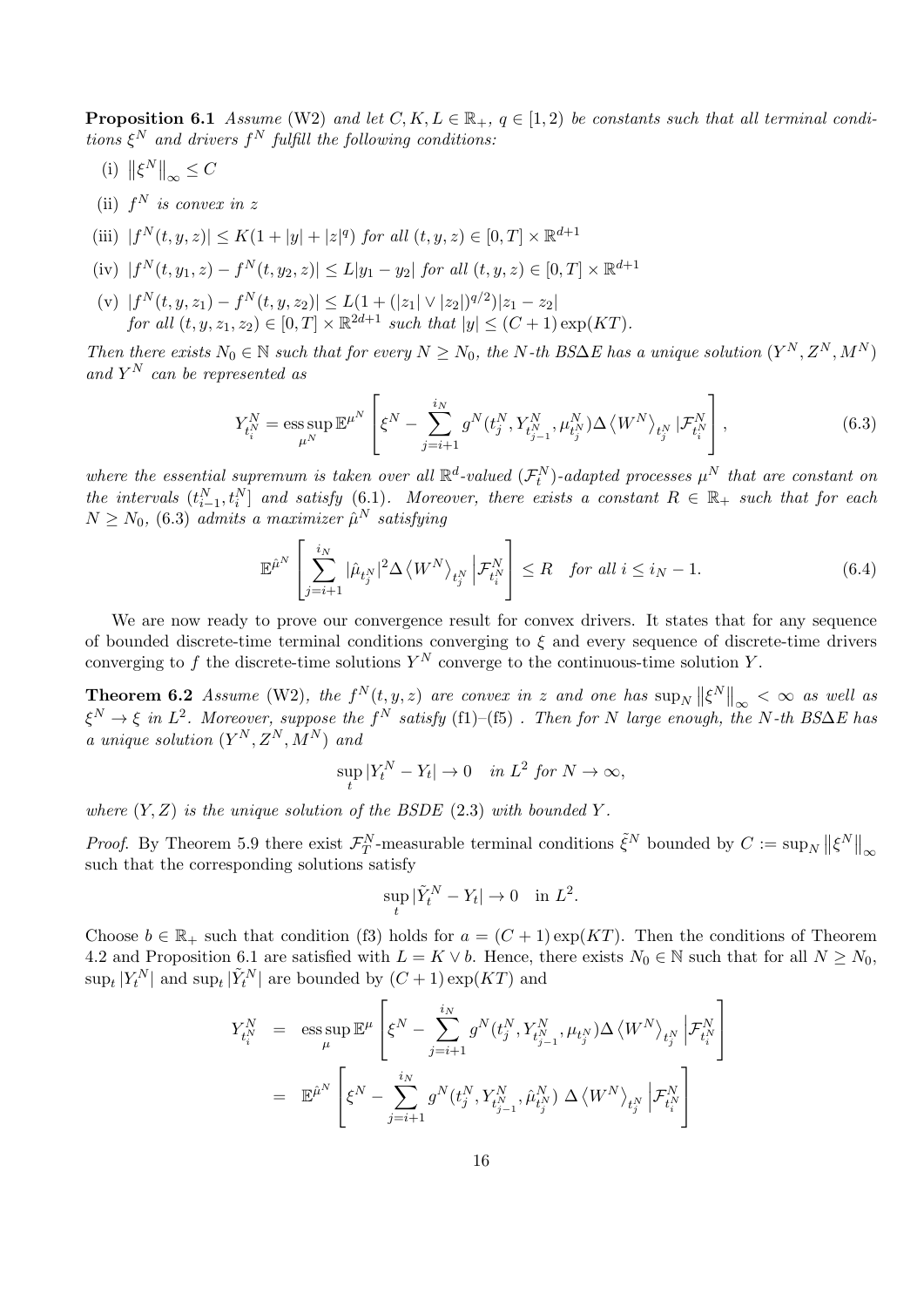as well as

$$
\begin{array}{rcl} \tilde{Y}_{t_i^N}^N & = & \displaystyle \mathrm{ess} \sup_{\mu} \mathbb{E}^{\mu} \left[ \tilde{\xi}^N - \sum_{j=i+1}^{i_N} g^N(t_j^N, \tilde{Y}_{t_{j-1}^N}^N, \mu_{t_j^N}) \Delta \left\langle W^N \right\rangle_{t_j^N} \Big| \mathcal{F}_{t_i^N}^N \right] \\ \\ & = & \mathbb{E}^{\tilde{\mu}^N} \left[ \tilde{\xi}^N - \sum_{j=i+1}^{i_N} g^N(t_j^N, \tilde{Y}_{t_{j-1}^N}^N, \tilde{\mu}_{t_j^N}^N) \; \Delta \left\langle W^N \right\rangle_{t_j^N} \Big| \mathcal{F}_{t_i^N}^N \right]. \end{array}
$$

If we can show

$$
\sup_t |\tilde{Y}_t^N - Y_t^N| \to 0 \quad \text{in } L^2,
$$

we get

$$
\sup_t |Y_t^N - Y_t| \to 0 \quad \text{in } L^2,
$$

and the theorem is proved. As the supremum of *K*-Lipschitz functions,  $g^N$  is again *K*-Lipschitz in *y*. Hence, since  $|\max\{a_1, a_2\} - \max\{b_1, b_2\}| \leq \max\{|a_1 - b_1|, |a_2 - b_2|\}$  for  $a_1, a_2, b_1, b_2 \in \mathbb{R}$ , and

$$
\begin{array}{lll} Y_{t_{i}^{N}}^{N} & = & \max_{\mu \in \{\hat{\mu}^{N}, \hat{\mu}^{N}\}} \mathbb{E}^{\mu} \left[ \xi^{N} - \sum_{j=i+1}^{i_{N}} g^{N}(t_{j}^{N}, Y_{t_{j-1}^{N}}^{N}, \mu_{t_{j}^{N}}) \Delta \left\langle W^{N} \right\rangle_{t_{j}^{N}} \mid \mathcal{F}_{t_{i}^{N}}^{N} \right] \\ \tilde{Y}_{t_{i}^{N}}^{N} & = & \max_{\mu \in \{\hat{\mu}^{N}, \hat{\mu}^{N}\}} \mathbb{E}^{\mu} \left[ \tilde{\xi}^{N} - \sum_{j=i+1}^{i_{N}} g^{N}(t_{j}^{N}, \tilde{Y}_{t_{j-1}^{N}}^{N}, \mu_{t_{j}^{N}}) \Delta \left\langle W^{N} \right\rangle_{t_{j}^{N}} \left| \mathcal{F}_{t_{i}^{N}}^{N} \right| \right], \end{array}
$$

one obtains

$$
\begin{array}{lcl} |\tilde{Y}_{t^{N}_{i}}^{N}-Y_{t^{N}_{i}}^{N}| & \leq & \max_{\mu \in \{\hat{\mu}^{N}, \tilde{\mu}^{N}\}} \mathbb{E}^{\mu} \left[ |\tilde{\xi}^{N}-\xi^{N}|+K \sum_{j=i+1}^{i_{N}} |\tilde{Y}_{t^{N}_{j-1}}^{N}-Y_{t^{N}_{j-1}}^{N}|\Delta\left\langle W^{N}\right\rangle_{t^{N}_{j}} \mid \mathcal{F}_{t^{N}_{i}}^{N} \right] \\ & \leq & \mathbb{E}^{\hat{\mu}^{N}} \Big[ |\tilde{\xi}^{N}-\xi^{N}|+K \sum_{j=i+1}^{i_{N}} |\tilde{Y}_{t^{N}_{j-1}}^{N}-Y_{t^{N}_{j-1}}^{N}|\Delta\left\langle W^{N}\right\rangle_{t^{N}_{j}} \mid \mathcal{F}_{t^{N}_{i}}^{N} \Big] \\ & & \quad + \mathbb{E}^{\tilde{\mu}^{N}} \Big[ |\tilde{\xi}^{N}-\xi^{N}|+K \sum_{j=i+1}^{i_{N}} |\tilde{Y}_{t^{N}_{j-1}}^{N}-Y_{t^{N}_{j-1}}^{N}|\Delta\left\langle W^{N}\right\rangle_{t^{N}_{j}} \mid \mathcal{F}_{t^{N}_{i}}^{N} \Big]. \end{array}
$$

From Proposition 6.1 we know that there exists a constant  $R \in \mathbb{R}_+$  such that

$$
\mathbb{E}^{\hat{\mu}^N}\Big[\sum_{j=i+1}^{i_N}|\hat{\mu}_{t_j^N}^N|^2\Delta\left\langle W^N\right\rangle_{t_j^N}\Big|\mathcal{F}_{t_i^N}^N\Big]\leq R \quad \text{for all } N\geq N_0 \text{ and } i=0,\ldots,i_N-1.
$$

Consequently we obtain from Lemma A.3 in the appendix that there exists a constant  $\tilde{R}$  such that

$$
\mathbb{E}\left[\varphi\Big(\prod_{j=i+1}^{i_N} (1+\hat{\mu}_{t_j^N}^N \Delta W_{t_j^N}^N)\Big)\Big|\mathcal{F}_{t_i^N}^N\right] \leq \tilde{R} \text{ for all } N \geq N_0 \text{ and } i = 0, \ldots, i_N - 1,
$$

where  $\varphi(x) = x \log(x) \vee 1$ . Fix  $\varepsilon > 0$  and set  $D = 2[C + (C + 1) \exp(KT)K \sup_{N \ge N_0} \langle W^N \rangle_T]$ . Since  $\varphi(x)/x \uparrow \infty$ , there exists  $B \in \mathbb{R}_+$  such that for all  $x > B$ ,

$$
\frac{x}{\varphi(x)} \le \frac{\varepsilon}{\tilde{R}D}.
$$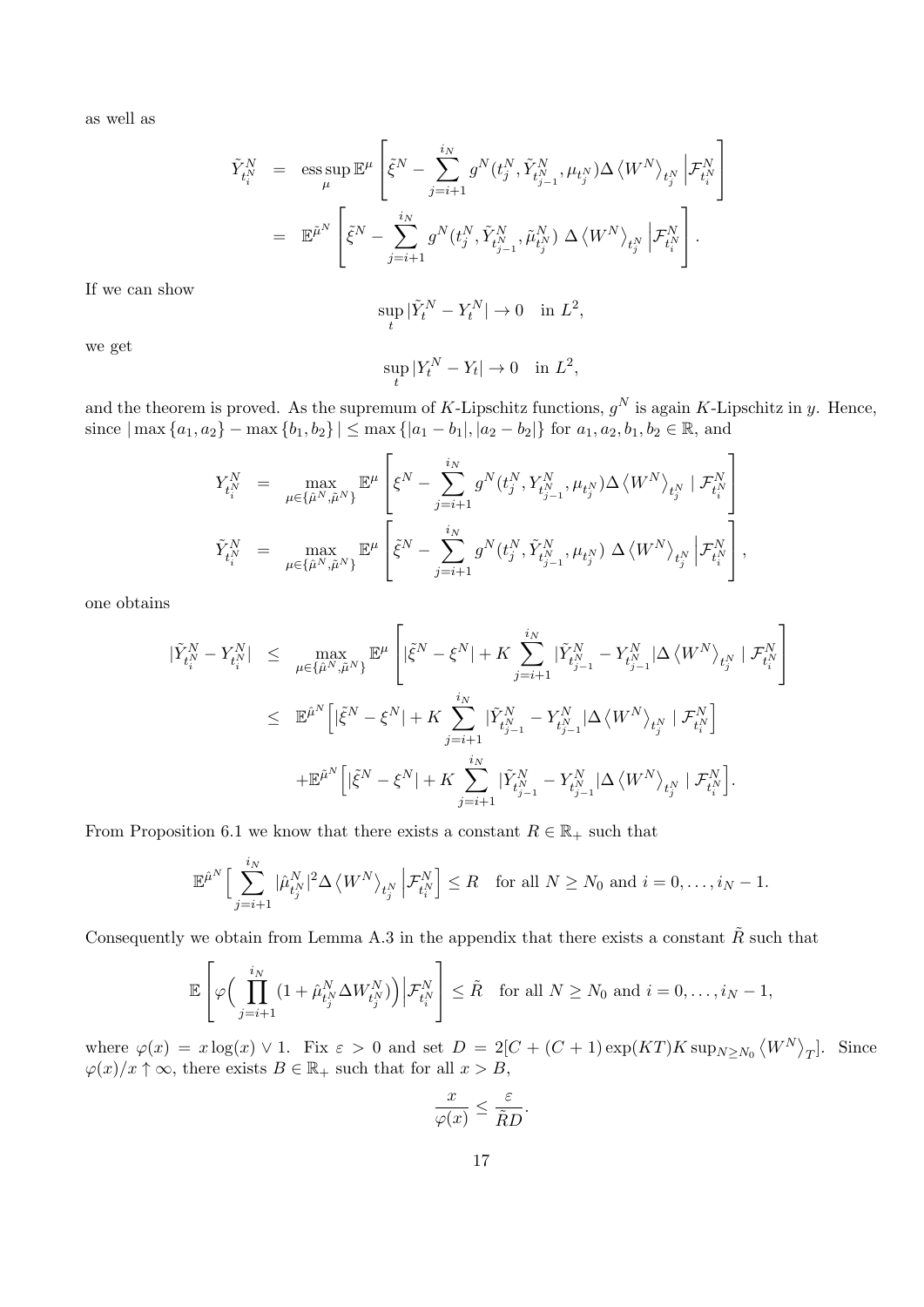Introduce the sets  $E_{i+1}^N = \{\prod_{j=i+1}^{i_N} (1 + \hat{\mu}_{t_j^N}^N \Delta W_{t_j^N}^N) > B\}$ . Then

$$
\sup_{N \ge N_0, 0 \le i \le i_N - 1} \mathbb{E} \bigg[ 1_{E_{i+1}^N} \prod_{j=i+1}^{i_N} (1 + \hat{\mu}_{t_j^N}^N \Delta W_{t_j^N}^N) | \mathcal{F}_{t_i^N}^N \bigg]
$$
\n
$$
= \sup_{N \ge N_0, 0 \le i \le i_N - 1} \mathbb{E} \left[ 1_{E_{i+1}^N} \frac{\prod_{j=i+1}^{i_N} (1 + \hat{\mu}_{t_j^N}^N \Delta W_{t_j^N}^N)}{\varphi(\prod_{j=i+1}^{i_N} (1 + \hat{\mu}_{t_j^N}^N \Delta W_{t_j^N}^N))} \varphi(\prod_{j=i+1}^{i_N} (1 + \hat{\mu}_{t_j^N}^N \Delta W_{t_j^N}^N)) | \mathcal{F}_{t_i^N}^N \bigg] \bigg]
$$
\n
$$
\le \frac{\varepsilon}{\tilde{R}D} \sup_{N \ge N_0, 0 \le i \le i_N - 1} \mathbb{E} \left[ \varphi(\prod_{j=i+1}^{i_N} (1 + \hat{\mu}_{t_j^N}^N \Delta W_{t_j^N}^N)) | \mathcal{F}_{t_i^N}^N \right] \le \frac{\varepsilon}{D}.
$$
\n
$$
(6.5)
$$

This yields for all  $N \geq N_0$ ,

$$
\begin{split} &\mathbb{E}^{\hat{\mu}^{N}}\left[|\tilde{\xi}^{N}-\xi^{N}|+K\sum_{j=i+1}^{i_{N}}|\tilde{Y}_{t_{j-1}}^{N}-Y_{t_{j-1}}^{N}|\Delta\left\langle W^{N}\right\rangle_{t_{j}^{N}}|\mathcal{F}_{t_{i}^{N}}^{N}\right] \\ &=\quad\mathbb{E}\bigg[\prod_{j=i+1}^{i_{N}}(1+\hat{\mu}_{t_{j}^{N}}^{N}\Delta W_{t_{j}^{N}}^{N})(|\tilde{\xi}^{N}-\xi^{N}|+K\sum_{j=i+1}^{i_{N}}|\tilde{Y}_{t_{j-1}^{N}}^{N}-Y_{t_{j-1}^{N}}^{N}|\Delta\left\langle W^{N}\right\rangle_{t_{j}^{N}})|\mathcal{F}_{t_{i}^{N}}^{N}\bigg] \\ &=\quad\mathbb{E}\bigg[1_{E_{i+1}^{N}}\prod_{j=i+1}^{i_{N}}(1+\hat{\mu}_{t_{j}^{N}}^{N}\Delta W_{t_{j}^{N}}^{N})(|\tilde{\xi}^{N}-\xi^{N}|+K\sum_{j=i+1}^{i_{N}}|\tilde{Y}_{t_{j-1}^{N}}^{N}-Y_{t_{j-1}^{N}}^{N}|\Delta\left\langle W^{N}\right\rangle_{t_{j}^{N}})|\mathcal{F}_{t_{i}^{N}}^{N}\bigg] \\ &+\mathbb{E}\bigg[1_{E_{i+1}^{N}}\prod_{j=i+1}^{i_{N}}(1+\hat{\mu}_{t_{j}^{N}}^{N}\Delta W_{t_{j}^{N}}^{N})(|\tilde{\xi}^{N}-\xi^{N}|+K\sum_{j=i+1}^{i_{N}}|\tilde{Y}_{t_{j-1}^{N}}^{N}-Y_{t_{j-1}^{N}}^{N}|\Delta\left\langle W^{N}\right\rangle_{t_{j}^{N}})|\mathcal{F}_{t_{i}^{N}}^{N}\bigg] \\ &\leq \quad D\mathbb{E}\left[1_{E_{i+1}^{N}}\prod_{j=i+1}^{i_{N}}(1+\hat{\mu}_{t_{j}^{N}}^{N}\Delta W_{t_{j}^{N}}^{N})|\mathcal{F}_{t_{i}^{N}}^{N}\right] \\ &+\mathbb{E}\bigg[1_{E_{i_{i+1}^{N}}^{N}}\prod_{j=i+1}^{i_{N}}(1+\hat{\mu}_{t_{j}^{N}}^{N}\Delta W_{t
$$

In the first inequality we used that the random variables  $|\tilde{\xi}^N - \xi^N| + K \sum_{j=i+1}^{i_N} |\tilde{Y}_{t_{j-1}^N}^N - Y_{t_{j-1}^N}^N| \Delta \langle W^N \rangle_{t_j^N}$  are uniformly bounded by *D*. In the second inequality we used (6.5) and the definition of the sets  $E_{i+1}^N$ . Using the same estimate for  $\tilde{\mu}^N$  instead of  $\hat{\mu}^N$  gives

$$
|\tilde{Y}_{t_i^N}^N - Y_{t_i^N}^N| \le 2\varepsilon + 2B\mathbb{E}\Big[|\tilde{\xi}^N - \xi^N| + K\sum_{j=i+1}^{i_N} |\tilde{Y}_{t_{j-1}^N}^N - Y_{t_{j-1}^N}^N| \Delta \langle W^N \rangle_{t_j^N} \Big| \mathcal{F}_{t_i^N}^N\Big].
$$
 (6.6)

Taking expectations, one gets

$$
\mathbb{E}\Big[|\tilde{Y}_{t_i^N}^N-Y_{t_i^N}^N|\Big]\leq 2\varepsilon+2B\mathbb{E}\left[|\tilde{\xi}^N-\xi^N|\right]+K\sum_{j=i+1}^{i_N}\mathbb{E}\left[|\tilde{Y}_{t_{j-1}^N}^N-Y_{t_{j-1}^N}^N|\right]\Delta\left\langle W^N\right\rangle_{t_j^N}.
$$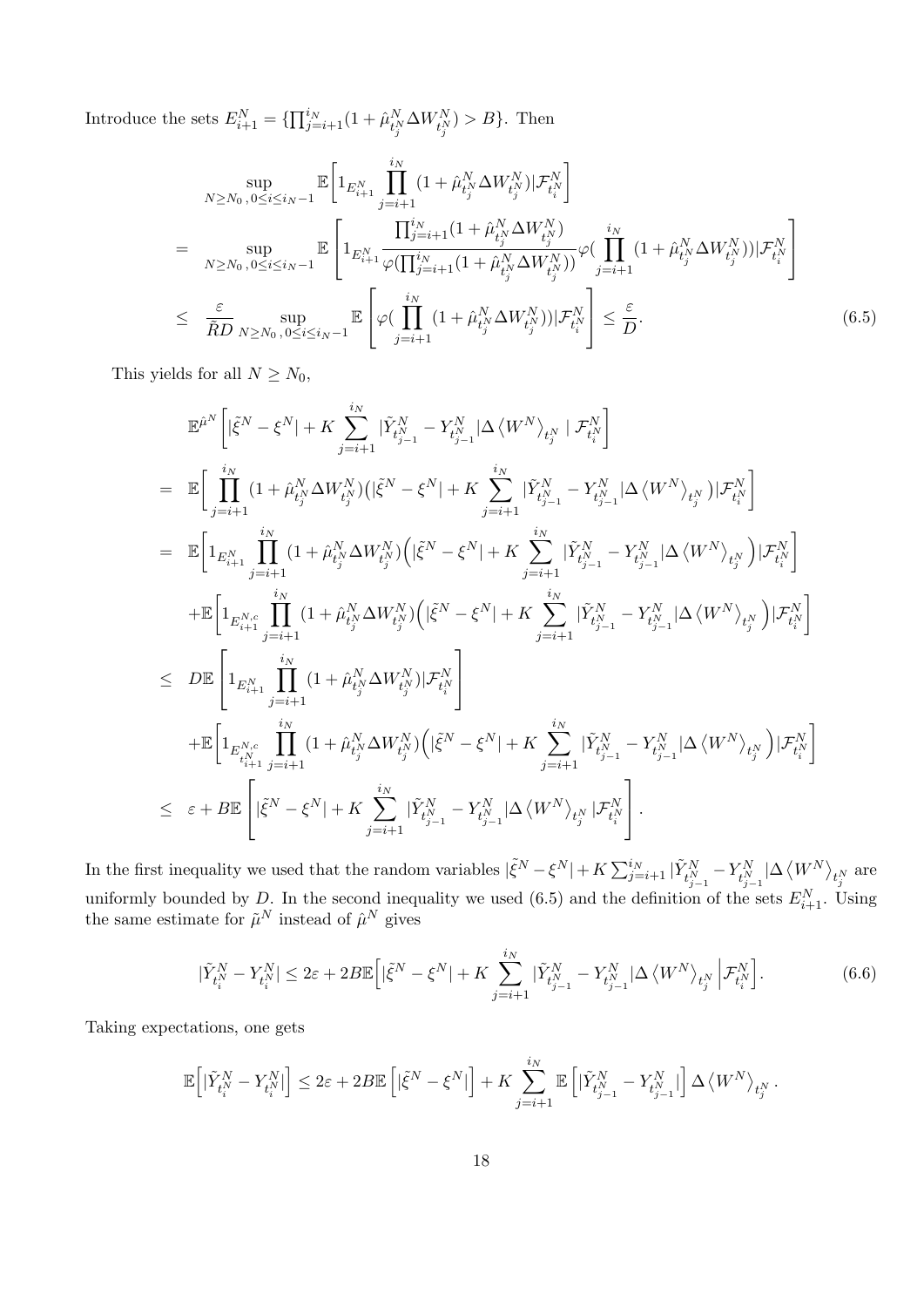Since  $\varepsilon > 0$  was arbitrary, one obtains from a discrete version of Gronwall's lemma (see Lemma A.4 in the appendix) that

$$
\sup_t \mathbb{E}\left[|\tilde{Y}^N_t-Y^N_t|\right] \to 0 \quad \text{ as } N \to \infty,
$$

and since  $Y^N$  and  $\tilde{Y}^N$  are both bounded by  $(C+1) \exp(KT)$ , also

$$
\sup_{t} \mathbb{E}\left[|\tilde{Y}_{t}^{N} - Y_{t}^{N}|^{2}\right] \to 0 \quad \text{ as } N \to \infty.
$$
\n(6.7)

It remains to show that  $\sup_t$  can be taken inside of the expectation in (6.7). To do this note that (6.6) gives

$$
\sup_i |\tilde{Y}^N_{t_i^N}-Y^N_{t_i^N}|\ \leq 2\varepsilon+2B\left(\sup_i \mathbb{E}\left[|\tilde{\xi}^N-\xi^N||\mathcal{F}^N_{t_i^N}\right]+K\sup_i A_{t_i^N}^N\right).
$$

for the non-negative martingale

$$
A_{t_i^N}^N = \mathbb{E}\left[\sum_{j=1}^{i_N} |\tilde{Y}_{t_{j-1}^N}^N - Y_{t_{j-1}^N}^N | \Delta \langle W^N \rangle_{t_j^N} | \mathcal{F}_{t_i^N}^N \right], \quad i = 0, \dots, i_N.
$$

Since  $\varepsilon$  was arbitrary, and  $\sup_i \mathbb{E} \left[ |\tilde{\xi}^N - \xi^N| \Big| \mathcal{F}_{t_i^N}^N \right]$  $\left[\right] \stackrel{(N\to\infty)}{\to} 0$  in  $L^2$  by Doob's maximal inequality, the only thing left to show is  $\sup_i A_{t_i^N}^{N} \stackrel{(N \to \infty)}{\to} 0$  in  $L^2$ . Applying Doob's maximal inequality to  $A^N$  yields

$$
\begin{aligned} &\mathbb{E}\left[\sup_i |A_{t_i^N}^N|^2\right] \leq 2\mathbb{E}\left[\Big(\sum_{j=1}^{i_N}|\tilde{Y}_{t_{j-1}^N}^N-Y_{t_{j-1}^N}^N|\Delta\left\langle W^N\right\rangle_{t_j^N}\Big)^2\right] \\ &\leq 2\left\langle W^N\right\rangle_T\mathbb{E}\left[\sum_{j=1}^{i_N}|\tilde{Y}_{t_{j-1}^N}^N-Y_{t_{j-1}^N}^N|^2\Delta\left\langle W^N\right\rangle_{t_j^N}\right] \\ &\leq 2(\left\langle W^N\right\rangle_T)^2\sup_t\mathbb{E}\left[|\tilde{Y}_t^N-Y_t^N|^2\right] \rightarrow 0 \quad \text{as } N\rightarrow\infty, \end{aligned}
$$

where we used Jensen's inequality for the second inequality and (6.7) for the convergence in the last line. This proves the theorem. **□** 

If one has convergence of  $(W^N, \xi^N)$  to  $(W, \xi)$  in distribution instead of  $L^2$  together with

$$
\sup_N \mathbb{E}\left[\sup_t |W_t^N|^{2+\varepsilon}\right]<\infty \quad \text{and} \quad \sup_N \left\|\xi^N\right\|_\infty<\infty,
$$

one can show as in Example 2.1 that there exists a probability space  $(\tilde{\Omega}, \tilde{\mathcal{F}}, \tilde{\mathbb{P}})$  carrying  $(\tilde{W}^N, \tilde{\xi}^N)$  distributed as  $(W^N, \xi^N)$  and  $(\tilde{W}, \tilde{\xi})$  distributed as  $(W, \xi)$  such that

$$
\mathbb{E}\left[\sup_t|\tilde{W}_t^N-\tilde{W}_t|^2\right]\to 0 \quad \text{and} \quad \mathbb{E}\left[|\tilde{\xi}^N-\tilde{\xi}|^2\right]\to 0 \quad \text{for } N\to\infty.
$$

In the case where the drivers  $f$  and  $f^N$  are given as in (5.8) and (5.13), the following holds:

**Corollary 6.3** *Assume the*  $W^N$  *fulfill* (C1)*,* (C2) *and* (W2)*, but instead of* (C3)*,*  $(W^N, \xi^N)$  *converges in* distribution to  $(W,\xi)$  and one has  $\sup_N \mathbb{E} [\sup_t |W_t^N|^{2+\varepsilon}] < \infty$  for some  $\varepsilon > 0$  and  $\sup_N ||\xi^N||_{\infty} < \infty$ . *assistinguion to*  $(W,\zeta)$  *and one has* sup $N \triangleq \sup W_t + 1 \leq N$  *some*  $\zeta > 0$  *and* sup $N \parallel \zeta \parallel \infty \leq N$ .<br>*Furthermore, suppose f* and *f*<sup>*N*</sup> are of the form (5.8) and (5.13)*, respectively. Then for N large enoug*  $the N-th BS\Delta E$  has a unique solution  $(Y^N, Z^N, M^N)$  and

$$
\sup_t |Y_t^N - Y_t| \to 0 \quad in \ distribution \ for \ N \to \infty,
$$

*where*  $(Y, Z)$  *is the unique solution of the BSDE*  $(2.3)$  *with bounded*  $Y$ *.*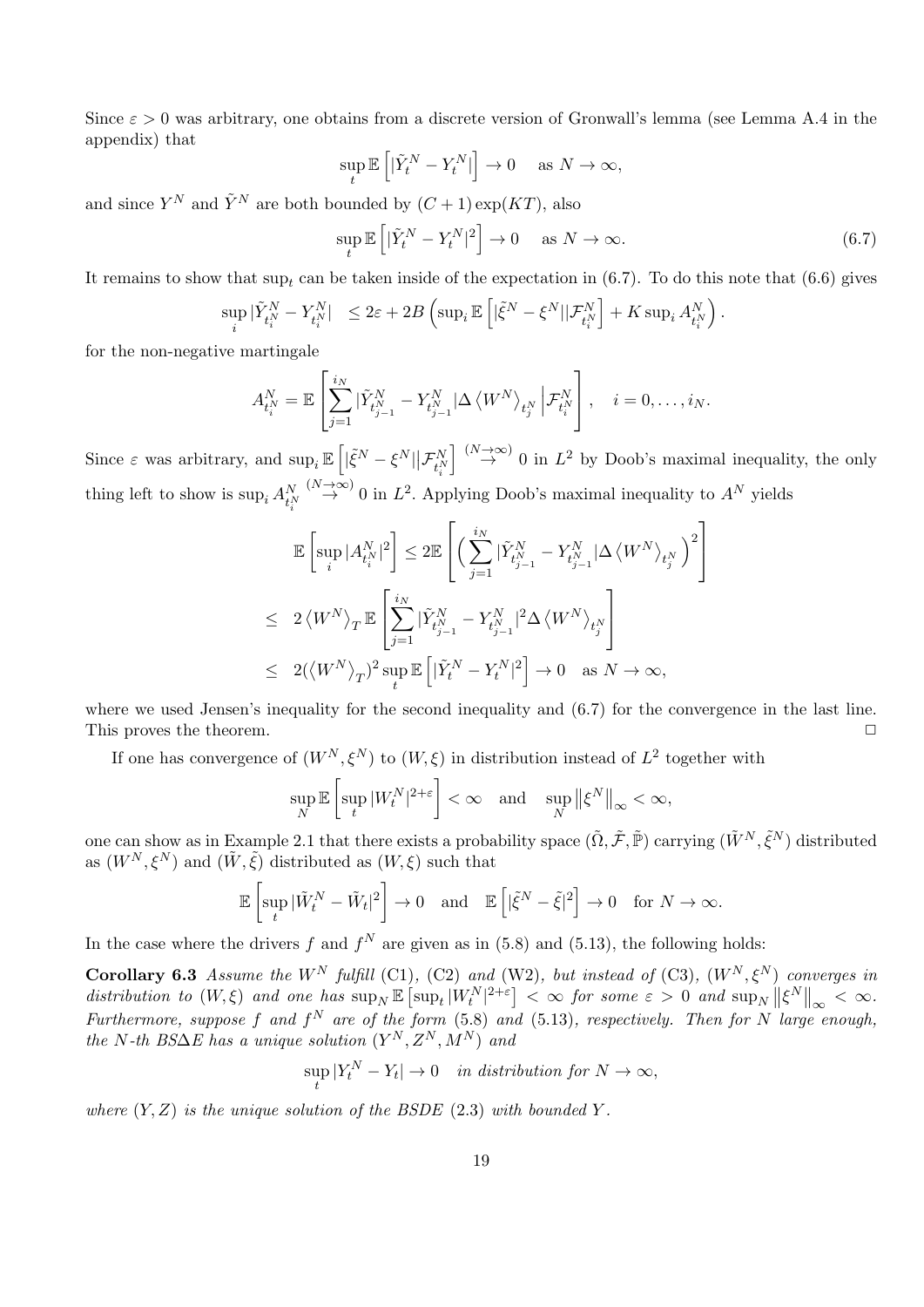# **A Appendix**

#### **A.1 Proofs of Section 3**

#### **Proof of Lemma 3.1**

If  $(Y^N, Z^N, M^N)$  is a solution of the *N*-th BS $\Delta E$ , then

$$
Y_{t_i^N}^N - f^N(t_{i+1}^N, Y_{t_i^N}^N, Z_{t_{i+1}^N}^N) \Delta \left\langle W^N \right\rangle_{t_{i+1}^N} + Z_{t_{i+1}^N}^N \Delta W_{t_{i+1}^N}^N + \Delta M_{t_{i+1}^N}^N = Y_{t_{i+1}^N}^N. \tag{A.1}
$$

Taking conditional expectations on both sides with respect to  $\mathcal{F}_{t_i^N}^N$  gives (3.1). Multiplying both sides of  $(A.1)$  with  $\Delta W_{iN}^{N,k}$  $t_{i+1}^{N,k}$  and taking conditional expectations with respect to  $\mathcal{F}_{t_i^N}^N$  yields (3.2). Finally, (3.3) is a consequence of  $(3.1)$  and  $(A.1)$ .

#### **Proof of Proposition 3.2**

We prove the proposition by backwards induction. Set  $Y_T^N = \xi^N$ , which by assumption (C4) is bounded. Now assume that there exist i and  $(Y_t^N, Z_t^N, M_t^N)$  solving the BS $\Delta E$  (2.4) for  $t \in [t_{i+1}^N, T]$  such that  $(Y_t^N)$ and  $(Z_t^N)$  are bounded. By Lemma 3.1,  $Z_{tN}^{N,k}$  $t^{N,\kappa}_{i+1}$  must be of the form

$$
Z^{N,k}_{t^{N}_{i+1}} = \frac{\mathbb{E}\left[Y^{N}_{t^{N}_{i+1}}\Delta W^{N,k}_{t^{N}_{i+1}}|\mathcal{F}^{N}_{t^{N}_{i}}\right]}{\Delta \left\langle W^{N}\right\rangle_{t^{N}_{i+1}}}.
$$

Since by induction hypothesis,  $Y_{t_{i+1}^N}^N$  is bounded,  $Z_{t_{i+1}^N}^{N,k}$  $t_{i+1}^{N,k}$  is well-defined and bounded. Next, we try to find  $Y_{t_i^N}^N \in L^\infty(\mathcal{F}_{t_i^N}^N)$  such that

$$
Y_{t_i^N}^N - f^N(t_{i+1}^N, Y_{t_i^N}^N, Z_{t_{i+1}^N}^N) \Delta \left\langle W^N \right\rangle_{t_{i+1}^N} = \mathbb{E}\left[ Y_{t_{i+1}^N}^N | \mathcal{F}_{t_i^N}^N \right]. \tag{A.2}
$$

To do that we introduce the mapping  $A(\omega, y) := y - f(t_{i+1}^N, y, Z_{t_{i+1}^N}^N) \Delta \langle W^N \rangle_{t_{i+1}^N}$ . It is  $\mathcal{F}_{t_i^N}^N$ -measurable in  $\omega$ and continuous in *y*. Moreover, it satisfies

$$
y - \kappa (1 + |y| + g(Z_{t_{i+1}^N}^N)) \le A(\omega, y) \le y + \kappa (1 + |y| + g(Z_{t_{i+1}^N}^N))
$$
(A.3)

 $\int_{t_i^N} K = K \max_i \Delta \langle W^N \rangle_{t_i^N} < 1.$  So it follows from Lemma A.1 below that there exists an  $\mathcal{F}_{t_i^N}^N \otimes \mathcal{B}(\mathbb{R})$ measurable function  $B: \Omega \times \mathbb{R} \to \mathbb{R}$  such that  $A(\omega, B(\omega, y)) = y$  for all  $(\omega, y) \in \Omega \times \mathbb{R}$ . Thus,

$$
Y^N_{t^N_i} = B\left(\omega,\mathbb{E}\left[Y^N_{t^N_{i+1}}|\mathcal{F}^N_{t^N_i}\right]\right) \in L^0(\mathcal{F}^N_{t^N_i})
$$

solves (A.2), and since  $Y_{t_{i+1}^N}^N$  and  $Z_{t_{i+1}^N}^N$  are bounded, it follows from the estimate (A.3) that the same is true for  $Y_{t_i^N}$ . Finally,  $M_0^N = 0$  and

$$
\begin{array}{lll} \Delta M_{t_{i+1}^N}^N & = & \Delta Y_{t_{i+1}^N}^N + f^N(t_{i+1}^N,Y_{t_i^N}^N,Z_{t_{i+1}^N}^N) \Delta \left\langle W^N \right\rangle_{t_{i+1}^N} - Z_{t_{i+1}^N}^N \Delta W_{t_{i+1}^N}^N \\ & = & Y_{t_{i+1}^N}^N - \mathbb{E}\left[Y_{t_{i+1}^N}^N|\mathcal{F}_{t_i^N}^N\right] - Z_{t_{i+1}^N}^N \Delta W_{t_{i+1}^N}^N \end{array}
$$

defines a square-integrable martingale  $M^N$  orthogonal to  $W^N$  which is bounded if  $W^N$  is so. This completes the proof. <del>□</del>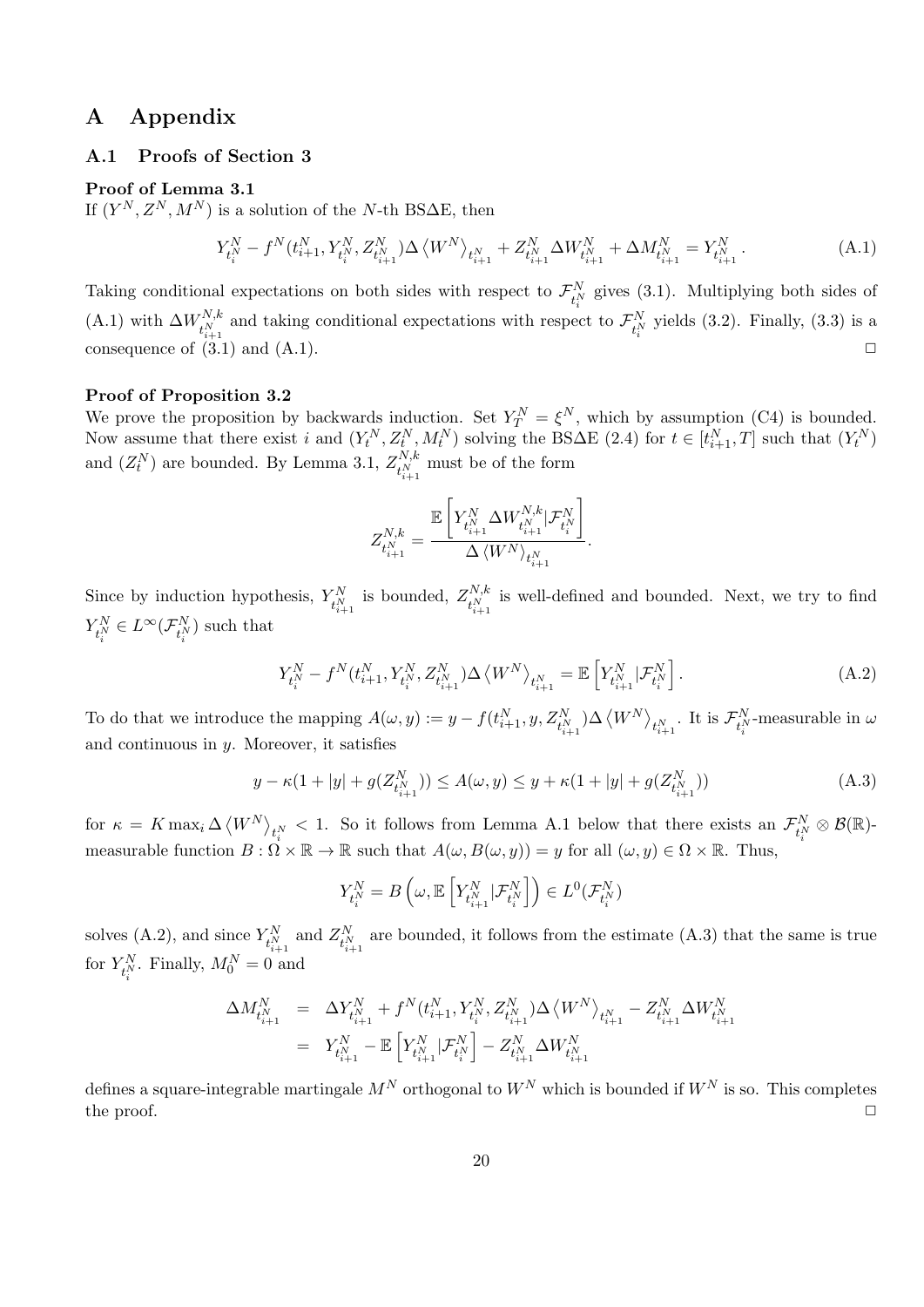**Lemma A.1** Let G be a sub- $\sigma$ -algebra of F and  $A: \Omega \times \mathbb{R} \to \mathbb{R}$  a function that is G-measurable in  $\omega \in \Omega$ *and continuous in*  $y \in \mathbb{R}$ *. Assume that for every*  $\omega \in \Omega$ *, the set*  $\{y \in \mathbb{R} : A(\omega, y) \in C\}$  *is non-empty and bounded for each non-empty bounded subset C of* R*. Then there exists a G ⊗ B*(R)*-measurable function*  $B: \Omega \times \mathbb{R} \to \mathbb{R}$  *such that*  $A(\omega, B(\omega, x)) = x$  *for all*  $x \in \mathbb{R}$ *.* 

*Proof.* For all  $k, l \in \mathbb{N}$ ,

$$
b_{kl}(\omega) = \inf \{ y \in \mathbb{R} : A(\omega, y) \in ((k-1)2^{-l}, k2^{-l}] \}
$$

is a  $\mathcal{G}$ -measurable mapping from  $\Omega$  to  $\mathbb R$  and

$$
B_l(\omega, x) = \sum_{k \in \mathbb{Z}} b_{kl}(\omega) 1_{\{(k-1)2^{-l} < x \le k2^{-l}\}}
$$

a  $\mathcal{G} \otimes \mathcal{B}(\mathbb{R})$ -measurable map from  $\Omega \times \mathbb{R}$  to  $\mathbb{R}$  such that

$$
B_l(\omega, x) \to B(\omega, x) \quad \text{as } l \to \infty,
$$

for a  $\mathcal{G} \otimes \mathcal{B}(\mathbb{R})$ -measurable function  $B: \Omega \times \mathbb{R} \to \mathbb{R}$ . Since  $y \mapsto A(\omega, y)$  is continuous for all  $\omega \in \Omega$ , one obtains

$$
A(\omega, B(\omega, x)) = A(\omega, \lim_{l \to \infty} B_l(\omega, x)) = \lim_{l \to \infty} A(\omega, B_l(\omega, x)) = x
$$
  
for all  $x \in \mathbb{R}$ .

#### **A.2 Proofs of Lemmas 4.3 and 4.4**

To prove Lemmas 4.3 and 4.4 we need the following

**Lemma A.2** *Assume the N-th driver and terminal condition are of the special form*

$$
f^{N}(t, y, z) = K(1 + |y| + g(z))
$$
 and  $\xi^{N} = C$ ,

 $f$ or constants  $C, K \in \mathbb{R}_+$  and a measurable function  $g : \mathbb{R}^d \to \mathbb{R}$  with  $g(0) = 0$ . Then for all  $N \in \mathbb{N}$  such that  $\max_i \Delta \langle W^N \rangle_{t_i^N} < 1/K$ , the N-th BS $\Delta E$  has a unique solution  $(Y^N,Z^N,M^N)$  given by

$$
Y_T^N = C, \quad Y_{t_i^N}^N = \frac{Y_{t_{i+1}^N}^N + K\Delta \langle W^N \rangle_{t_{i+1}^N}}{1 - K\Delta \langle W^N \rangle_{t_{i+1}^N}}, \quad Z_{t_i^N}^N = 0, \quad M_{t_i^N}^N = 0.
$$
\n(A.4)

*In particular,*  $Y^N$  *is deterministic and for*  $N \to \infty$ *, converges uniformly to the function* 

$$
(C+1)\exp(K(T-t))-1.
$$

*Proof.* Since the terminal condition and the increments  $\Delta \langle W^N \rangle_{t_i^N}$  are deterministic,  $Z^N$  and  $M^N$  are both zero and  $Y^N$  solves

$$
Y_{t_i^N}^N = Y_{t_{i+1}^N}^N + K(1 + |Y_{t_i^N}^N|) \Delta \left\langle W^N \right\rangle_{t_{i+1}^N}, \quad Y_T^N = C. \tag{A.5}
$$

This shows  $(A.4)$ . Moreover, since  $(A.5)$  are deterministic difference equations with Lipschitz coefficients, one obtains from Theorem 2.2 that their solutions converge uniformly to the solution of the ordinary differential equation

$$
y'(t) = -K(1 + |y(t)|), \quad y(T) = C,
$$

given by

$$
y(t) = (C+1)\exp(K(T-t)) - 1.
$$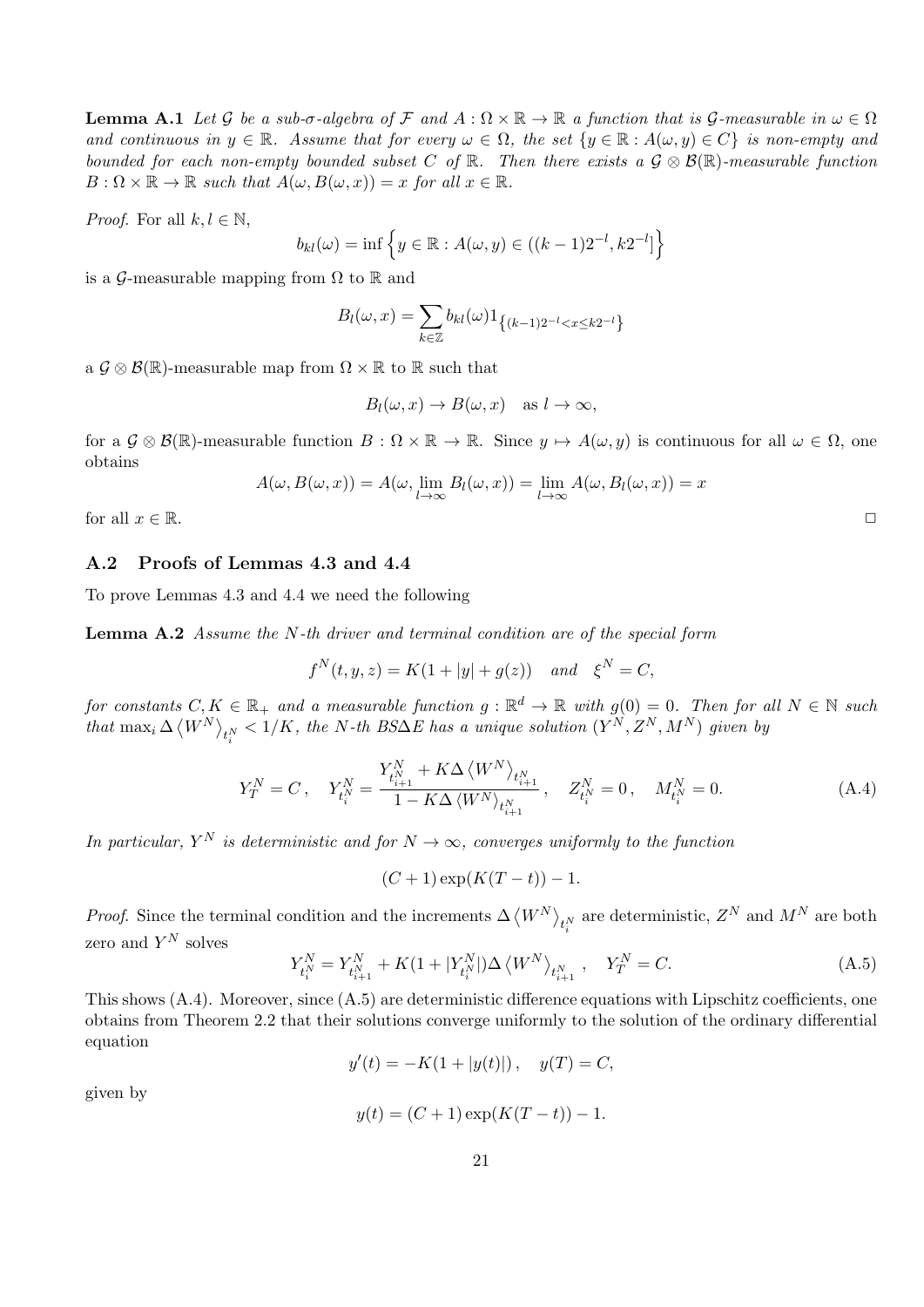### **Proof of Lemma 4.3**

Since  $\max_i \Delta \langle W^N \rangle_{t_i^N} < 1/K$  for *N* large enough, it follows from Lemma A.2 that there exists an  $N_1 \ge 1$ such that for all  $N \geq N_1$ , the BS $\Delta$ E with driver  $\hat{f}^N(t, y, z) = K(1+|y|+|z|^q)$  and terminal condition  $\hat{\xi}^N = C$ has a deterministic solution  $\hat{Y}^N$  that is bounded by  $(C+1) \exp(K(T-t))$ . Set  $D = 2(C+1) \exp(KT)$ . Since  $q < 2$ , one obtains from condition (C5) that there exists  $N_0 \geq N_1$  such that

$$
\sup_{N\geq N_0} \max_i K\left(1 + d^{q/2} D^q \left[\Delta \left\langle W^N \right\rangle_{t_i^N}\right]^{-q/2}\right) \Delta \left\langle W^N \right\rangle_{t_i^N} < 1 \tag{A.6}
$$

and

$$
\sup_{N \ge N_0} \max_{i,k} dqK\left(1 + d^{q/4}D^{q/2} \left[\Delta \left\langle W^N \right\rangle_{t_i^N}\right]^{-q/4}\right) \left\|\Delta W_{t_i^N}^{N,k}\right\|_{\infty} \le 1. \tag{A.7}
$$

Fix  $N \ge N_0$  and let  $f_1^N \ge f_2^N$  be drivers and  $\xi_1^N \ge \xi_2^N$  terminal conditions satisfying assumptions (i)–(iv) of Lemma 4.3. By Proposition 3.2, both BS $\Delta$ Es have a solution  $(Y_m^N, Z_m^N, M_m^N)$ ,  $m = 1, 2$ , and (4.3) clearly holds at the final time *T*. We now go backwards in time and assume  $(4.3)$  is true on  $[t_{i+1}, T]$ . Then

$$
(C+1)\exp(K(T-t_{i+1}^N)) \ge Y_{1,t_{i+1}^N}^N \ge Y_{2,t_{i+1}^N}^N \ge -(C+1)\exp(K(T-t_{i+1}^N)).
$$
\n(A.8)

By Lemma 3.1, one has

$$
Z_{m,t_{i+1}^N}^{N,k} = \frac{\mathbb{E}\left[Y_{m,t_{i+1}^N}^N \Delta W_{t_{i+1}^N}^{N,k} | \mathcal{F}_{t_i^N}^N\right]}{\Delta \langle W^N \rangle_{t_{i+1}^N}},\tag{A.9}
$$

and

$$
Y_{m,t_i^N}^N = \mathbb{E}\left[ Y_{m,t_{i+1}^N}^N | \mathcal{F}_{t_i^N}^N \right] + f_m^N(t_{i+1}^N,Y_{m,t_i^N}^N,Z_{m,t_{i+1}^N}^N) \Delta \left\langle W^N \right\rangle_{t_{i+1}^N}.
$$

Set

$$
Y_t^N := Y_{1,t}^N - Y_{2,t}^N, \quad Z_t^N := Z_{1,t}^N - Z_{2,t}^N.
$$

By (A.8),  $Y_{1,t_{i+1}^N}^N$ ,  $Y_{2,t_{i+1}^N}^N$  and  $Y_{t_{i+1}^N}^N$  are bounded by *D* and

$$
Y^N_{t^N_i} = \mathbb{E}\left[ Y^N_{t^N_{i+1}} \mid \mathcal{F}^N_{t^N_{i+1}} \right] + (\alpha + Y^N_{t^N_i}\beta + Z^N_{t^N_{i+1}}\gamma)\Delta\left\langle W^N \right\rangle_{t^N_{i+1}}
$$

for

$$
\alpha = f_1^N(t_{i+1}^N, Y_{2,t_i^N}^N, Z_{2,t_{i+1}^N}^N) - f_2^N(t_{i+1}^N, Y_{2,t_i^N}^N, Z_{2,t_{i+1}^N}^N)
$$
\n
$$
\beta = \frac{1}{Y_{t_i^N}^N} \left( f_1^N(t_{i+1}^N, Y_{1,t_i^N}^N, Z_{2,t_{i+1}^N}^N) - f_1^N(t_{i+1}^N, Y_{2,t_i^N}^N, Z_{2,t_{i+1}^N}^N) \right)
$$
\n
$$
\gamma^k = \frac{1}{Z_{t_{i+1}}^{N,k}} \left( f_1^N(t_{i+1}^N, Y_{1,t_i^N}^N, Z_{1,t_{i+1}^N}^N, \dots, Z_{1,t_{j+1}^N}^{N,k}, Z_{2,t_{j+1}^N}^{N,k+1}, \dots, Z_{2,t_{j+1}^N}^{N,d} \right)
$$
\n
$$
-f_1^N(t_{i+1}^N, Y_{1,t_i^N}^N, Z_{1,t_{i+1}^N}^{N,1}, \dots, Z_{1,t_{i+1}^N}^{N,k-1}, Z_{2,t_{i+1}^N}^{N,k}, \dots, Z_{2,t_{i+1}^N}^{N,d})).
$$

It can be seen from  $(A.9)$  that for  $m = 1, 2$ ,

$$
\left| Z_{m,t_{i+1}^N}^N \right|^2 = \sum_{k=1}^d \left( Z_{m,t_{i+1}^N}^{N,k} \right)^2 \le \sum_{k=1}^d \frac{\mathbb{E} \left[ (Y_{m,t_{i+1}^N}^N)^2 \mid \mathcal{F}_{t_i^N}^N \right] \mathbb{E} \left[ (\Delta W_{t_{i+1}^N}^{N,k})^2 \right]}{(\Delta \langle W^N \rangle_{t_{i+1}^N})^2} \le \frac{dD^2}{\Delta \langle W^N \rangle_{t_{i+1}^N}}. \tag{A.10}
$$

22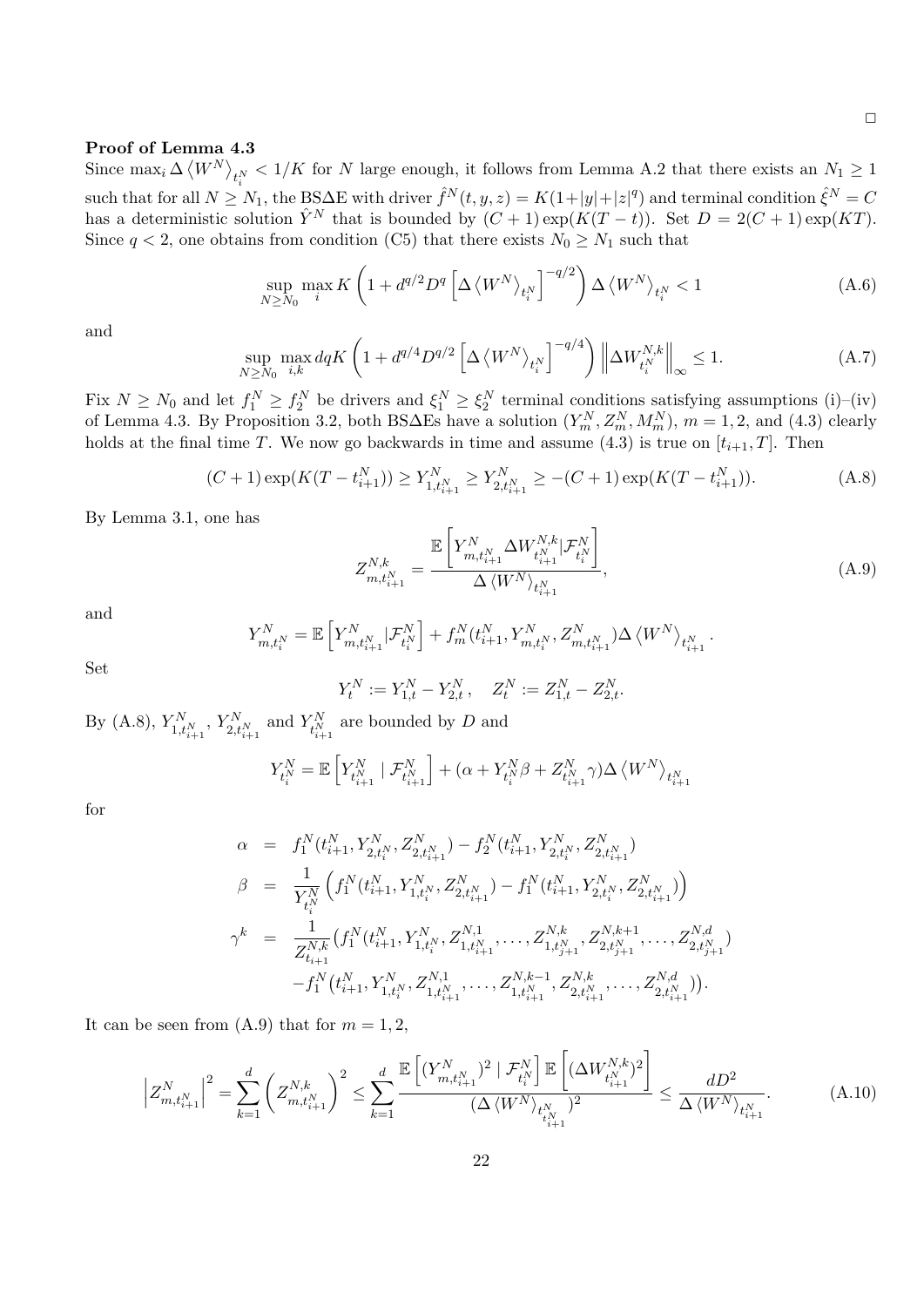So by assumption (iii) and  $(A.6)$ ,

$$
\left|\beta\Delta\left\langle W^N\right\rangle_{t_{i+1}^N}\right| \leq K(1+|Z_{2,t_{i+1}^N}^N|^q)\Delta\left\langle W^N\right\rangle_{t_{i+1}^N} \leq K\left(1+d^{q/2}D^q[\Delta\left\langle W^N\right\rangle_{t_{i+1}^N}]^{-q/2}\right)\Delta\left\langle W^N\right\rangle_{t_{i+1}^N} < 1.
$$

Hence,

$$
Y_{t_i^N}^N = \frac{\mathbb{E}\left[Y_{t_{i+1}^N}^N | \mathcal{F}_{t_i^N}^N\right] + (\alpha + Z_{t_{i+1}^N}^N \gamma) \Delta \left\langle W^N \right\rangle_{t_{i+1}^N}}{1 - \beta \Delta \left\langle W^N \right\rangle_{t_{i+1}^N}}.
$$
\n(A.11)

From assumption (iv) and (A.10) one obtains

$$
|\gamma| \leq d^{1/2} q K\left(1 + \left(\left|Z^N_{1,t^N_{i+1}}\right| \vee \left|Z^N_{2,t^N_{i+1}}\right|\right)^{q/2}\right) \leq d^{1/2} q K\left(1 + d^{q/4} D^{q/2} (\Delta \left\langle W^N\right\rangle_{t^N_{i+1}})^{-q/4}\right)
$$

and from (A.9),

$$
|Z_{t_{i+1}^N}^N| \leq d^{1/2} \max_{k} \frac{\left\| \Delta W_{t_{i+1}^N}^{N,k} \right\|_\infty}{\Delta \left\langle W^N \right\rangle_{t_{i+1}^N}} \mathbb{E}\left[|Y_{t_{i+1}^N}^N| \mid \mathcal{F}_{t_i^N}^N \right].
$$

By (A.7), this yields

$$
\begin{split} &|Z_{t_{i+1}^N}^N \gamma| \Delta \left\langle W^N \right\rangle_{t_{i+1}^N} \leq |Z_{t_{i+1}^N}^N| |\gamma| \Delta \left\langle W^N \right\rangle_{t_{i+1}^N} \\ &\leq \;\; dq K \left( 1 + d^{q/4} D^{q/2} (\Delta \left\langle W^N \right\rangle_{t_{i+1}^N})^{-q/4} \right) \max_{k} \left\| \Delta W_{t_{i+1}^N}^{N,k} \right\|_\infty \, \mathbb{E} \left[ |Y_{t_{i+1}^N}^N| \mid \mathcal{F}_{t_i^N}^N \right] \\ &\leq \;\; \mathbb{E} \left[ |Y_{t_{i+1}^N}^N| \mid \mathcal{F}_{t_i^N}^N \right]. \end{split}
$$

Since  $Y_{t_{i+1}^N}^N \geq 0$  and  $\alpha \geq 0$ , it follows from (A.11) that  $Y_{1,t_i^N}^N - Y_{2,t_i^N}^N = Y_{t_i^N}^N \geq 0$ . Now observe that  $\hat{f}^N$ satisfies assumptions (ii)–(iv). So the same argument applied to the equations corresponding to  $(\hat{f}^N, C)$  and  $(f_1^N, \xi^N)$  gives

$$
(C+1)\exp(K(T-t_i^N)) \ge \hat{Y}_{t_i^N}^N \ge Y_{1,t_i^N}^N.
$$

Analogously, one deduces

$$
Y_{2,t_i^N}^N \ge (C+1) \exp(K(T-t_i^N)),
$$

and the induction step is complete.  $\Box$ 

#### **Proof of Lemma 4.4**

For *N* large enough, one has

$$
\max_{i} \Delta \left\langle W^N \right\rangle_{t_i^N} < 1/K. \tag{A.12}
$$

So it follows from Lemma A.2 that there exists  $N_1 \in \mathbb{N}$  such that for all  $N \geq N_1$ , the BS $\Delta E$  with driver  $\hat{f}^N(t, y, z) = K(1+|y|+|z|^q)$  and terminal condition  $\hat{\xi}^N = C$  has a deterministic solution  $\hat{Y}^N$  dominated by  $(C+1) \exp(K(T-t))$ . Choose  $N_0 \geq N_1$  such that for all  $N \geq N_0$ , the statement of Lemma 4.3 holds for all terminal conditions bounded by  $(C+1) \exp(KT)$  and drivers satisfying conditions (ii)–(iv) of Lemma 4.3. Now fix  $N \ge N_0$  and assume  $(Y^N, Z^N, M^N)$  is a solution corresponding to  $\xi^N$  and  $f^N$  satisfying conditions (i) and (ii) of Lemma 4.4. Since  $\hat{Y}^N_t \leq (C+1) \exp(K(T-t))$ , it is enough to show that

$$
\hat{Y}_{t_i^N}^N \ge Y_{t_i^N}^N \ge -\hat{Y}_{t_i^N}^N \quad \text{for all } i. \tag{A.13}
$$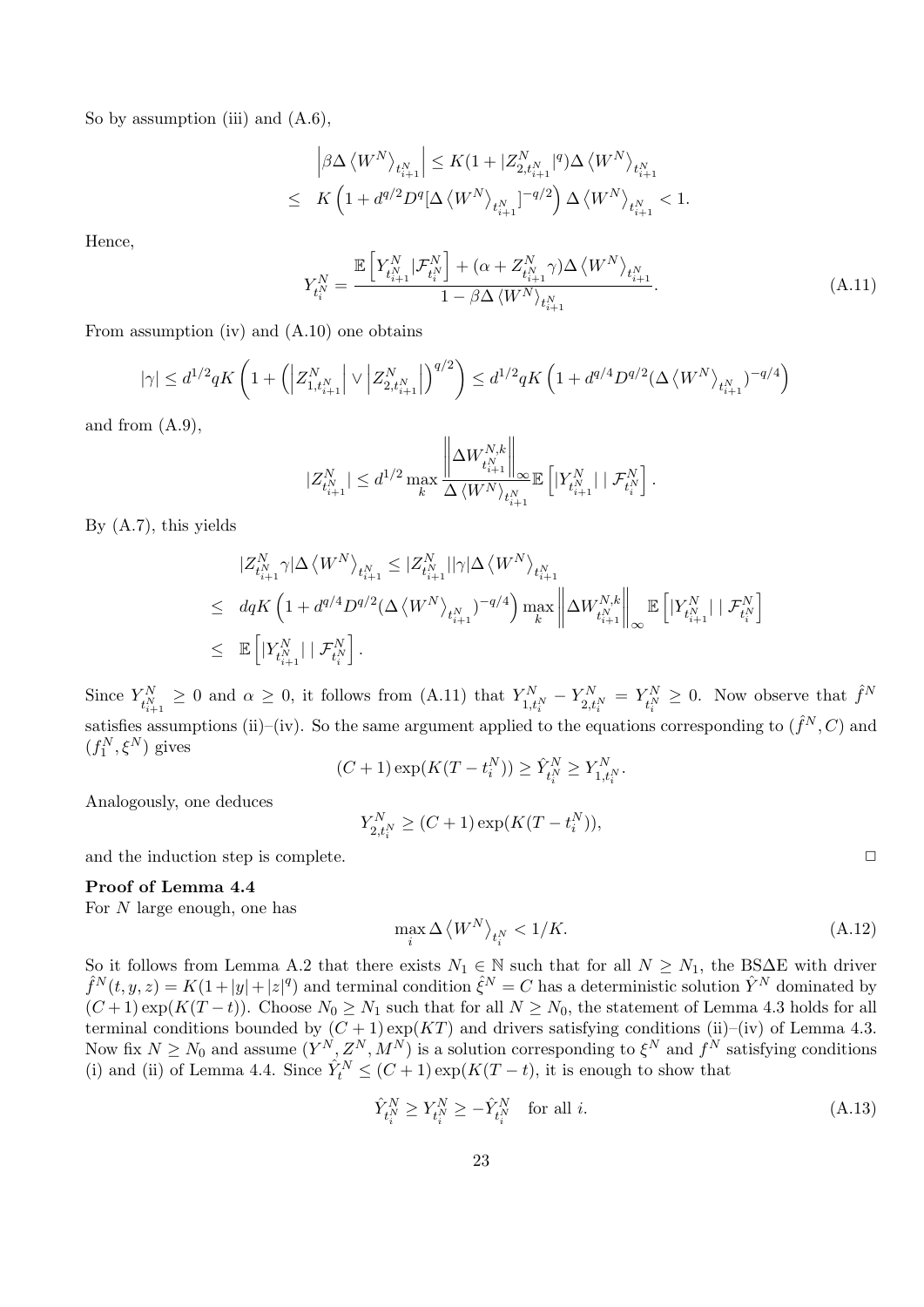By condition (i), (A.13) holds for  $t = T$ . For  $t < T$  we argue by backwards induction. So let us assume that (A.13) holds for  $t = t_{i+1}^N$ . We will only show  $\hat{Y}_{t_i^N}^N \ge Y_{t_i^N}^N$ . The second inequality in (A.13) follows analogously. From Lemma 3.1 we know that

$$
Z^{N,k}_{t^{N}_{i+1}} = \frac{\mathbb{E}\left[Y^{N}_{t^{N}_{i+1}}\Delta W^{N,k}_{t^{N}_{i+1}}|\mathcal{F}^{N}_{t^{N}_{i}}\right]}{\Delta\left\langle W^{N}\right\rangle_{t^{N}_{i+1}}}
$$

and

$$
A(\omega, Y_{t_i^N}^N) = \mathbb{E}\left[Y_{t_{i+1}^N}^N|\mathcal{F}_{t_i^N}^N\right],
$$

where  $A(\omega, y) = y - f(t_{i+1}^N, y, Z_{t_{i+1}^N}^N) \Delta \langle W^N \rangle_{t_{i+1}^N}$ . Consider the BS $\Delta E$  with driver

$$
\tilde{f}^{N}(t_{j}^{N}, y, z) = \begin{cases} K(1 + |y| + |z|^{q}) & \text{for } j = i + 1 \\ 0 & \text{for } j \neq i + 1 \end{cases}
$$

and terminal condition  $Y_{t_{i+1}^N}^N$ . By Lemma 4.3, it has a unique solution  $(\tilde{Y}^N, \tilde{Z}^N, \tilde{M}^N)$ , and it is easy to see that  $\tilde{Y}_{t_{i+1}^N}^N = Y_{t_{i+1}^N}^N$ . Due to (A.12), the mapping  $\tilde{A}(\omega, y) = y - \tilde{f}(t_{i+1}^N, y, Z_{t_{i+1}^N}^N) \Delta \langle W^N \rangle_{t_{i+1}^N}$  is strictly increasing in *y* and since  $\tilde{f}^N(t_{i+1}^N, \ldots) \ge f^N(t_{i+1}^N, \ldots)$ , one has

$$
\tilde{A}(\omega, \tilde{Y}_{t_i^N}^N) = \mathbb{E}\left[Y_{t_{i+1}^N}^N | \mathcal{F}_{t_i^N}^N\right] = A(\omega, Y_{t_i^N}^N) \ge \tilde{A}(\omega, Y_{t_i^N}^N).
$$

This shows  $\tilde{Y}_{t_i^N}^N \ge Y_{t_i^N}^N$ . To conclude the proof, consider the solution  $\bar{Y}^N$  of the BS∆E with driver  $\tilde{f}^N$  and terminal condition  $\hat{Y}_{t_{i+1}^N}^N$ . Then  $\bar{Y}_{t_i^N}^N = \hat{Y}_{t_i^N}^N$  and Lemma 4.3 yields  $\bar{Y}_{t_i^N}^N \ge \tilde{Y}_{t_i^N}^N$ . Consequently,

$$
\hat{Y}^N_{t^N_i} = \bar{Y}^N_{t^N_i} \geq \tilde{Y}^N_{t^N_i} \geq Y^N_{t^N_i},
$$

which completes the induction step.  $\Box$ 

#### **A.3 Remaining proofs of Section 5**

#### **Proof of Lemma 5.1**

Set  $\tilde{C} = 3C$  and  $\tilde{K} = 2K(2C + K + 1)(\exp(KT) + 1)(T + 1)$ . Choose  $b \in \mathbb{R}_+$  such that condition (f3) holds for  $a = (\tilde{C} + 1) \exp(\tilde{K}T)$ . It follows from (2.1) that  $\Pi$ *iN i*=1  $(1 - K\Delta \langle W^N \rangle_{t_i^N}) \rightarrow \exp(-KT)$  for  $N \rightarrow \infty$ . So there exists  $N_0 \in \mathbb{N}$  such that for all  $N \geq N_0$ ,

$$
\prod_{i=1}^{i_N} (1 - K\Delta \langle W^N \rangle_{t_i^N})^{-1} \le \exp(KT) + 1, \quad \langle W^N \rangle_T \le T + 1,
$$

and the statement of Theorem 4.2 holds for  $\tilde{C}$  instead of *C*,  $\tilde{K}$  instead of *K* and  $L = K \vee b$ . Set  $D =$  $(\exp(KT) + 1)(T + 1)$  and fix  $N \geq N_0$  as well as terminal conditions  $\xi_1^N$ ,  $\xi_2^N$  bounded by *C* and drivers  $f_1^N$ ,  $f_2^N$  satisfying (f1)–(f3) such that  $||f_1^N - f_2^N||_{\infty} \leq K$ . Then the parameter pairs  $(f_m^N, \xi_m^N), m = 1, 2$ , and  $(\tilde{f}^N, \tilde{\xi}^N)$ , where  $\tilde{f}^N = f_2^N + ||f_1^N - f_2^N||_{\infty}$  and  $\tilde{\xi}^N = \xi_2^N + ||\xi_1^N - \xi_2^N||_{\infty}$ , satisfy the conditions of Theorem 4.2 for  $\tilde{C}$  instead of *C*,  $\tilde{K}$  instead of *K* and  $L = K \vee b$ . Therefore, the corresponding BS $\Delta$ Es have unique solutions, which, since  $\tilde{f}^N \geq f_1^N$  and  $\tilde{\xi}^N \geq \xi_1^N$ , satisfy  $\tilde{Y}_t^N \geq Y_{1,t}^N$  for all t. Note that the solution of the deterministic BS∆E

$$
\hat{Y}_{t_i^N}^N = \hat{Y}_{t_{i+1}^N}^N + (||f_1^N - f_2^N||_{\infty} + K\hat{Y}_{t_i^N}^N) \Delta \langle W^N \rangle_{t_{i+1}^N}
$$
\n
$$
\hat{Y}_T^N = ||\xi_1^N - \xi_2^N||_{\infty},
$$
\n(A.14)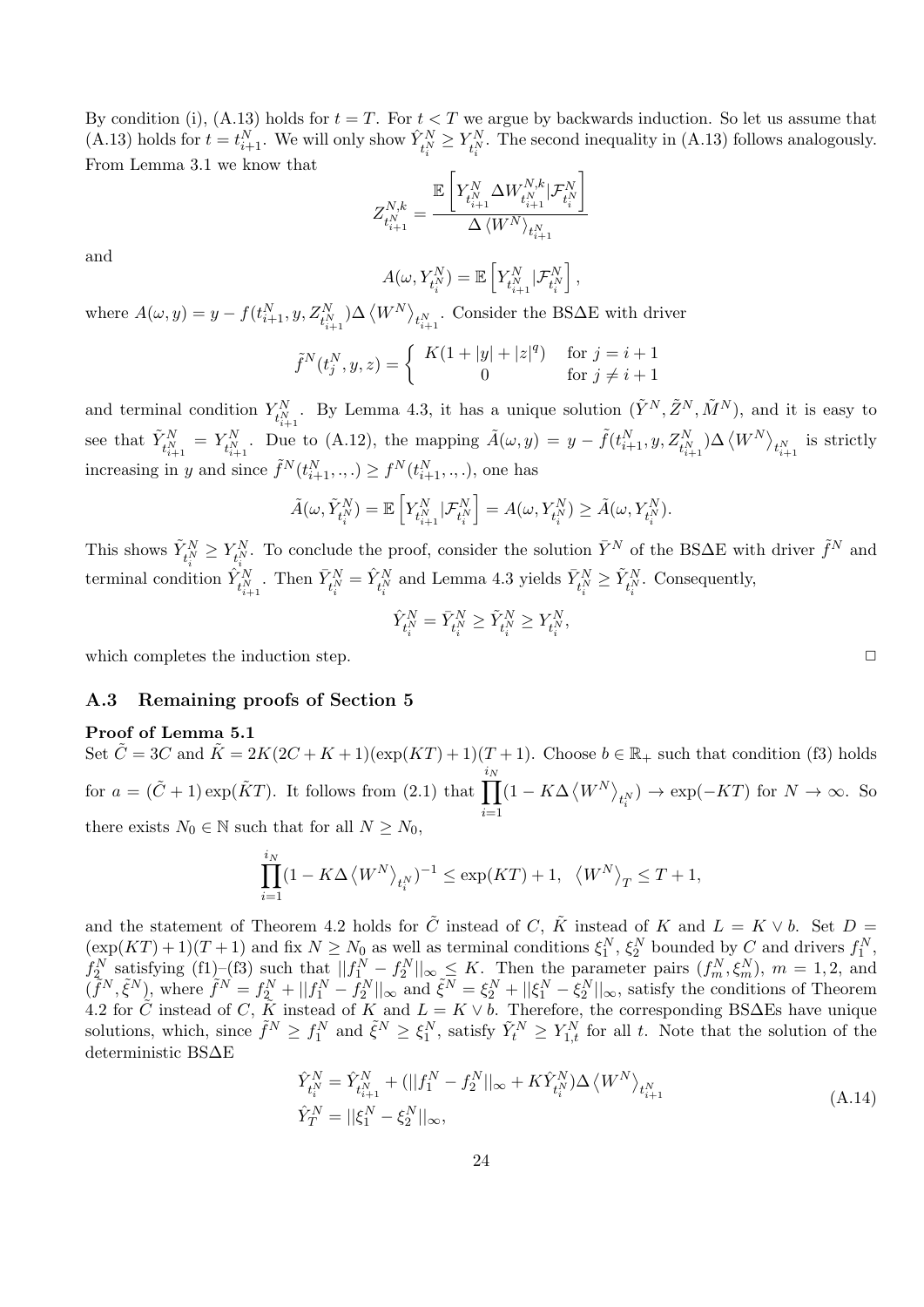is given by

$$
\hat{Y}_{t_i^N}^N = \frac{||\xi_1^N - \xi_2^N||_{\infty}}{\prod_{j=i+1}^N (1 - K\Delta \langle W^N \rangle_{t_j^N})} + ||f_1^N - f_2^N||_{\infty} \sum_{j=i+1}^{i_N} \frac{\Delta \langle W^N \rangle_{t_j^N}}{\prod_{l=i+1}^j (1 - K\Delta \langle W^N \rangle_{t_l^N})}.
$$

In particular,  $\hat{Y}^N_t$  is positive and decreasing in *t*, and it satisfies

$$
\hat{Y}^N_{t^N_i} \leq \ \frac{||\xi^N_1 - \xi^N_2||_\infty + ||f^N_1 - f^N_2||_\infty \sum_{j=i+1}^{i_N} \Delta \left\langle W^N\right\rangle_{t^N_j}}{\displaystyle\prod_{j=i+1}^{i_N}\left(1 - K \Delta \left\langle W^N\right\rangle_{t^N_j}\right)}.
$$

Hence, by the choice of the constant *D*, one obtains the estimate

$$
\sup_{t} \hat{Y}_{t}^{N} = \hat{Y}_{0}^{N} \le D(||\xi_{1}^{N} - \xi_{2}^{N}||_{\infty} + ||f_{1}^{N} - f_{2}^{N}||_{\infty}).
$$
\n(A.15)

In particular, since  $||\xi_1^N - \xi_2^N||_{\infty} \le 2C$  and  $||f_1^N - f_2^N||_{\infty} \le K$ , it follows from (A.15) that

$$
\sup_{t} \hat{Y}_{t}^{N} \le (2C + K)(\exp(KT) + 1)(T + 1). \tag{A.16}
$$

Next, notice that the process

$$
\bar{Y}^N_t := Y^N_{2,t} + \hat{Y}^N_t
$$

satisfies

$$
\begin{array}{lll} \bar{Y}_{t_i^N}^N & = & \bar{Y}_{t_{i+1}^N}^N + \left\{f_2^N(t_{i+1}^N,W^N,Y_{2,t_i^N}^N,Z_{2,t_{i+1}^N}^N) + ||f_1^N - f_2^N||_\infty + K \hat{Y}_{t_i^N}^N\right\} \Delta \left\langle W^N\right\rangle_{t_{i+1}^N} \\ & & - Z_{2,t_{i+1}^N}^N \Delta W_{t_{i+1}^N}^N - \Delta M_{2,t_{i+1}^N}^N \\ \bar{Y}_T^N & = & \xi_2^N + ||\xi_1^N - \xi_2^N||_\infty, \end{array}
$$

and since  $f_2^N$  is K-Lipschitz in *y*, one has

$$
f_2^N(t^N_{i+1}, W^N, \bar{Y}^N_{t^N_i}, Z^N_{2,t^N_{i+1}}) \leq f_2^N(t^N_{i+1}, W^N, Y^N_{2,t^N_i}, Z^N_{2,t^N_{i+1}}) + K \hat{Y}^N_{t^N_i}.
$$

Hence,

$$
\alpha_{t_i^N}=f_2^N(t_{i+1}^N,W^N,Y_{2,t_i^N}^N,Z_{2,t_{i+1}^N}^N)-f_2^N(t_{i+1}^N,W^N,\bar Y_{t_i^N}^N,Z_{2,t_{i+1}^N}^N)+K\hat Y_{t_i^N}^N\geq 0
$$

and  $\bar{Y}^N$  satisfies the BS $\!\Delta \mathrm{E}$ 

$$
\begin{split} \bar{Y}_{t_i^N}^N &= \bar{Y}_{t_{i+1}^N}^N + \left\{ f_2^N(t_{i+1}^N, W^N, \bar{Y}_{t_i^N}^N, Z_{2,t_{i+1}^N}^N) + ||f_1^N - f_2^N||_{\infty} + \alpha_{t_i^N} \right\} \Delta \left\langle W^N \right\rangle_{t_{i+1}^N} \\ &- Z_{2,t_{i+1}^N}^N \Delta W_{t_{i+1}^N}^N - \Delta M_{2,t_{i+1}^N}^N \\ \bar{Y}_T^N &= \xi_2^N + ||\xi_1^N - \xi_2^N||_{\infty} . \end{split} \tag{A.17}
$$

Since  $f_2^N$  is K-Lipschitz in *y*, one obtains from the estimate (A.16) that

$$
\left\|\alpha_{t_i^N}\right\|_{\infty} \leq \left\|f_2^N(t_{i+1}^N, W^N, Y_{2,t_i^N}^N, Z_{2,t_{i+1}^N}^N) - f_2^N(t_{i+1}^N, W^N, \bar{Y}_{t_i^N}^N, Z_{2,t_{i+1}^N}^N)\right\|_{\infty} + K\left\|\hat{Y}_{t_i^N}^N\right\|_{\infty}
$$
  

$$
\leq 2K\left\|\hat{Y}_{t_i^N}^N\right\|_{\infty} \leq 2K(2C+K)(\exp(KT)+1)(T+1),
$$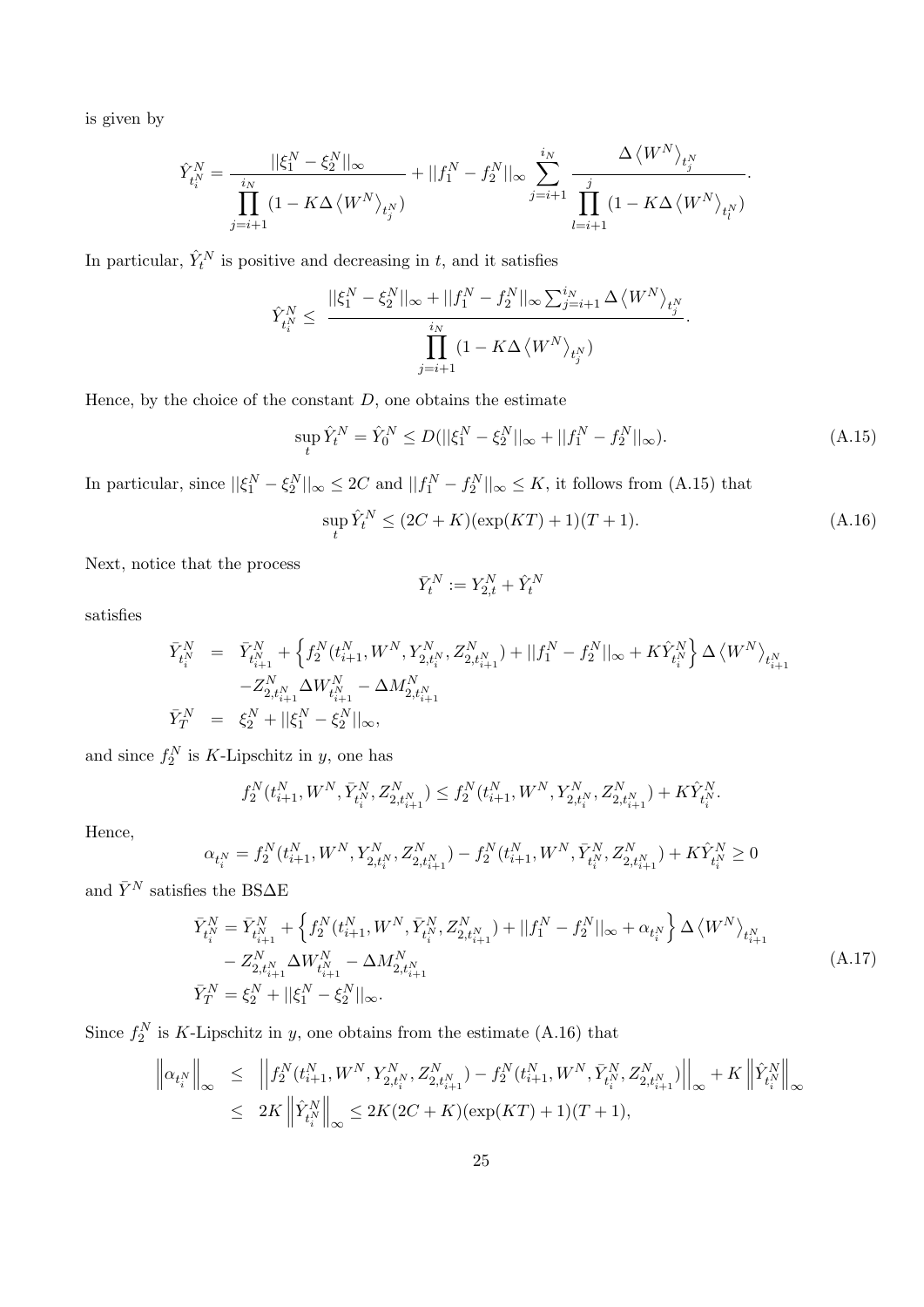which shows that the BS $\Delta E$  (A.17) satisfies the assumptions of Theorem 4.2 for  $\tilde{C}$ ,  $\tilde{K}$  and  $L = K \vee b$ . Hence, a comparison of  $\tilde{Y}^N$  to  $\bar{Y}^N$  yields

$$
Y_{1,t}^N \leq \tilde{Y}_t^N \leq \bar{Y}_t^N = Y_{2,t}^N + \hat{Y}_t^N \leq Y_{2,t}^N + D(||\xi_1^N - \xi_2^N||_{\infty} + ||f_1^N - f_2^N||_{\infty}).
$$

for all *t*. By symmetry, one also has

$$
Y_{2,t}^N \le Y_{1,t}^N + D(||f_1^N - f_2^N||_{\infty} + ||\xi_1^N - \xi_2^N||_{\infty})
$$

for all  $t$ , and the proof is complete.  $\Box$ 

#### **Proof of Lemma 5.2**

Let  $C \in \mathbb{R}_+$  such that  $\varphi$  is bounded by C and  $|\varphi(w_1) - \varphi(w_2)| \leq C \sup_{1 \leq i \leq n} |w_1(s_i) - w_2(s_i)|$  for all  $w_1, w_2 \in \mathbb{R}^{d \times n}$ . Choose  $N_0 \in \mathbb{N}$  and  $D \in \mathbb{R}_+$  such that for all  $N \ge N_0$ ,  $\sup_i |\Delta W^N_{t_i^N}| \le 1$  and the statement of Lemma 5.1 holds. From Lemma 3.1 we know that

$$
Z_{t_i^N}^{N,k} = \frac{\mathbb{E}\left[Y_{t_i^N}^N \Delta W_{t_i^N}^{N,k}|\mathcal{F}_{t_{i-1}^N}^N\right]}{\Delta\left\langle W^N\right\rangle_{t_i^N}},
$$

and since  $Y_{t_i^N}^N$  is  $\mathcal{F}_{t_i^N}^N$ -measurable, it can be written as

$$
Y_{t_i^N}^N = y_i^N(W_{t_1^N}^N, \ldots, W_{t_i^N}^N)
$$

for a Borel measurable function  $y_i^N : \mathbb{R}^{d \times i} \to \mathbb{R}$ . We want to show that  $y_i^N$  can be chosen uniformly Lipschitz-continuous in the last argument. To do that let us condition on  $W_{t_j}^N = w(t_j^N)$ ,  $j = 1, \ldots, i-1$  and  $W_{t_i^N}^N = x$ . Denote  $\tilde{W}_t^N = W_t^N - W_{t_i^N}^N$ ,  $t \in [t_i^N, T]$ , and define  $r = \max\{m : s_m \leq t_i^N\}$ . Then for  $t_j^N \geq t_i^N$ , the conditioned BS $\Delta$ E with solution  $(Y^{N,x}, Z^{N,x}, M^{N,x})$  can be written as

$$
Y_{t_j^N}^{N,x} = Y_{t_{j+1}^N}^{N,x} + f^N(t_{j+1}^N, w(t_1^N), \dots, w(t_{i-1}^N), x + \tilde{W}^N, Y_{t_j^N}^{N,x}, Z_{t_{j+1}^N}^{N,x}) \Delta \left\langle \tilde{W}^N \right\rangle_{t_{j+1}^N} - Z_{t_{j+1}^N}^{N,x} \Delta \tilde{W}_{t_{j+1}^N}^N - \Delta M_{t_{j+1}^N}^{N,x} Y_T^{N,x} = \varphi(w(s_1), \dots, w(s_r), x + \tilde{W}_{s_{r+1}}^N, \dots, x + \tilde{W}_{s_n}^N).
$$
\n(A.18)

Thus, for  $t \geq t_i^N$  we he have  $Y_t^{N,x} = \overline{Y}_t^{N,x}$ , where  $\overline{Y}_{t}^{N,x}$  solves the BS $\Delta E$  driven by the processes  $W^N$  with terminal conditions  $\xi^{N,x} = \varphi(w(s_1), \dots, w(s_r), x + W_{s_{r+1}}^N - W_{t_i^N}^N, \dots, x + W_{s_n}^N - W_{t_i^N}^N)$  and drivers

$$
\bar{f}^{N,x}(t, w(t_1^N), \dots, w(t_{i-1}^N), W^N, y, z)
$$
\n
$$
= \begin{cases}\nf^N(t, w(t_1^N), \dots, w(t_{i-1}^N), x + W^N - W_{t_i^N}^N, y, z) & \text{for } t > t_i^N \\
0 & \text{for } t \le t_i^N.\n\end{cases}
$$

Clearly, all  $\bar{f}^N$  are adapted, left-continuous and satisfy (f1)–(f3). By our Lipschitz assumption on  $\varphi$  and  $f^N$ , one has,

$$
||\xi^{N,x_1} - \xi^{N,x_2}||_{\infty} \le C|x_1 - x_2|
$$

and

$$
||\bar{f}^{N,x_1} - \bar{f}^{N,x_2}||_{\infty} \le K|x_1 - x_2|
$$

for all  $x_1, x_2 \in \mathbb{R}^d$ . In particular,

$$
||\bar{f}^{N,x_1} - \bar{f}^{N,x_2}||_{\infty} \le K
$$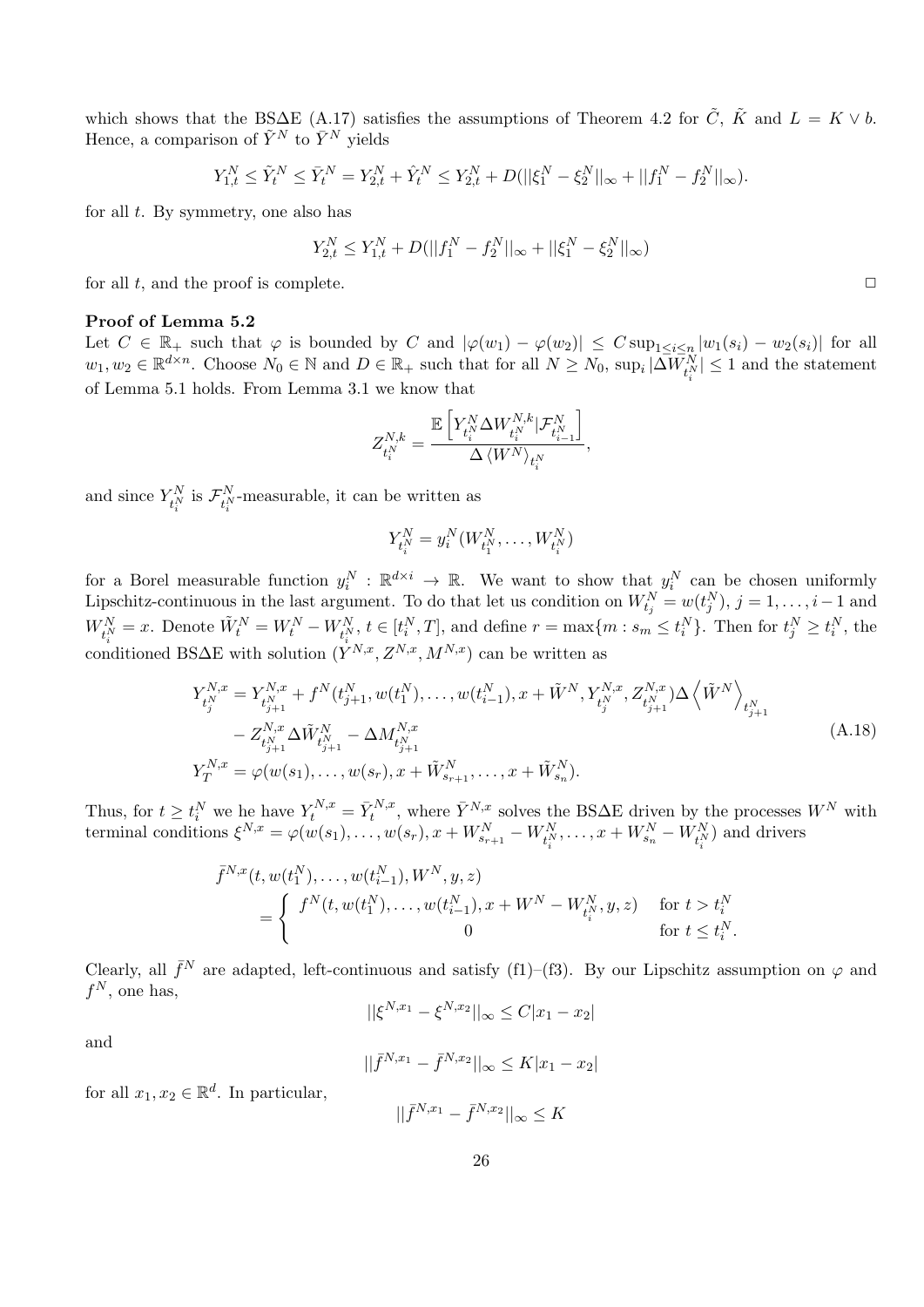if  $|x_1 - x_2|$  ≤ 1. So one obtains from Lemma 5.1 that for all  $x_1, x_2 \in \mathbb{R}^d$  satisfying  $|x_1 - x_2|$  ≤ 1,

$$
\begin{aligned} |Y_{t_i^N}^{N,x_1} - Y_{t_i^N}^{N,x_2}| &\leq \sup_{0 \leq t \leq T} |\bar{Y}_t^{N,x_1} - \bar{Y}_t^{N,x_2}| \\ &\leq D \bigg( \left\| \xi^{N,x_1} - \xi^{N,x_2} \right\|_{\infty} + \left\| \bar{f}^{N,x_1} - \bar{f}^{N,x_2} \right\|_{\infty} \bigg) \\ &\leq D(C+K)|x_1 - x_2|. \end{aligned}
$$

Note that

$$
\mathbb{E}\left[y_{t_i^N}^N(W_{t_1^N}^N,\ldots,W_{t_{i-1}^N}^N,W_{t_{i-1}^N}^N)\Delta\left\langle W^N\right\rangle_{t_i^N} \mid \mathcal{F}_{t_{i-1}^N}^N\right] = 0,
$$

and therefore,

$$
\begin{split} &|Z_{t_i^N}^{N,k}| = \Delta \left\langle W^N \right\rangle_{t_i^N}^{-1} \left| \mathbb{E} \left[ Y_{t_i^N}^N \Delta W_{t_i^N}^{N,k} | \mathcal{F}_{t_{i-1}^N}^N \right] \right| \\ &= \frac{\left| \mathbb{E} \left[ \left( y_{t_i^N}^N (W_{t_1^N}^N, \dots, W_{t_{i-1}^N}^N, W_{t_{i-1}^N}^N + \Delta W_{t_i^N}^N) - y_{t_i^N}^N (W_{t_1^N}^N, \dots, W_{t_{i-1}^N}^N, W_{t_{i-1}^N}^N) \right) \Delta W_{t_i^N}^{N,k} \right| \mathcal{F}_{t_{i-1}^N}^N \right]}{\Delta \left\langle W^N \right\rangle_{t_i^N} } \\ & \leq \frac{\mathbb{E} \left[ |y_{t_i^N}^N (W_{t_1^N}^N, \dots, W_{t_{i-1}^N}^N, W_{t_{i-1}^N}^N + \Delta W_{t_i^N}^N) - y_{t_i^N}^N (W_{t_1^N}^N, \dots, W_{t_{i-1}^N}^N, W_{t_{i-1}^N}^N) ||\Delta W_{t_i^N}^{N,k} || \mathcal{F}_{t_{i-1}^N}^N \right]}{\Delta \left\langle W^N \right\rangle_{t_i^N} } \\ & \leq D(C + K) \frac{\mathbb{E} \left[ \left| \Delta W_{t_i^N}^N \right| \left| \Delta W_{t_i^N}^{N,k} \right| \mathcal{F}_{t_{i-1}^N}^N \right]}{\Delta \left\langle W^N \right\rangle_{t_i^N} } \\ & \leq D(C + K) \frac{\mathbb{E} \left[ \left| \Delta W_{t_i^N}^N \right| \left| \Delta W_{t_i^N}^N \right| \mathcal{F}_{t_{i-1}^N}^N \right]}{\Delta \left\langle W^N \right\rangle_{t_i^N} } = D(C + K) d. \end{split}
$$

### **A.4 Remaining proofs of Section 6**

### **Proof of Proposition 6.1**

Set  $\bar{C} = (C + 1) \exp(KT)$  and denote

$$
a=\sup_{N,i}\frac{\left\|\left|\Delta W_{t_{i}^{N}}^{N}\right|\right\|_{\infty}}{\sqrt{\Delta\left\langle W^{N}\right\rangle_{t_{i}^{N}}}}<\infty.
$$

Choose  $N_0 \in \mathbb{N}$  such that for all  $N \geq N_0$  the conclusion of Theorem 4.2 holds and

$$
\sqrt{d}La(\Delta \langle W^N \rangle_{t_i^N})^{1/2} + d^{(2+q)/4}L\bar{C}^{q/2}a(\Delta \langle W^N \rangle_{t_i^N})^{(2-q)/4} < 1. \tag{A.19}
$$

 $\Box$ 

Then it follows from Theorem 4.2 that for fixed  $N \geq N_0$ , the *N*-th BS $\Delta$ E has a unique solution  $(Y^N, Z^N, M^N)$ with  $|Y_t^N| \leq \bar{C}$  for all  $t \in [0, T]$ . Now choose an  $\mathbb{R}^d$ -valued  $(\mathcal{F}_t^N)$ -adapted process  $\mu^N$  that is constant on the intervals  $(t_{i-1}^N, t_i^N]$  and satisfies (6.1). It follows from the definition of  $g^N$  that

$$
\begin{array}{lcl} Y_{t_i^N}^N & = & \xi^N + \sum_{j=i+1}^{i_N} f^N(t_j^N, Y_{t_{j-1}^N}^N, Z_{t_j^N}^N) \Delta \left\langle W^N \right\rangle_{t_j^N} - \sum_{j=i+1}^{i_N} Z_{t_j^N}^N \Delta W_{t_j^N}^N - (M_T^N - M_{t_i^N}^N) \\ \\ & \geq & \xi^N - \sum_{j=i+1}^{i_N} g^N(t_j^N, Y_{t_{j-1}^N}^N, \mu_{t_j^N}^N) \Delta \left\langle W^N \right\rangle_{t_j^N} - \sum_{j=i+1}^{i_N} Z_{t_j^N}^N \Delta W_{t_j^N}^{N, \mu^N} - (M_T^N - M_{t_i^N}^N). \end{array}
$$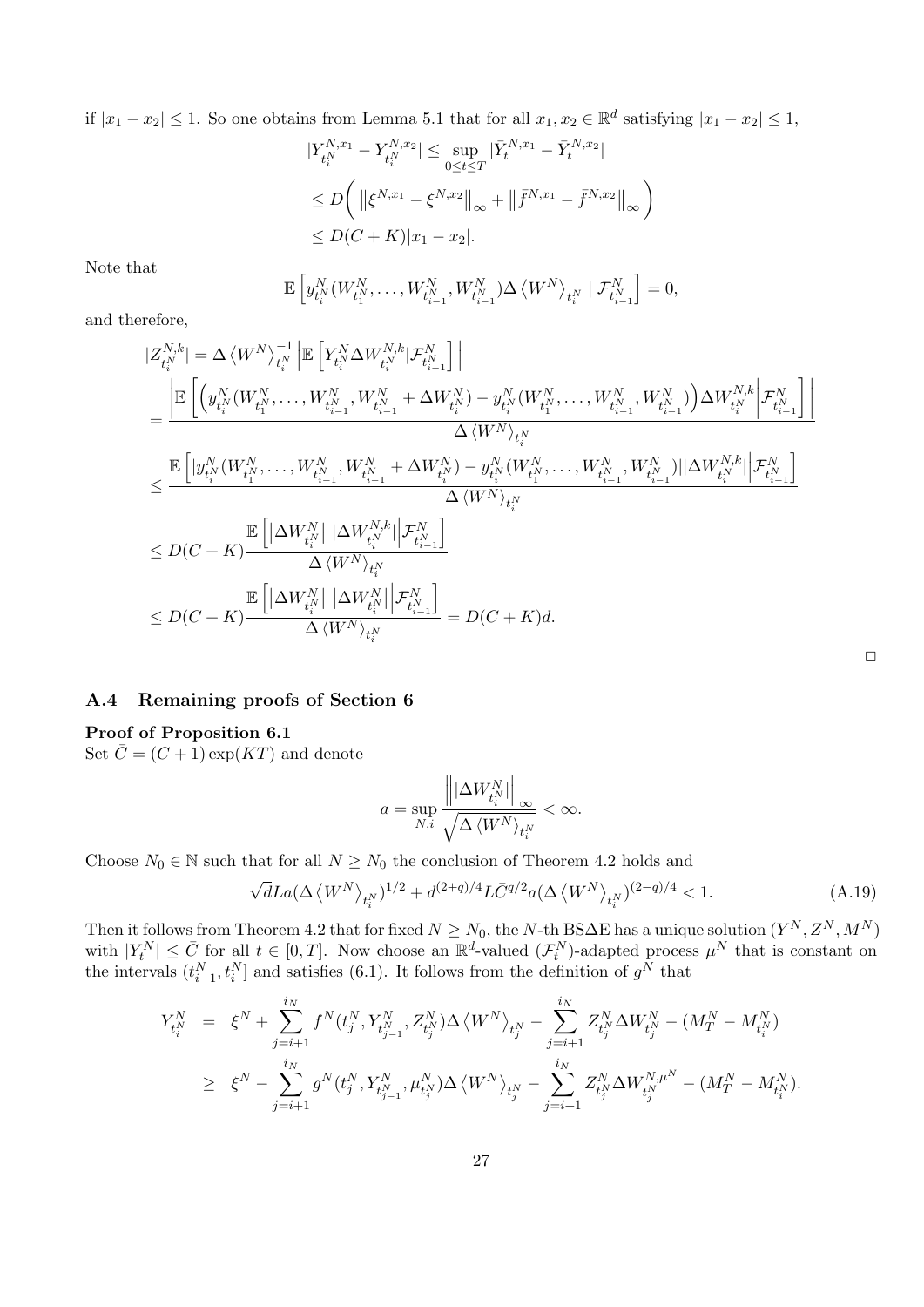Since  $M^N$  is orthogonal to  $W^N$ , its components are still martingales under  $P^{\mu^N}$ , and one obtains

$$
Y_{t_i^N}^N \ge \mathbb{E}^{\mu^N} \left[ \xi^N - \sum_{j=i+1}^{i_N} g^N(t_j^N, Y_{t_{j-1}^N}^N, \mu_{t_j^N}^N) \Delta \left\langle W^N \right\rangle_{t_j^N} \left| \mathcal{F}_{t_i^N}^N \right. \right]. \tag{A.20}
$$

On the other hand, it can be shown (see e.g. Cheridito et al., 2011) that for each *i* there exists a  $\hat{\mu}_{t_i^N}^N$  $L^0(\mathcal{F}^N_{t^N_{i-1}})$  $)^d$  such that

$$
f^{N}(t_{i}^{N}, Y_{t_{i-1}^{N}}^{N}, Z_{t_{i}^{N}}^{N} + z) - f^{N}(t_{i}^{N}, Y_{t_{i-1}^{N}}^{N}, Z_{t_{i}^{N}}^{N}) \ge z\hat{\mu}_{t_{i}^{N}}^{N} \text{ for all } z \in \mathbb{R}^{d}
$$

Set  $\hat{\mu}_t^N = \hat{\mu}_{t_i^N}^N$  for  $t \in (t_{i-1}^N, t_i^N]$ . Then  $\hat{\mu}^N$  is a left-continuous  $\mathbb{R}^d$ -valued  $(\mathcal{F}_t^N)$ -adapted process satisfying

$$
f^{N}(t_{i}^{N}, Y_{t_{i-1}^{N}}^{N}, Z_{t_{i}^{N}}^{N}) + g^{N}(t_{i}^{N}, Y_{t_{i-1}^{N}}^{N}, \hat{\mu}_{t_{i}^{N}}^{N}) = \hat{\mu}_{t_{i}^{N}}^{N} Z_{t_{i}^{N}}^{N} \text{ for all } i.
$$
 (A.21)

*.*

So if we can show that  $\hat{\mu}^N$  satisfies (6.1) and (6.4), the equality in (A.20) becomes an equality and the Proposition is proved. To see that  $\hat{\mu}^N$  satisfies (6.1), note that it follows from the Cauchy–Schwarz inequality that

$$
\begin{array}{lcl} |Z^{N,k}_{t^{N}_{i}}| &=& \left|(\Delta\left\langle W^{N}\right\rangle_{t^{N}_{i}})^{-1}\mathbb{E}\left[Y^{N}_{t^{N}_{i-1}}\Delta W^{N,k}_{t^{N}_{i}}|\mathcal{F}^{N}_{t^{N}_{i-1}}\right]\right| \\ & \leq & \left|(\Delta\left\langle W^{N}\right\rangle_{t^{N}_{i}})^{-1}\sqrt{\mathbb{E}\left[|Y^{N}_{t^{N}_{i-1}}|^{2} \mid \mathcal{F}^{N}_{t^{N}_{i-1}}\right]}\sqrt{\mathbb{E}\left[|\Delta W^{N,k}_{t^{N}_{i}}|^{2}|\mathcal{F}^{N}_{t^{N}_{i-1}}\right]}\right| \\ & \leq & \bar{C}(\Delta\left\langle W^{N}\right\rangle_{t^{N}_{i}})^{-1/2}, \end{array}
$$

and therefore,

$$
|Z_{t_i^N}^N| \le \sqrt{d}\bar{C} (\Delta \left\langle W^N \right\rangle_{t_i^N})^{-1/2}.
$$
\n(A.22)

From condition (v) one obtains

$$
|\hat{\mu}_{t_i^N}^{N,k}| \leq L(1+|Z_{t_i^N}^N|^{q/2}) \quad \text{for all } k.
$$

Hence, it follows from estimate (A.22) that

$$
|\hat{\mu}_{t_i^N}^N| \leq \sqrt{d}L(1+|Z_{t_i^N}^N|^{q/2}) \leq \sqrt{d}L + d^{(2+q)/4}L\bar{C}^{q/2}(\Delta \langle W^N\rangle_{t_i^N})^{-q/4}.
$$

This gives

$$
|\hat{\mu}^N_{t^N_i}\Delta W^N_{t^N_i}|\leq |\hat{\mu}^N_{t^N_i}||\Delta W^N_{t^N_i}|\leq \sqrt{d}La(\Delta\left\langle W^N\right\rangle_{t^N_i})^{1/2}+d^{(2+q)/4}L\bar{C}^{q/2}a(\Delta\left\langle W^N\right\rangle_{t^N_i})^{(2-q)/4}<1
$$

and shows that  $\hat{\mu}^N$  satisfies condition (6.1).

To show (6.4), we first assume  $q = 1$ . Then one has

$$
\begin{array}{ll} &g^N(t_j^N,Y^N_{t_{j-1}^N},\hat{\mu}^N_{t_j^N})=\hbox{ess}\sup_z\big\{\hat{\mu}^N_{t_j^N}z-f^N(t_j^N,Y^N_{t_{j-1}^N},z)\big\}\\ \geq &\hbox{ess}\sup_z\big\{\hat{\mu}^N_{t_j^N}z-K(1+|Y^N_{t_{j-1}^N}|+|z|)\big\}. \end{array}
$$

It follows that

$$
|\hat{\mu}_{t_j^N}^{N,k}| \le K \quad \text{for all } k = 1, \dots, d,
$$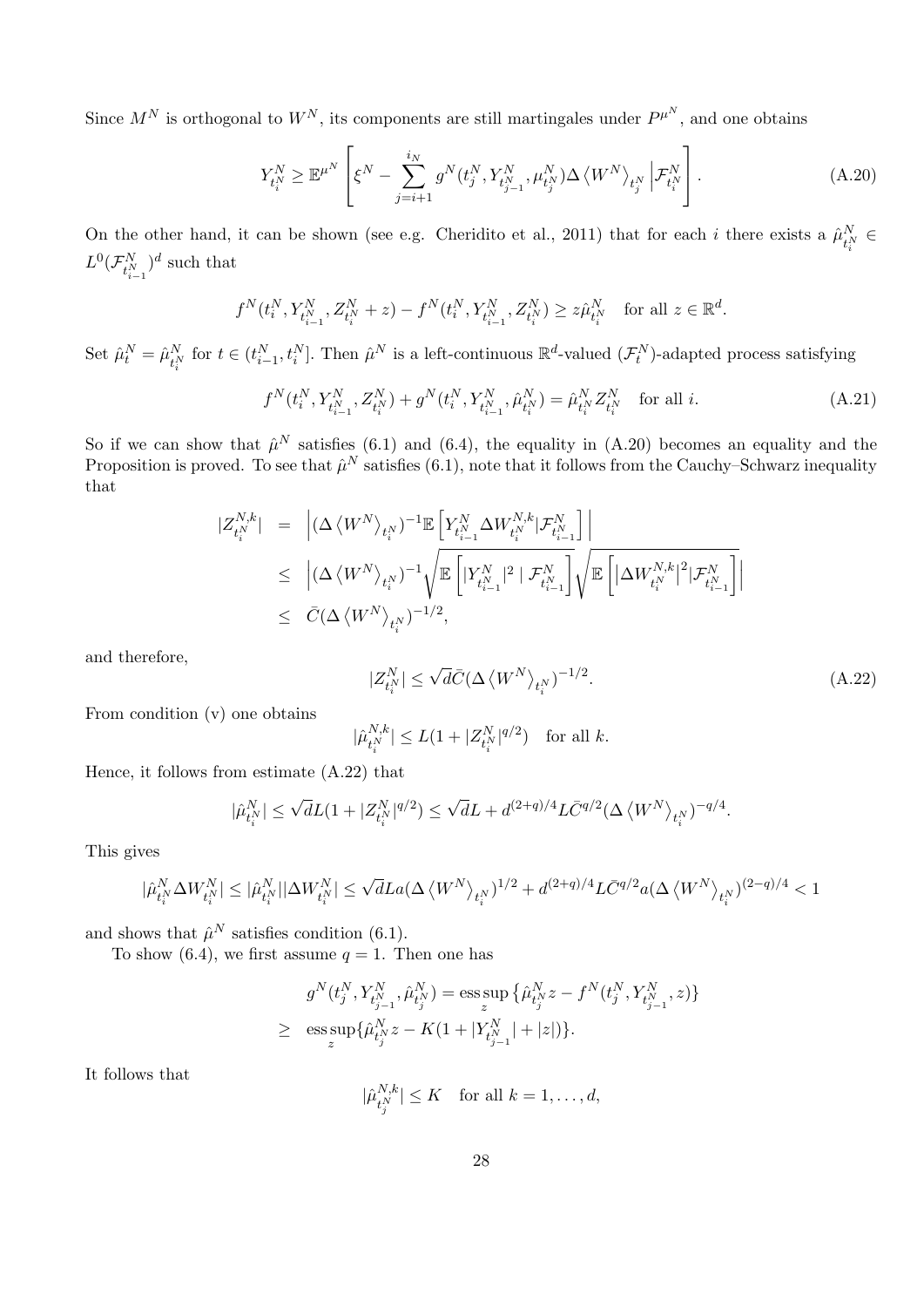and it is clear that  $\hat{\mu}^N$  satisfies condition (6.4). If  $q \in (1,2)$ , denote  $|x|_q = (\sum_{i=1}^d |x_i|^q)^{1/q}$ , and observe that there exist constants  $C_1, C_2, C_3 > 0$  such that

$$
g^{N}(t_{j}^{N}, Y_{t_{j-1}^{N}}^{N}, \hat{\mu}_{t_{j}^{N}}^{N}) = \underset{z}{\text{ess sup}} \left\{ \hat{\mu}_{t_{j}^{N}}^{N} z - f^{N}(t_{j+1}^{N}, Y_{t_{j}^{N}}^{N}, z) \right\}
$$
  
\n
$$
\geq \underset{z}{\text{ess sup}} \{ \hat{\mu}_{t_{j}^{N}}^{N} z - K(1 + |Y_{t_{j}^{N}}^{N}| + |z|^{q}) \} \geq -K(1 + |Y_{t_{j}^{N}}^{N}|) + \underset{z}{\text{ess sup}} \{ \hat{\mu}_{t_{j}^{N}}^{N} z - C_{1} |z|_{q}^{q} \}
$$
  
\n
$$
= -K(1 + |Y_{t_{j}^{N}}^{N}|) + C_{2} | \hat{\mu}_{t_{j}^{N}}^{N} |_{q/(q-1)}^{q/(q-1)} \geq -K(1 + |Y_{t_{j}^{N}}^{N}|) + C_{3} (| \hat{\mu}_{t_{j}^{N}} |^{2} + 1).
$$
 (A.23)

Since

$$
Y_{t_i^N}^N = \mathbb{E}^{\hat{\mu}^N} \left[ \xi^N - \sum_{j=i+1}^{i_N} g^N(t_j^N, Y_{t_{j-1}^N}^N, \hat{\mu}_{t_j^N}^N) \Delta \left\langle W^N \right\rangle_{t_j^N} \Big| \mathcal{F}_{t_i^N}^N \right]
$$

and  $\xi^N$  and  $Y_t^N$  are bounded by  $C$  and  $\overline{C}$ , respectively, one obtains

$$
\mathbb{E}^{\hat{\mu}^N}\left[\sum_{j=i+1}^{i_N}g^N(t_j^N,Y_{t_{j-1}^N}^N,\hat{\mu}_{t_j^N}^N)\Delta\left\langle W^N\right\rangle_{t_j^N}\mid\mathcal{F}_{t_i^N}^N\right]\leq C+\bar{C}.
$$

This together with (A.23) and the uniform boundedness of  $Y^N$  shows that  $\hat{\mu}^N$  fulfills (6.4).

**Lemma A.3** Let  $\mu$  be an  $(\mathcal{F}_t^N)$ -adapted process that is constant on the intervals  $(t_{i-1}^N, t_i^N]$  and satisfies (6.1)*. Then one has*

$$
\mathbb{E}\left[\prod_{j=i+1}^{i_N}(1+\mu_{t_j^N}\Delta W_{t_j^N}^N)\log\left(\prod_{j=i+1}^{i_N}(1+\mu_{t_j^N}\Delta W_{t_j^N}^N)\right)\Big| \mathcal{F}_{t_i^N}^N\right]\leq \mathbb{E}^{\mu}\left[\sum_{j=i+1}^{i_N}|\mu_{t_j^N}|^2\Delta\left\langle W^N\right\rangle_{t_j^N}\Big| \mathcal{F}_{t_i^N}^N\right].
$$

*Proof*. One can write

$$
\begin{split} &\mathbb{E}\left[\prod_{j=i+1}^{i_N}\left(1+\mu_{t_j^N}\Delta W_{t_j^N}^N\right)\log\left(\prod_{j=i+1}^{i_N}\left(1+\mu_{t_j^N}\Delta W_{t_j^N}^N\right)\right)\Big|\mathcal{F}_{t_i^N}^N\right]\\ &=\sum_{j=i+1}^{i_N}\mathbb{E}^{\mu}\left[\log(1+\mu_{t_j^N}\Delta W_{t_j^N}^N)\Big|\mathcal{F}_{t_i^N}^N\right]\leq \sum_{j=i+1}^{i_N}\log\left(\mathbb{E}^{\mu}\left[(1+\mu_{t_j^N}\Delta W_{t_j^N}^N)\Big|\mathcal{F}_{t_i^N}^N\right]\right), \end{split}
$$

where the inequality follows from Jensen's inequality. The right-hand side can be estimated as follows:

$$
\begin{split} &\sum_{j=i+1}^{i_N}\log\Big\{1+\sum_{k=1}^d\mathbb{E}^\mu\left[\mu^k_{t^N_j}\mathbb{E}^\mu\left[\Delta W^{N,k}_{t^N_j}|\mathcal{F}^N_{t^N_{j-1}}\right]\Big|\mathcal{F}^N_{t^N_i}\right]\Big\}\\ &=\quad\sum_{j=i+1}^{i_N}\log\Big\{1+\sum_{k=1}^d\mathbb{E}^\mu\left[(\mu^k_{t^N_j})^2\Delta\left\langle W^N\right\rangle_{t^N_j}|\mathcal{F}^N_{t^N_i}\right]\Big\}\leq \sum_{j=i+1}^{i_N}\mathbb{E}^\mu\left[|\mu_{t^N_j}|^2\Delta\left\langle W^N\right\rangle_{t^N_j}|\mathcal{F}^N_{t^N_i}\right]. \end{split}
$$

The equality holds because

$$
\mathbb{E}^{\mu}\left[\Delta W_{t_j^N}^{N,k}|\mathcal{F}_{t_{j-1}^N}^N\right] = \mu_{t_j^N}^k \Delta \left\langle W_{t_j^N}^N\right\rangle.
$$

For the inequality we used  $\log(1 + x) \leq x$ .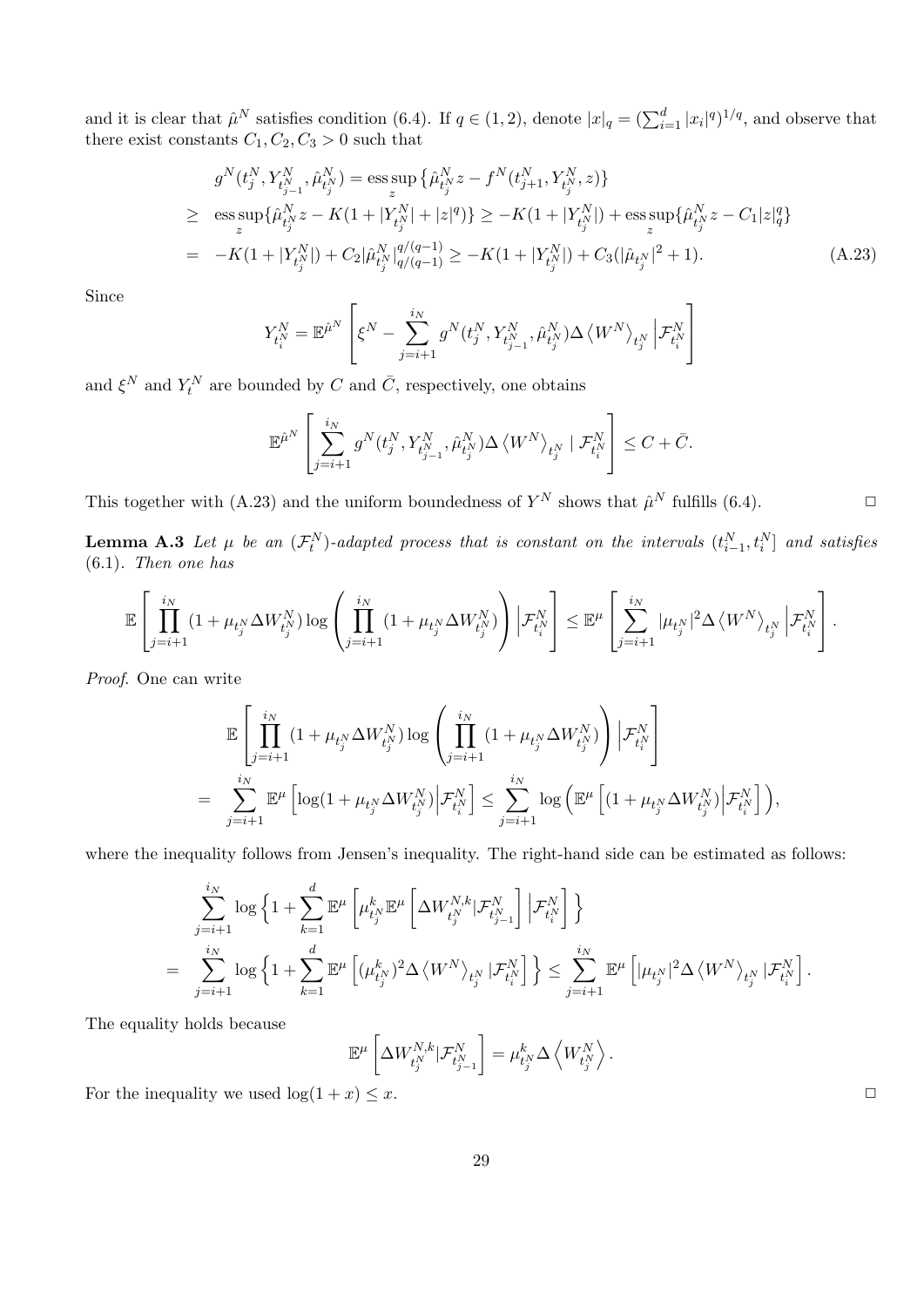**Lemma A.4** For all  $N \in \mathbb{N}$ , let  $h^N : [0,T] \to \mathbb{R}$  be a function that is constant on the intervals  $[t_i^N, t_{i+1}^N)$ . *If there exist constants*  $a, b \in \mathbb{R}_+$  *such that* 

$$
|h^N(T)| \le a \quad \text{and} \quad |h^N(t_i^N)| \le a + b \sum_{j=i+1}^{i_N} |h^N(t_{j-1}^N)| \Delta \left\langle W^N \right\rangle_{t_j^N} \quad \text{for all } N \text{ and } i \le i_N - 1,
$$

*there exists an*  $N_0 \in \mathbb{N}$  *such that* 

$$
|h^N(t_i^N)| \le 2a \exp(b(T - t_i^N)) \quad \text{for all } N \ge N_0 \text{ and } i = 0, \dots, i_N.
$$

*Proof.* For *N* so large that  $\sup_i \Delta \langle W^N \rangle_{t_i^N} < 1/b$ , the function given by

$$
H^{N}(T) := a \text{ and } H^{N}(t) := a \prod_{j+t_{j}^{N}>t} \left(1 - b\Delta \left\langle W^{N}\right\rangle_{t_{j}^{N}}\right)^{-1}, \quad t < T
$$

solves

$$
H^N(t_i^N) = a + b \sum_{j=i+1}^{i_N} H^N(t_{j-1}^N) \Delta \left\langle W^N \right\rangle_{t_j^N} \quad \text{for all } i \le i_N - 1,
$$

and converges uniformly to  $a \exp(b(T-t))$ . In particular, there exists an  $N_0 \in \mathbb{N}$  such that

 $H^N(t) \leq 2a \exp(B(T-t))$  for all *t* and  $N \geq N_0$ .

So the lemma follows if we can show that  $|h^N(t_i^N)| \leq H^N(t_i^N)$  for all  $N \geq N_0$  and  $i = 0, \ldots, i_N$ . For  $i = i_N$ this is obvious, and if it holds for  $j \geq i + 1$ , then

$$
\begin{array}{rcl} |h^N(t^N_i)|&\leq&\displaystyle\frac{a+b\sum_{j=i+2}^{i_N}|h^N(t^N_{j-1})|\Delta\left\langle W^N\right\rangle_{t^N_j}}{1-b\Delta\left\langle W^N\right\rangle_{t^N_{i+1}}}\\&\leq&\displaystyle\frac{a+b\sum_{j=i+2}^{i_N}|h^N(t^N_{j-1})|\Delta\left\langle W^N\right\rangle_{t^N_j}}{1-b\Delta\left\langle W^N\right\rangle_{t^N_{i+1}}}=H^N(t^N_i).\end{array}
$$

# **References**

Bally, V. (1997). *Approximation scheme for solutions of BSDE. Backward stochastic differential equations* (N. El Karoui and L. Mazliak, eds.), Pitman Res. Notes Math. Ser., 364, Longman, Harlow, 177–191.

Barrieu, P. and El Karoui, N. (2009). *Pricing, hedging and optimally designing derivatives via minimization of risk measures*. Volume on Indifference Pricing (Ren´e Carmona, ed.), Princeton University Press.

Bouchard, B. and Touzi, N. (2004). Discrete-time approximation and Monte-Carlo simulation of backward stochastic differential equations. *Stoch. Proc. Appl.* **111**, 175–206.

Briand, P., Delyon B. and Mémin J. (2001). Donsker-type theorem for BSDEs. *Electron. Commun. Probab.* **6**, 1–14.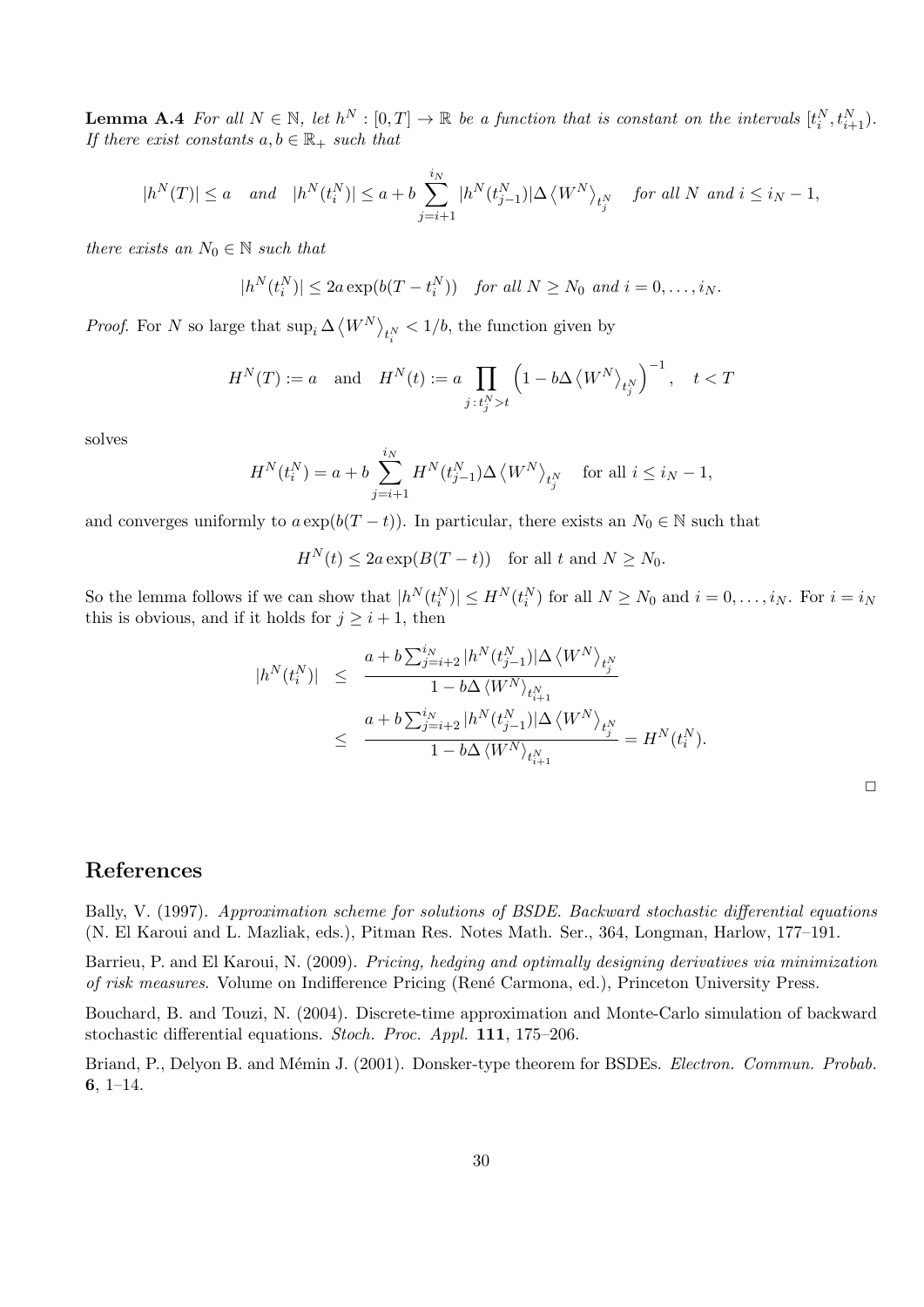Briand, P., Delyon B. and Mémin J. (2002). On the robustness of backward stochastic differential equations. *Stoch. Proc. Appl.* **97**, 229–253.

Briand, P. and Hu, Y. (2006). BSDEs with quadratic growth and unbounded terminal value. *Probab. Th. Rel. Fields* **136**, 604–618.

Cheridito, P., Kupper, M. and Vogelpoth, N. (2011). Conditional analysis on R *d* . *Preprint.*

Cheridito, P. and Stadje, M. (2011). Existence, minimality and approximation of solutions to BSDEs with convex drivers. *Preprint*.

D. Chevance (1997). *Numerical methods for backward stochastic differential equations*. Numerical Methods in Finance 232–244, Publ. Newton Inst., Cambridge Univ. Press, Cambridge.

Cohen, S.N. and Elliott, R.J.A. (2010). General Theory of Finite State Backward Stochastic Difference Equations. *Stoch. Proc. Appl.* **120**, 442–466.

Coquet, F., Mackevicius, V. and Mémin, J. (1999). Corrigendum to 'Stability in D of martingales and backward equations under discretization of filtration'. *Stoch. Proc. Appl.* **82**, 332–335.

Coquet, F., Mémin, J. and Slomiński, L. (2000). On weak convergence of filtrations. *Séminaire de Probabilités* XXXV, Lecture Notes in Math., Springer, Berlin, 306–329.

Delbaen, F., Peng, S. and Rosazza Gianin, E. (2008). Representation of the penalty term of dynamic concave utilities. *Preprint*.

Delbaen, F., Hu, Y. and Bao, X. (2009). Backward SDEs with superquadratic growth. *Preprint*.

Douglas, J.Jr., Ma, J. and Protter, P. (1996). Numerical methods for forwardbackward stochastic differential equations. *Ann. Appl. Probab.* **6**, 940–968.

El-Karoui, N., Peng, S. and Quenez, M.C. (1997). Backward stochastic differential equations in finance. *Math. Finance* **7**, 1–71.

Gobet, E., Lemor, J.P. and Warin, X. (2005). A regression-based Monte Carlo method to solve backward stochastic differential equations. *Ann. Appl. Probab.* **15**, 2172–2202.

Ikeda, N. and Watanabe, S. (1989). *Stochastic Differential Equations and Diffusion Processes*. Amsterdam, North-Holland.

Imkeller, P. and Reis, G. (2009). Path regularity and explicit truncation order for BSDE with drivers of quadratic growth. *Stoch. Proc. Appl.* **120**, 348–379.

Kobylanski, M. (2000). Backward stochastic differential equations and partial differential equations with quadratic growth. *Ann. Probab.* **28**, 558–602.

Ma, J., Protter, P. and Yong, J. (1994). Solving forward-backward stochastic differential equations explicitly a four step scheme. *Probab. Th. Rel. Fields* **98**, 339–359.

Ma, J., Protter, P., San Martin, J. and Torres, S. (2002). Numerical methods for backward SDEs. *Ann. Appl. Probab.* **12**, 302–316.

Morlais, M.A. (2009). Quadratic BSDEs driven by a continuous martingale. *Finance Stoch.* **13**, 121–150.

Otmani, M.E. (2006). Approximation scheme for solutions of backward stochastic differential equations via the representation theorem. *Ann. Math. Blaise Pascal* **13**, 1, 17–29.

Pardoux, E. and Peng, S. (1990). Adapted solution of a backward stochastic differential equation. *Syst. Contr. Lett.* **14**, 1, 55–61.